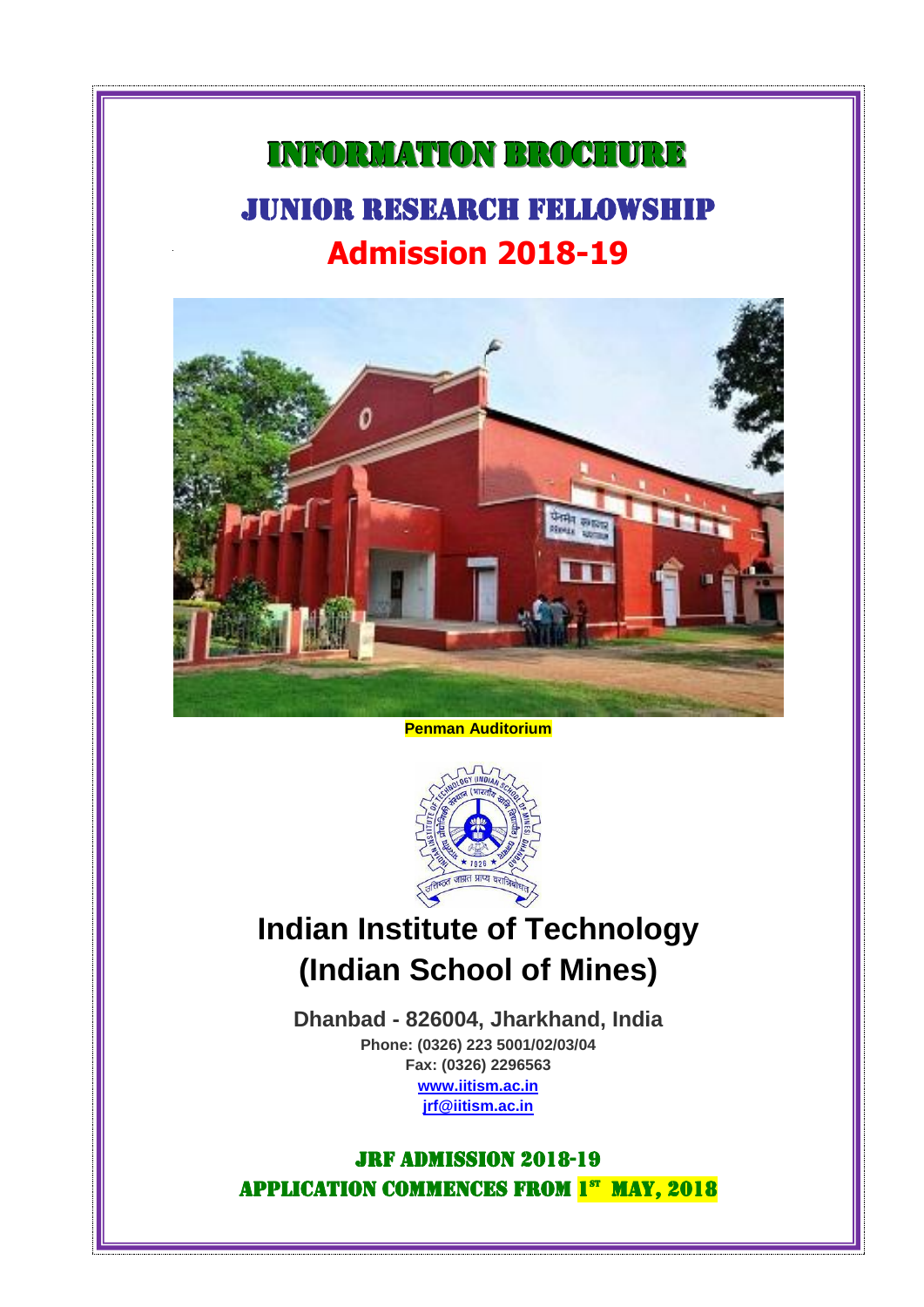# **Contents**

| 1.    |                                                                                     |  |
|-------|-------------------------------------------------------------------------------------|--|
| 2.    |                                                                                     |  |
| 2.1   |                                                                                     |  |
| 2.2   |                                                                                     |  |
| 2.3   |                                                                                     |  |
| 2.4   |                                                                                     |  |
| 2.5   |                                                                                     |  |
|       |                                                                                     |  |
| 3.1   |                                                                                     |  |
| 3.2   |                                                                                     |  |
| 3.3   |                                                                                     |  |
| 3.3.1 |                                                                                     |  |
| 3.3.2 |                                                                                     |  |
| 3.3.3 |                                                                                     |  |
| 3.3.4 |                                                                                     |  |
| 3.3.5 |                                                                                     |  |
|       |                                                                                     |  |
| 3.5   |                                                                                     |  |
|       | 3.5.1                                                                               |  |
| 3.6   |                                                                                     |  |
| 3.6.1 |                                                                                     |  |
| 3.6.2 |                                                                                     |  |
| 3.7   |                                                                                     |  |
|       | The following candidates are not required to give screening test to qualify for the |  |
|       |                                                                                     |  |
| 3.7.1 |                                                                                     |  |
| 3.7.2 |                                                                                     |  |
| 4.    |                                                                                     |  |
| 4.1   |                                                                                     |  |
| 4.2   |                                                                                     |  |
| 4.3   |                                                                                     |  |
| 4.4   |                                                                                     |  |
| 4.5   |                                                                                     |  |
| 4.6   |                                                                                     |  |
| 4.7   |                                                                                     |  |
| 4.8   |                                                                                     |  |
| 4.9   |                                                                                     |  |
| 4.10  |                                                                                     |  |
| 4.11  |                                                                                     |  |
|       |                                                                                     |  |
| 4.12  |                                                                                     |  |
| 4.13  |                                                                                     |  |
| 4.14  |                                                                                     |  |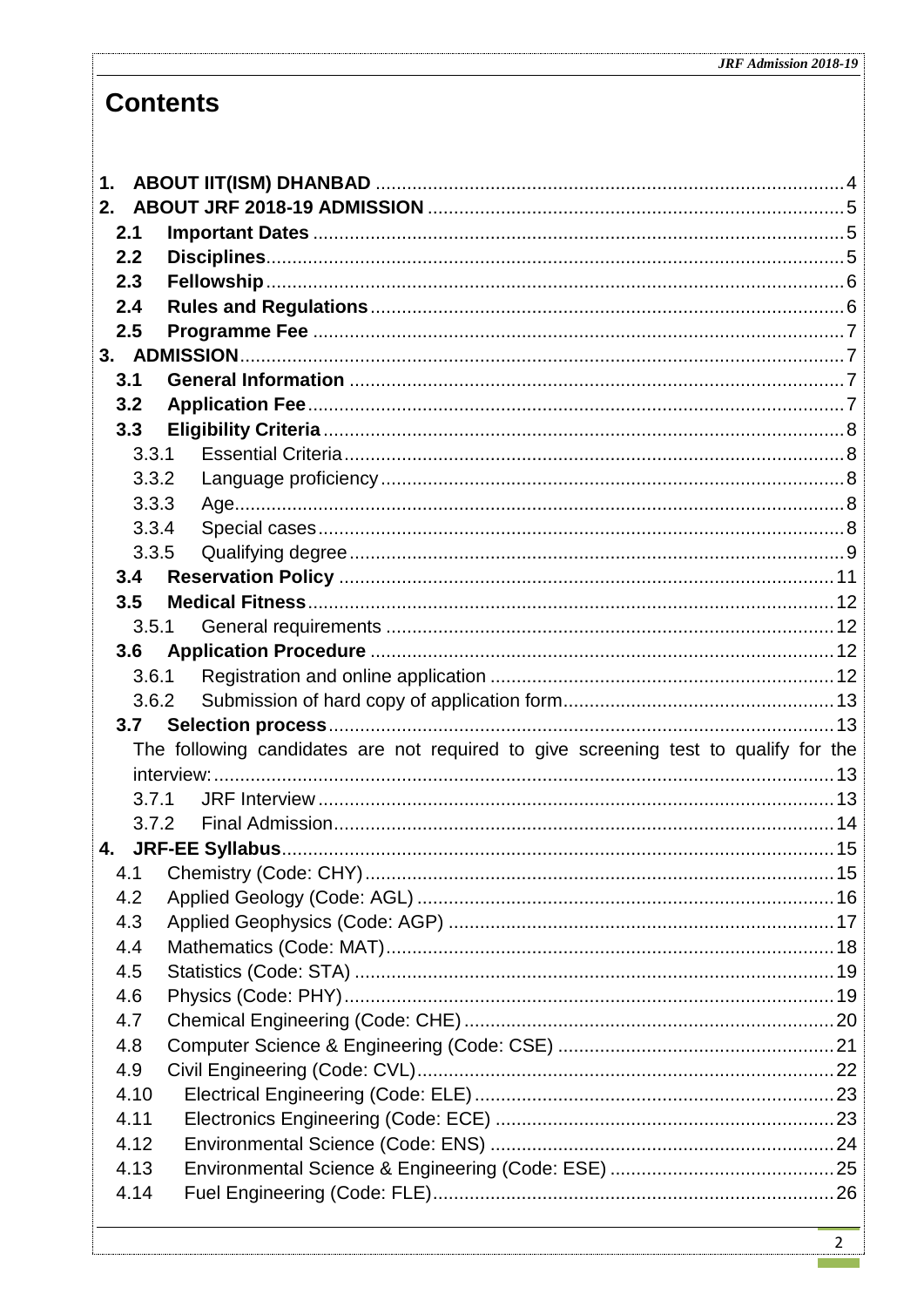|    | 4.15  |                                                                      |  |
|----|-------|----------------------------------------------------------------------|--|
|    | 4.16  |                                                                      |  |
|    | 4.17  |                                                                      |  |
|    | 4.18  |                                                                      |  |
|    | 4.19  |                                                                      |  |
|    | 4.20  |                                                                      |  |
|    | 4.21  |                                                                      |  |
|    | 4.22  |                                                                      |  |
|    | 4.23  |                                                                      |  |
|    | 4.24  |                                                                      |  |
|    |       |                                                                      |  |
|    | 5.1   |                                                                      |  |
|    | 5.1.1 |                                                                      |  |
|    |       |                                                                      |  |
|    |       |                                                                      |  |
| 6. |       |                                                                      |  |
|    |       | Certificate for Other Backward Classes (non-creamy layer) [OBC-NC]33 |  |
|    |       |                                                                      |  |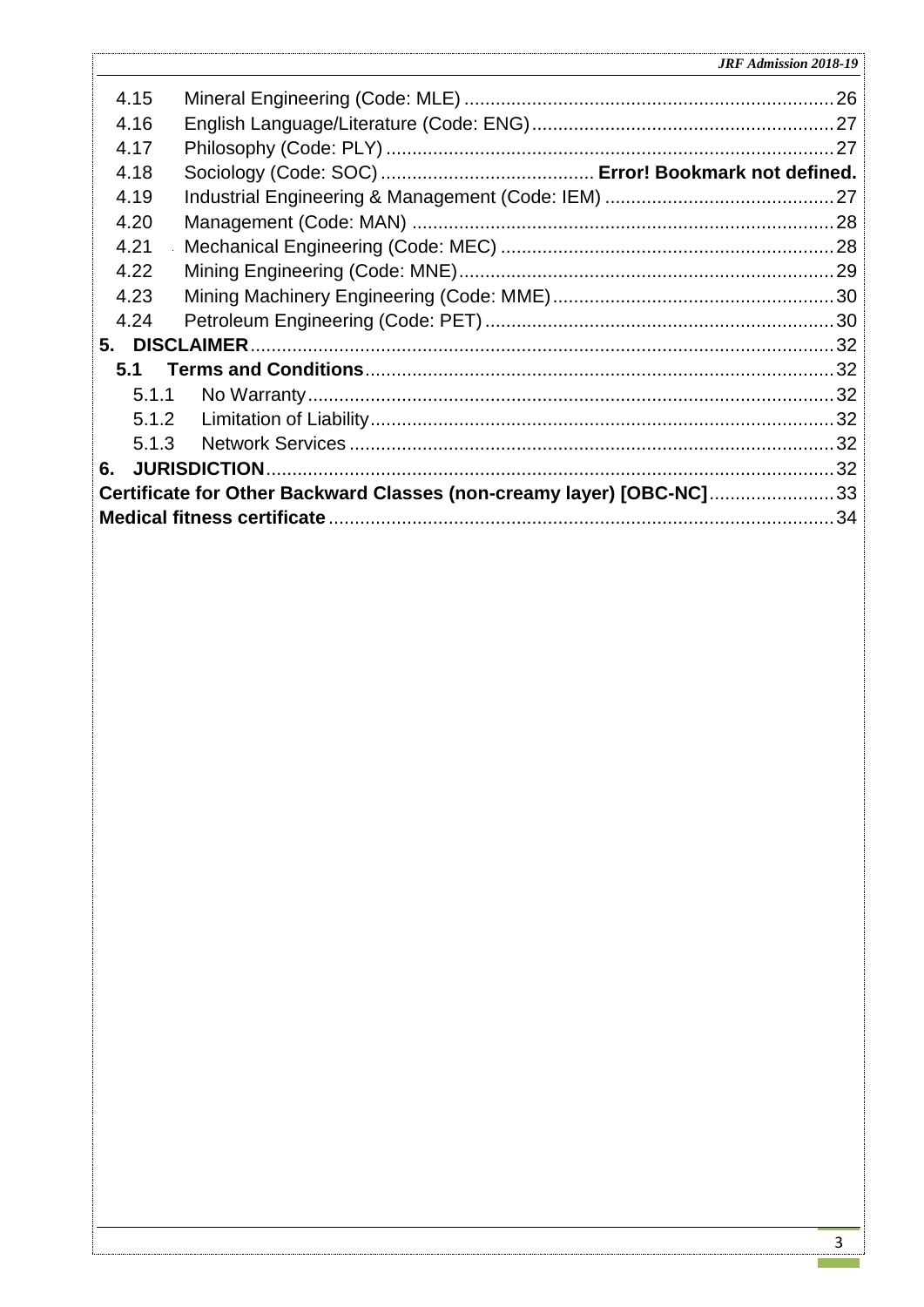## <span id="page-3-0"></span>**1. ABOUT IIT(ISM) DHANBAD**

Indian Institute of Technology (Indian School of Mines) Dhanbad [IIT(ISM)], previously known as ISM Dhanbad, is one of the prestigious institutes of the country, built on the pattern of the Royal School of Mines, England, UK in the year 1926. Today it enjoys the status of institute of national importance; fully funded by the Ministry of HRD, Govt of India. IIT(ISM), while administering its programmes through various Departments and Centres of excellence, offers its services to several industries especially in mining, mineral, petroleum and metallurgy sectors. IIT(ISM) focuses its education on various engineering, science and management disciplines. The institute offers B.Tech, M.Sc., M.Sc. Tech., M.Tech, M.Phil, MBA, M.Tech. Dual Degrees, Integrated M.Tech./M.Sc. Tech. programmes, besides awarding Ph.D. and D.Sc. in all disciplines. IIT(ISM), a Deemed to be University, since 1967, started its programmes initially by offering degrees specialized in different earth sciences and engineering disciplines.

Institute that aims at excellence in teaching and research, benefits both academia and industry through 18 departments in various research areas of **Engineering:** Civil, Computer Science & Engineering, Chemical, Electrical, Electronics, Environment Science & Engineering, Fuel, Mechanical, Mineral, Mining, Mining Machinery and Petroleum; **Science:** Applied Physics, Applied Chemistry, Applied Mathematics, Applied Geology, Applied Geophysics, besides **Management and Humanities & Social Sciences.** It has been focusing its academic and research activities on various aspects of industry ever since its inception.

IIT(ISM) has maintained its all-India character, drawing faculty and students from all over the country. It occupies a unique position around the globe, and has contributed to the development of mineral and petroleum sector substantially. The institute possesses state-of-the-art facilities for advanced studies and research in all areas of Engineering, Sciences, Management and Humanities & Social Sciences, situated within a sprawling campus spread over an area of 220 acres.





[IIT\(ISM\)](https://maps.google.co.in/maps?q=ism+dhanbad&hl=en&geocode=+&hq=ism+dhanbad&radius=15000&t=m&z=17&iwloc=A) is located in the city of [Dhanbad,](https://maps.google.co.in/maps?q=dhnbad&hl=en&ll=23.800738,86.44146&spn=0.110101,0.198269&sll=22.43134,83.62793&sspn=14.206053,25.378418&hnear=Dhanbad,+Jharkhand&t=m&z=13) the Coal Capital of India. One can reach Dhanbad by rail and road. It is 259 kms from Kolkata, 167 kms from Ranchi, 67 kms from Bokaro Steel city and about 180 kms from Jamshedpur. Trains are available from all parts of the country to reach Dhanbad via Kolkata, Delhi and Bombay. Ranchi and Kolkata are the nearest airports. Deluxe and Express buses ply from Kolkata, Ranchi, Jamshedpur and Bokaro to Dhanbad. IIT(ISM) campus is just 2.5 kms from the Dhanbad railway station where taxis and rickshaws ply round the clock. It should be noted that people arriving by train should exit from the main gate located near platform No.1 to avail the taxis / rickshaws.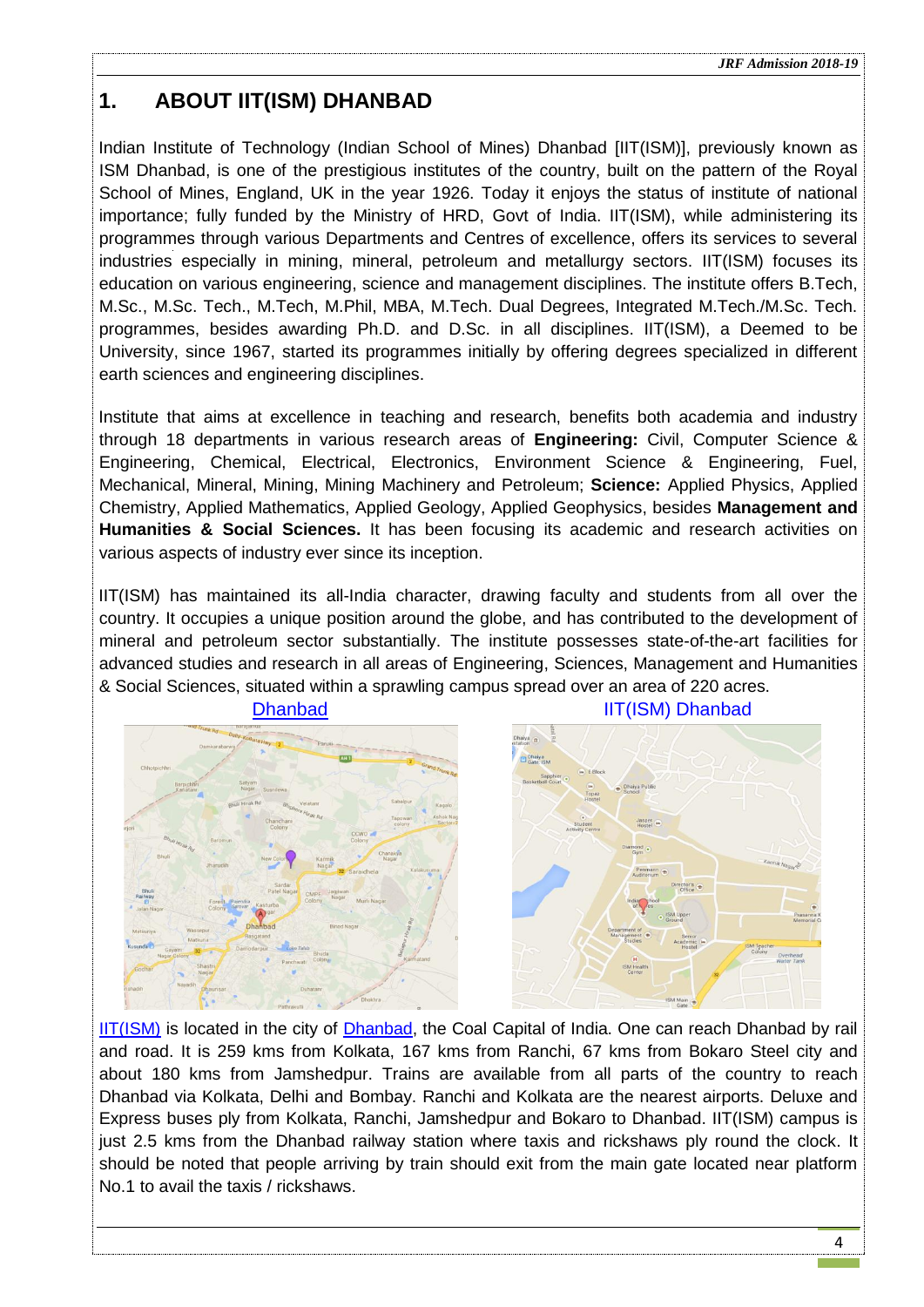## <span id="page-4-0"></span>**2. ABOUT JRF 2018-19 ADMISSION**

Indian Institute of Technology (Indian School of Mines) Dhanbad provides Junior Research Fellowship (JRF) to the deserving and eligible candidates qualified through national level tests and thus providing ample opportunities for carrying out research leading to Ph.D. degree.

JRF is open to candidates who possesses the minimum eligibility criteria given at section [3.3.](#page-7-0) The eligibility of the candidate will be scrutinized by the respective department at every stage. The applicants should submit correct information during online registration and application. Application with incorrect/insufficient information will be cancelled at any stage of admission.

The total number of seats for the 2018-19 admission depends on the availability of fund and vacancy for the academic year 2018-19. The discipline-wise distribution of seats will be as per the requirement of respective departments. The Government of India reservation policy will be followed and the number of seats to each category is fixed at the institute level and not for each discipline.

## <span id="page-4-1"></span>**2.1 Important Dates**

The table below gives the important dates pertaining to the JRF admission 2018-19. Any change in date/dates will be notified through IIT(ISM)'s website. Candidates are requested to visit IIT(ISM) website frequently for any information regarding JRF admission, including change of date, if any.

| <b>Details</b>                                            | Date(s)               |
|-----------------------------------------------------------|-----------------------|
| Commencement of online application                        | May 01, 2018          |
| Last date for submitting application online               | May 31, 2018          |
| Entrance Examination at IIT(ISM) Dhanbad                  | June 23, 2018         |
| Hosting the list of short-listed candidates for Interview | June 23, 2018         |
| Interview for qualified candidates                        | June 24, 2018         |
| Declaration of result of Merit List                       | <b>July 10, 2018</b>  |
| Admission & Joining of the Merit List Candidates          | <b>August 1, 2018</b> |

## **Table 1: Important Dates**

## <span id="page-4-2"></span>**2.2 Disciplines**

This scheme is currently available to only those disciplines given in [Table 2,](#page-5-2) with an emphasis on inter-disciplinary research. IIT(ISM) encourages registration for Ph.D. in the interdisciplinary area which may be offered to the successful candidates.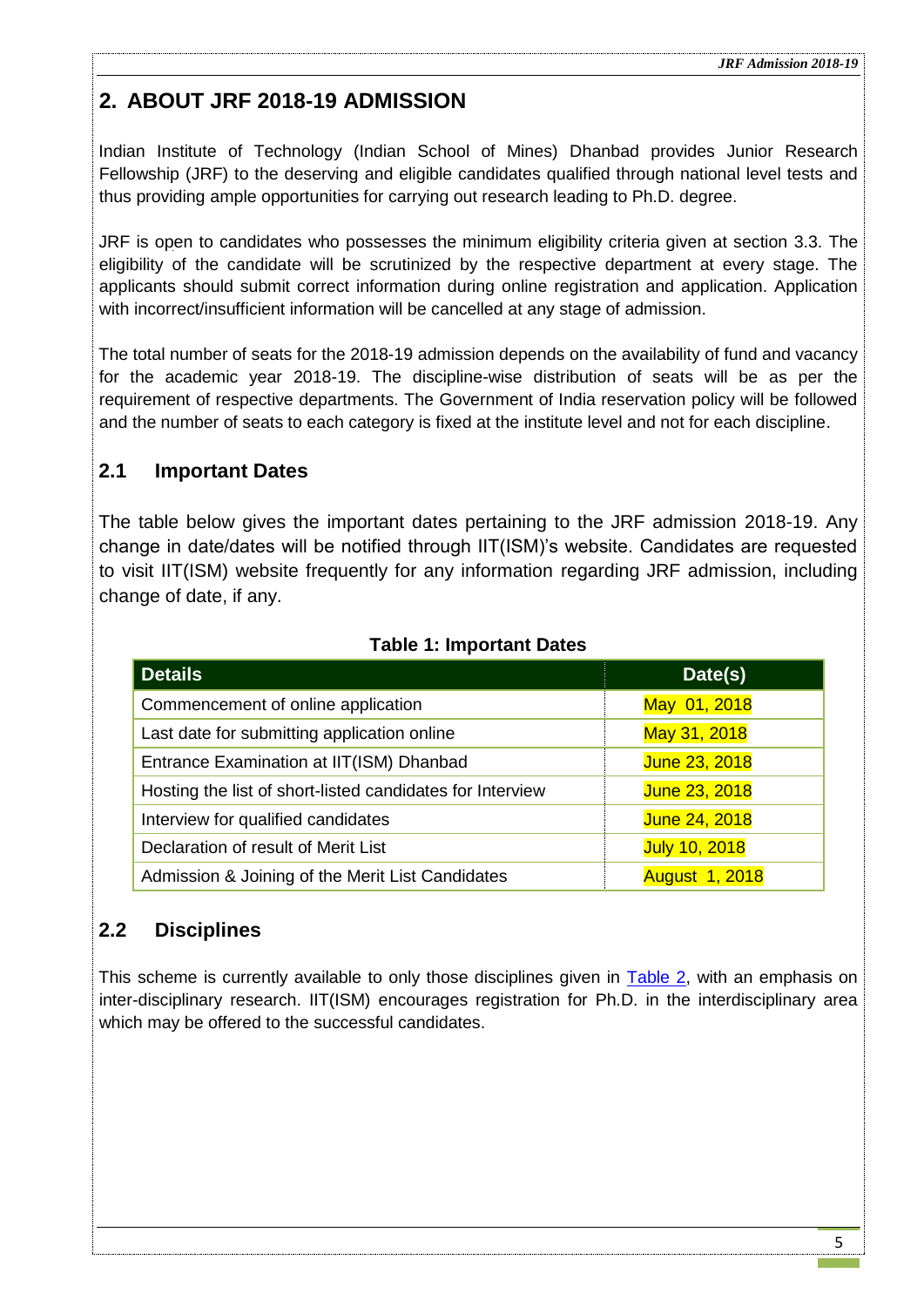| <b>Streams</b>                           |                                         |                               |            |  |  |
|------------------------------------------|-----------------------------------------|-------------------------------|------------|--|--|
| SI. No.                                  | <b>Department</b>                       | <b>Discipline Name</b>        | Code       |  |  |
| 1                                        | <b>Applied Chemistry</b>                | Chemistry                     | <b>CHY</b> |  |  |
| $\overline{2}$<br><b>Applied Geology</b> |                                         | <b>Applied Geology</b>        | <b>AGL</b> |  |  |
| 3                                        | <b>Applied Geophysics</b>               | <b>Applied Geophysics</b>     | <b>AGP</b> |  |  |
| 4                                        | <b>Applied Mathematics</b>              | <b>Mathematics</b>            | <b>MAT</b> |  |  |
| 5                                        | <b>Applied Mathematics</b>              | <b>Statistics</b>             | <b>STA</b> |  |  |
| 6                                        | <b>Applied Physics</b>                  | Physics                       | <b>PHY</b> |  |  |
| $\overline{7}$                           | <b>Chemical Engineering</b>             | <b>Chemical Engineering</b>   | <b>CHE</b> |  |  |
| 8                                        | Computer Science & Engg.                | Computer Science & Engg.      | <b>CSE</b> |  |  |
| 9                                        | <b>Civil Engineering</b>                | Civil Engineering             | <b>CVL</b> |  |  |
| 10                                       | Electrical Engg.                        | Electrical Engg.              | <b>ELE</b> |  |  |
| 11                                       | Electronics Engg.                       | Electronics Engg.             | <b>ECE</b> |  |  |
| 12                                       | Environmental Science & Engg.           | <b>Environmental Science</b>  | <b>ENS</b> |  |  |
| 13<br>Environmental Science & Engg.      |                                         | Environmental Science & Engg. | <b>ESE</b> |  |  |
| 14                                       | <b>Fuel and Mineral Engineering</b>     | <b>Fuel Engineering</b>       | <b>FLE</b> |  |  |
| 15                                       | <b>Fuel and Mineral Engineering</b>     | Mineral Engineering           | <b>MLE</b> |  |  |
| 16                                       | <b>Humanities &amp; Social Sciences</b> | English Language/Literature   | <b>ENG</b> |  |  |
| 17                                       | <b>Humanities &amp; Social Sciences</b> | Philosophy                    | <b>PLY</b> |  |  |
| 18                                       | <b>Management Studies</b>               | Industrial Engg. & Management | <b>IEM</b> |  |  |
| 19                                       | <b>Management Studies</b>               | Management                    | <b>MAN</b> |  |  |
| 20                                       | <b>Mechanical Engineering</b>           | Mechanical Engineering        | <b>MEC</b> |  |  |
| 21                                       | <b>Mining Engineering</b>               | Mining Engineering            | <b>MNE</b> |  |  |
| 22                                       | Mining Machinery Engineering            | Mining Machinery Engineering  | <b>MME</b> |  |  |
| 23                                       | <b>Petroleum Engineering</b>            | Petroleum Engineering         | <b>PET</b> |  |  |

### **Table 2: List of disciplines**

## <span id="page-5-0"></span>**2.3 Fellowship**

<span id="page-5-2"></span>The selected candidates will get a consolidated research fellowship as given in [Table 3.](#page-5-2)

**Table 3: Fellowship**

| SI.<br>No. | Qualifying Degree                   | <b>Consolidated Fellowship per month</b> |                                              |
|------------|-------------------------------------|------------------------------------------|----------------------------------------------|
|            |                                     |                                          | First 2 years $3rd$ and 4 <sup>th</sup> year |
|            | M.Tech. / M.Phil. / MBA / B.Tech. / | <u>₹ 25,000.00</u> ∣                     | <u>₹ 28,000.00*</u>                          |
|            | M.Sc. Tech / M.Sc.                  |                                          |                                              |

**\*Subject to satisfactory progress.**

A **Contingency grant of** ₹**30000.00 per annum** are allowed with prior approval from Guide & Head of the Department. At the end of each year the work performance of the JRFs would be assessed as per the institute rules. The fellowship may be withdrawn/withheld/discontinued at any time if the research carried out is found unsatisfactory.

## <span id="page-5-1"></span>**2.4 Rules and Regulations**

The details are given at IIT(ISM) website [\(www.iitism.ac.in\)](http://www.ismdhanbad.ac.in/) hosted under '**Rules'**. Selected candidates are required to adhere to the prescribed rules and regulations issued through various orders by the IIT(ISM) authorities from time to time. In addition, as per the Ph.D. rules, all JRFs need successfully complete the Ph.D. course work including the two mandatory subjects, namely, Research Methodology & Statistics and Research & Technical Communication.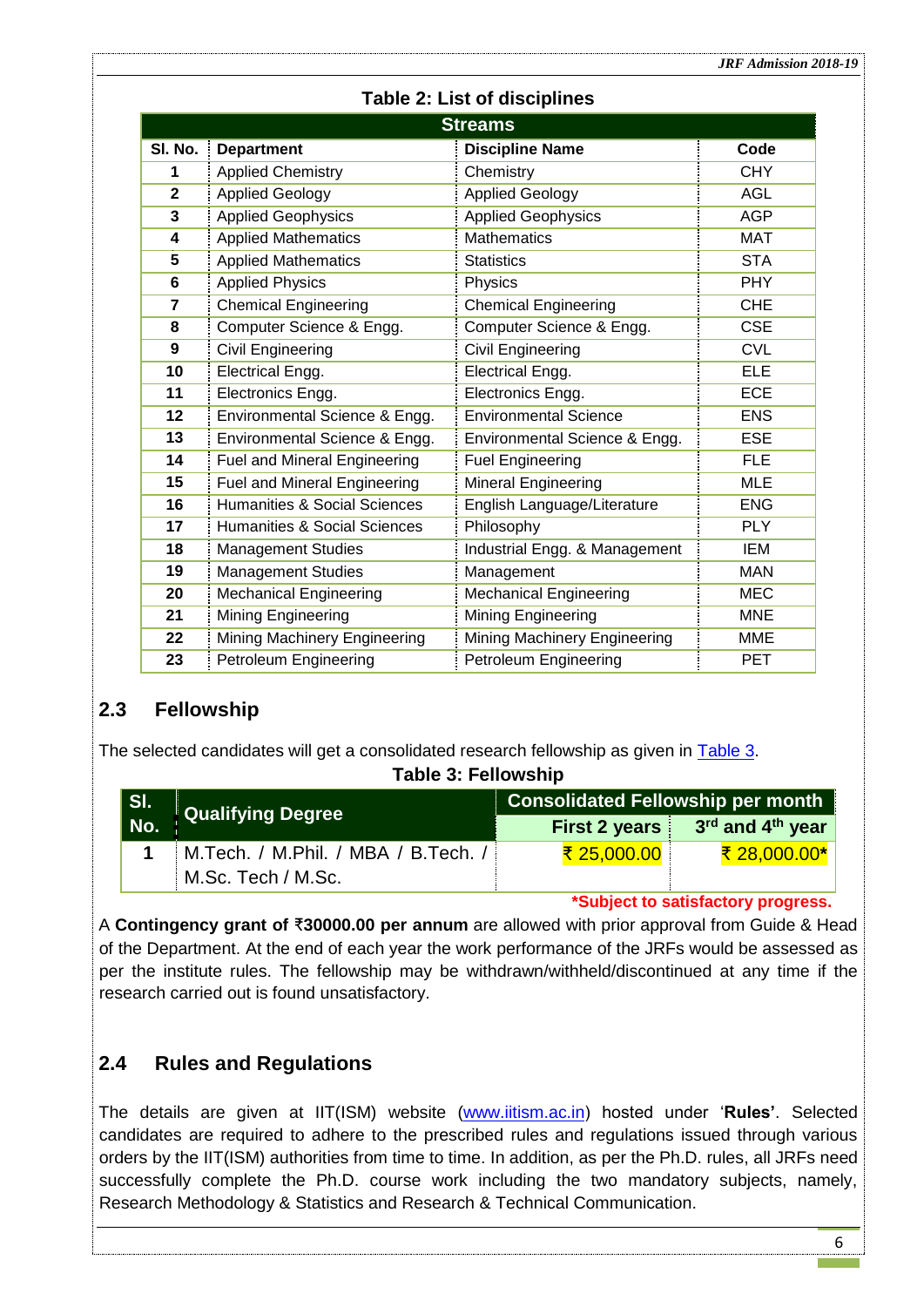## <span id="page-6-0"></span>**2.5 Programme Fee**

The fees to be paid at the time of **admission** for Ph.D. programmes are given in [Table 4.](#page-6-4) The fee should be paid online through SBI collect. The link for payment will be made available to selected candidate prior to the admission. Those who don't have the online banking facility the payment can be made by **SEPARATE** demand drafts drawn in favour of **Registrar, IIT(ISM) Dhanbad, payable at Dhanbad** as per the institute fee structure**.**

## **Table 4: Fee structure\***

<span id="page-6-4"></span>

| SI. No. | <b>Particulars</b>                   | Fee (INR)              |
|---------|--------------------------------------|------------------------|
|         | Fee payable at the time of admission | <del>₹ 40,000.00</del> |
|         | Yearly hostel mess fee (Approx.)     | <u>₹ 15,000.00</u>     |
|         |                                      | *Subject to change     |

In addition to above, the students are required to pay an additional amount towards accidental insurance, institute blazer etc., as per actuals, at the time of admission. The fee structure is subject to change from time to time. The exact fee structure will be notified at the time of admission.

## <span id="page-6-1"></span>**3. ADMISSION**

## <span id="page-6-2"></span>**3.1 General Information**

Interested candidates should submit their application **online ONLY**, between **01.05.2018 to 31.05.2018**. The following information can also be downloaded from the website [http://iitism.ac.in/index.php/admission/phd:](http://www.ismdhanbad.ac.in/phd-jrf)

- a. Advertisement for JRF 2018-19
- b. Information brochure: with details on application and important dates
- c. Link for online registration and application
- d. Any other notifications viz. change in important dates, details on Entrance Exam, Interview, Admission, Results, etc.

The last date for the submission of online application is **31.05.2018**. The hard copy of the application form or any other document is **NOT** required to be submitted at the time of application. It is the responsibility of the candidate to follow the instructions given in the JRF brochure and the website carefully before submitting online application. Any mistake/wrong information provided during online application, intentionally or unintentionally, will result in the cancellation of the applicant's candidature. No further information/ clarification will be intimated to the candidates in such cases. Extension of deadline will **NOT** be allowed in any case.

## <span id="page-6-3"></span>**3.2 Application Fee**

<span id="page-6-5"></span>The application fees for JRF are given in [Table 5.](#page-6-5) The application fee is to be paid online only by appropriate payment option given to the candidate while applying. Application fee once paid will not be refunded under any circumstances. No communication will be entertained in this regard.

| -SI. No. | ⊟Category                   |            |
|----------|-----------------------------|------------|
|          | General/OBC Male candidates | ₹ 1,000.00 |
|          | SC/ST/PC/Female candidate   | י י∩ טטל ⊁ |

## **Table 5: Application fee**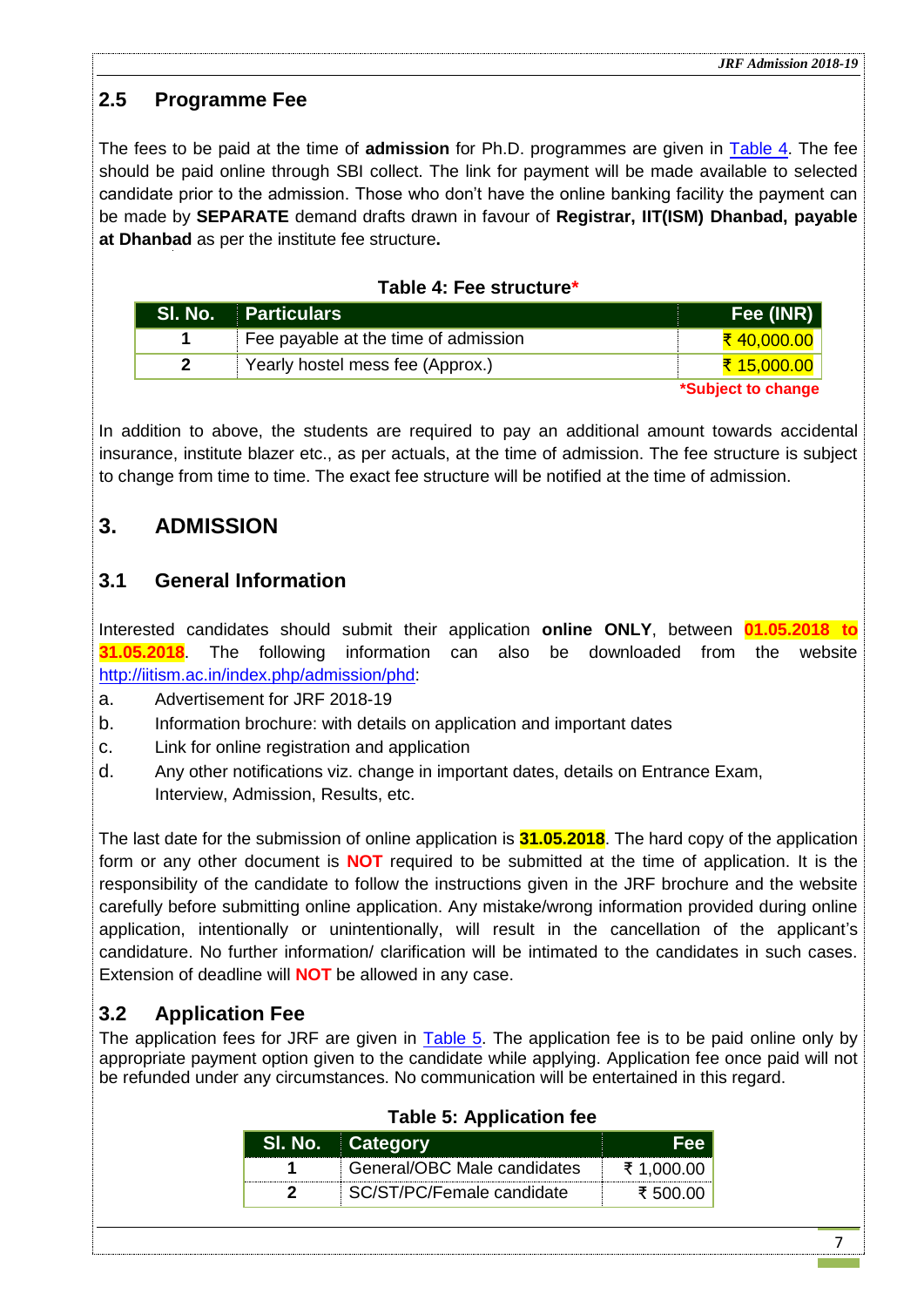## <span id="page-7-0"></span>**3.3 Eligibility Criteria**

## <span id="page-7-1"></span>**3.3.1 Essential Criteria**

The minimum eligilibty criteria required by an applicant are as follows:

o A postgraduate graduate degree (e.g. M.Tech. / M.Sc. / M.A. / MBA / etc.) with minimum 65% or 7.0 OGPA/CGPA.

## **OR**

o A postgraduate degree with minimum 55% or 6.0 OGPA/CGPA in Humanities and Social Studies disciplines

### **OR**

o An undergraduate degree of B.Tech degree with minimum **65% or 7.0 OGPA/CGPA** in the respective disciplines of Mining engineering or Mining Machinery Engineering disciplines.

### **OR**

o An undergraduate degree of B.Tech. from IITs with minimum 75% or 8.0 OGPA/CGPA **WITH** valid GATE score.

## <span id="page-7-2"></span>**3.3.2 Language proficiency**

The medium of instruction, publication of research paper and reporting will be in English. Therefore, the scholars are required to possess adequate knowledge of English.

## <span id="page-7-3"></span>**3.3.3 Age**

Age limit for various categories as on **the last date of online application [31.05.2018]** are:

- ◆ General Male Candidate : 30 years
- ◆ OBC/PC/SC/ST/Female Candidates : 35 years

Age relaxation as above will be allowed for candidates with valid documents. The original documents will be scrutinized prior to the interview and if found incorrect/insufficient the candidature will be cancelled.

## <span id="page-7-4"></span>**3.3.4 Special cases**

- Colour blind candidates are not eligible for admission in Applied Geology, Mining Engineering and Petroleum Engineering disciplines.
- Physically Challenged Candidates with any form of physical disability is not considered for Mining Engineering and Petroleum Engineering disciplines.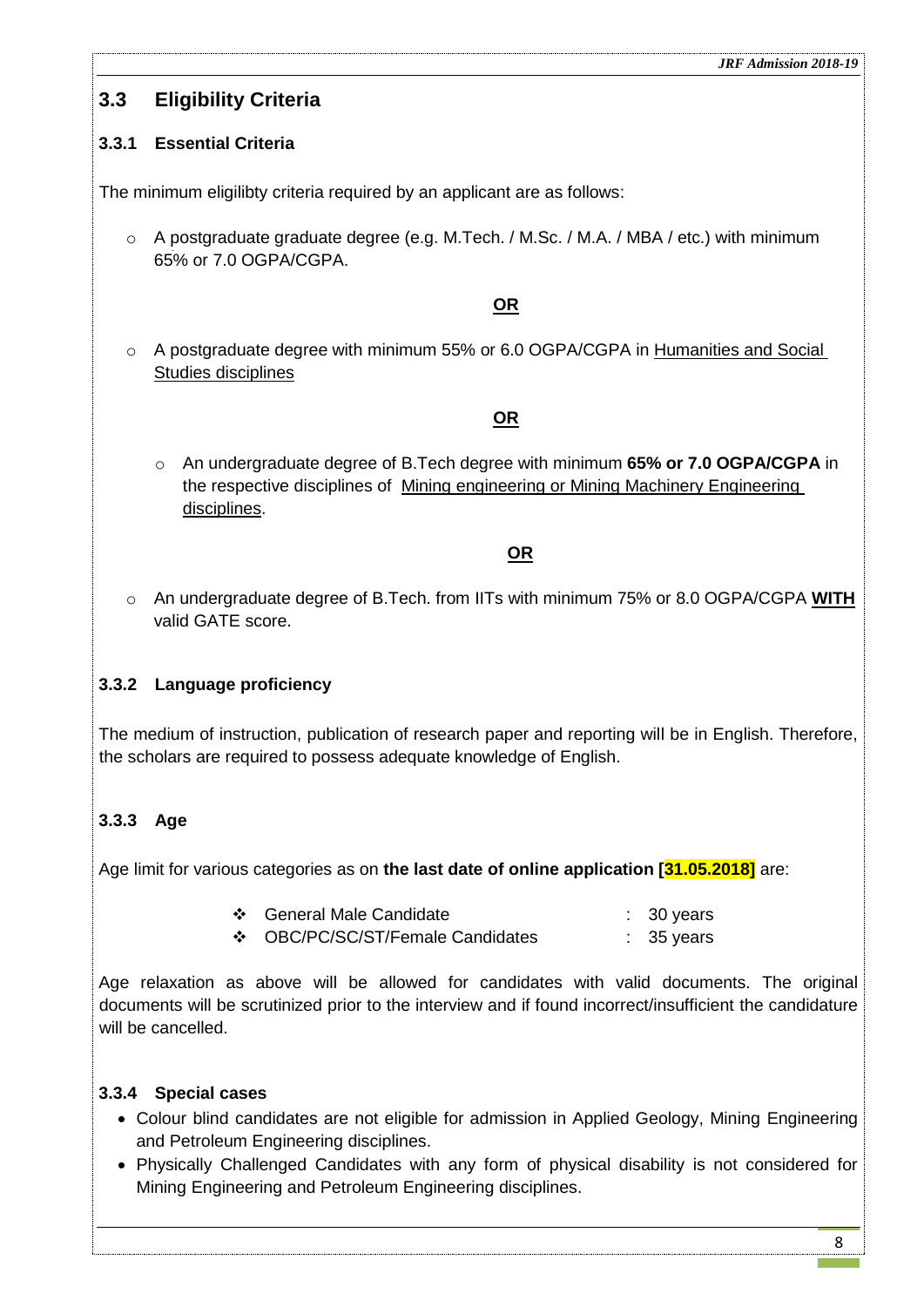### <span id="page-8-0"></span>**3.3.5 Qualifying degree**

- The disciplines for JRF admission are given in [Table 2.](#page-5-2)
- \* The candidates' qualifying degree and subject should match the discipline, degree and specialisation detailed in **Table 6**.
- Candidates appearing for their final semester exams are **ELIGIBLE** to apply under Result Awaiting caterogy (RA).
- $\cdot \cdot$  The minimum eligibility criteria required by an applicant is given in section [3.3.](#page-7-0)

<span id="page-8-1"></span>

| SI             | <b>Department</b>                 | <b>Discipline</b>                 | Code       | <b>Eligibility qualifications#</b>                                                                                                                                                                                                                                                                                                                                                                                                                                                                                                                                                                                                                                                                                                                                                                                                                                                                                                                                                      |
|----------------|-----------------------------------|-----------------------------------|------------|-----------------------------------------------------------------------------------------------------------------------------------------------------------------------------------------------------------------------------------------------------------------------------------------------------------------------------------------------------------------------------------------------------------------------------------------------------------------------------------------------------------------------------------------------------------------------------------------------------------------------------------------------------------------------------------------------------------------------------------------------------------------------------------------------------------------------------------------------------------------------------------------------------------------------------------------------------------------------------------------|
| 1              | Applied                           | Chemistry                         | <b>CHY</b> | M.Tech. / M.Phil. / M.Sc. or equivalent in Chemistry / Applied                                                                                                                                                                                                                                                                                                                                                                                                                                                                                                                                                                                                                                                                                                                                                                                                                                                                                                                          |
|                | Chemistry                         |                                   |            | Chemistry / Industrial Chemistry.                                                                                                                                                                                                                                                                                                                                                                                                                                                                                                                                                                                                                                                                                                                                                                                                                                                                                                                                                       |
| $\overline{2}$ | Applied<br>Geology                | Applied<br>Geology                | <b>AGL</b> | M.Sc./M.Sc.<br>Tech in Geology /<br>Applied<br>Geology<br>or<br>Tech. in Geology/Applied<br>M.Sc./M.Sc.<br>Geology<br>with<br>specialisation in Marine Geology / Oceanography /<br>Hydrogeology / Geochemistry/ Applied Geochemistry /<br>Environmental Science / Geoinformatics / Natural Hazards &<br>Disaster Risk Management / Remote Sensing and GIS /<br>Geophysics / Petroleum Geosciences. OR<br>Integrated M.Sc.Tech/M.Tech. in Geology/Applied Geology or<br>M. Tech. in Geological Technology. OR<br>M.Tech in Mineral Exploration/Engineering Geology/Petroleum<br>Exploration/Geo-exploration/ Exploration<br>Geosciences<br>Remote Sensing / Remote Sensing and GIS applications /<br>Geoinformatics/Petroleum Geosciences/Marine Geosciences<br>having M.Sc./M.Sc. Tech in Geology/Applied Geology or<br>Integrated M.Sc.Tech./M.Tech. in Geology/Applied Geology or<br>M. Tech. in Geological Technology. OR<br>B. Tech/M. Tech in Mining Engg/Mineral Engg./Civil Engg |
| 3              | Applied<br>Geophysics             | Applied<br>Geophysics             | <b>AGP</b> | M.Sc/M.Sc. Tech/Integrated M.Sc/Integrated M. Sc. Tech. in<br>Applied Geophysics/ Exploration Geophysics/ Geophysics or<br>M.Sc. Tech in Marine Geophysics or M.Tech in Geophysical<br>Technology or M. Tech (Petroleum Exploration) or M.Tech<br>(Earhquake Disaster, Hazards and Mitigation(EHM)).                                                                                                                                                                                                                                                                                                                                                                                                                                                                                                                                                                                                                                                                                    |
| 4              | Applied<br>Mathematics            | <b>Mathematics</b>                | <b>MAT</b> | M.Phil/ M. Tech. / M.Sc. or equivalent in Mathematics/ Applied<br>Mathematics/ Mathematics & Computing.                                                                                                                                                                                                                                                                                                                                                                                                                                                                                                                                                                                                                                                                                                                                                                                                                                                                                 |
| 5              | Applied<br>Mathematics            | <b>Statistics</b>                 | <b>STA</b> | M.Phil/M.Sc. or equivalent in Statistics/Applied Statistics.                                                                                                                                                                                                                                                                                                                                                                                                                                                                                                                                                                                                                                                                                                                                                                                                                                                                                                                            |
| 6              | <b>Applied Physics</b>            | Physics                           | <b>PHY</b> | M.Sc./Integrated M.Sc./M.Phil or equivalent in Physics/Applied<br>Physics or B.Tech./M.Tech./Integrated M.Tech. or equivalent<br>in Engineering Physics/Material Science/Nanoscience and<br>Technology/Optoelectronics or equivalent.                                                                                                                                                                                                                                                                                                                                                                                                                                                                                                                                                                                                                                                                                                                                                   |
| $\overline{7}$ | <b>Chemical Engg</b>              | <b>Chemical Engg</b>              | <b>CHE</b> | M.Tech or equivalent in Chemical Engineering or its related<br>discipline WITH B Tech/B.E in Chemical Engineering.                                                                                                                                                                                                                                                                                                                                                                                                                                                                                                                                                                                                                                                                                                                                                                                                                                                                      |
| 8              | Computer<br>Science<br>&<br>Engg. | Computer<br>Science<br>&<br>Engg. | <b>CSE</b> | M.Tech or equivalent in Computer Science & Engg. /<br>Information Technology / Computer Application / Software<br>Engineering<br>$\prime$<br>Electronics<br>Engg.<br>Electronics<br>$\prime$<br>and<br>Communication Engg. / Electrical Engg. WITH B. Tech. or<br>equivalent in Computer Science & Engg. / Information<br>Technology / Electronics<br>Engg.<br>$\sqrt{2}$<br>Electronics<br>and<br>Communication Engg. / Electrical Engg.                                                                                                                                                                                                                                                                                                                                                                                                                                                                                                                                               |

#### **Table 6: Qualifying degree**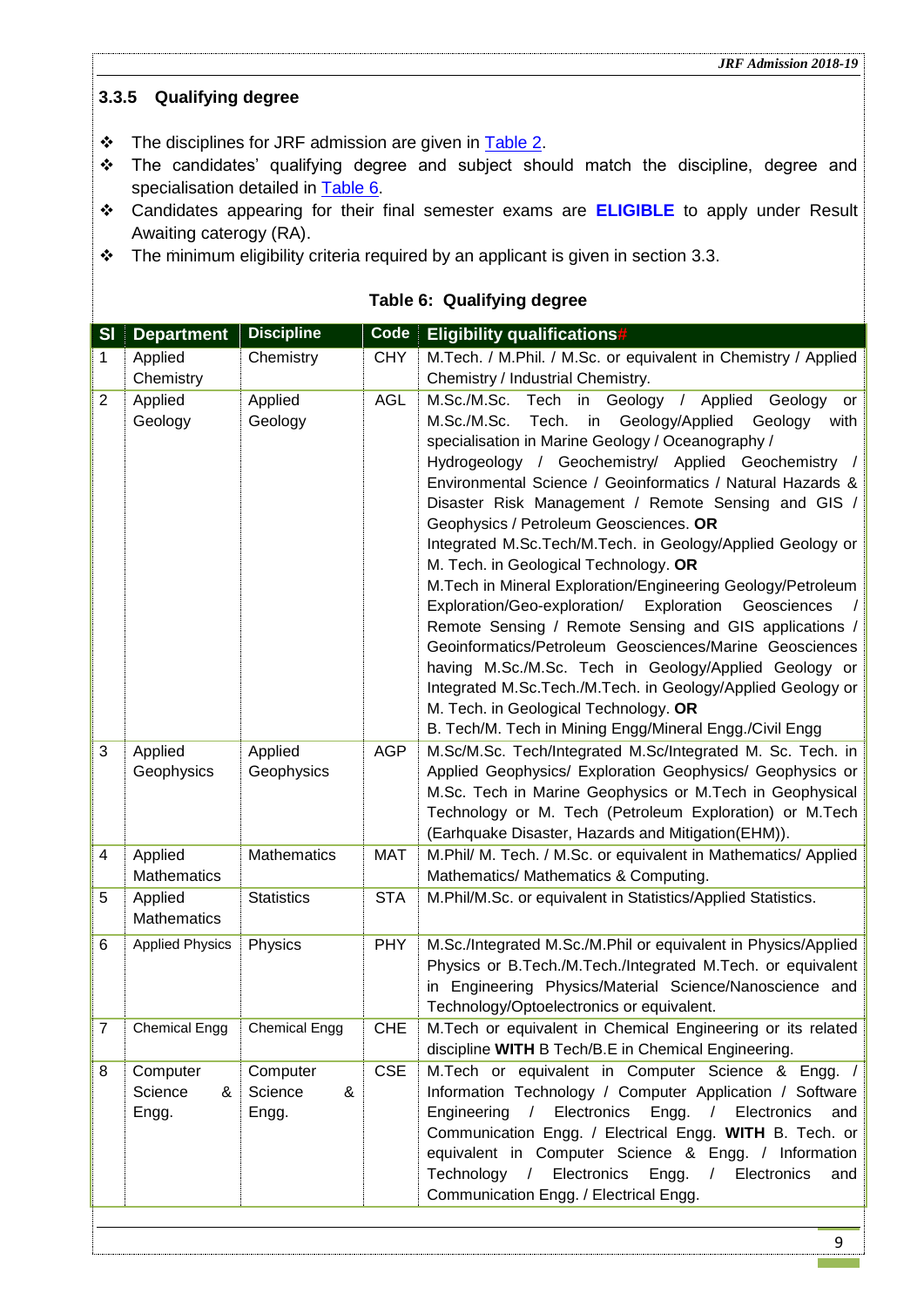|    |                                        |                                        |            | <b>JRF Admission 2018-19</b>                                                                                                                                                                                                                                                                                                                                                                                                                                                                                       |
|----|----------------------------------------|----------------------------------------|------------|--------------------------------------------------------------------------------------------------------------------------------------------------------------------------------------------------------------------------------------------------------------------------------------------------------------------------------------------------------------------------------------------------------------------------------------------------------------------------------------------------------------------|
| 9  | Civil Engg.                            | Civil Engg.                            | <b>CVL</b> | M.Tech. / M.E. in Civil Engg. with B.Tech. / B.E. in Civil Engg./<br>Env. Engg. having specialization in their M.Tech./M.E. as<br>Structural/Geotechnical/Water<br>Resources/Environmental/<br>Transportation Engg/Remote Sensing & GIS/Env. Sci. & Engg.                                                                                                                                                                                                                                                          |
| 10 | Electrical<br>Engg.                    | Electrical<br>Engg.                    | <b>ELE</b> | M.Tech. or equivalent in Electrical Engg. / Control System<br>Engg. / Power System Engg. / Electrical Machines / Power<br>Electronics and Drives / High Voltage Engg. / Instrumentation<br>Engg. / Power Apparatus & Devices / Electronics WITH<br>B. Tech or equivalent in Electrical/Electrical & Electronics Engg                                                                                                                                                                                               |
| 11 | Electronics<br>Engg.                   | Electronics<br>Engg.                   | <b>ECE</b> | Tech. / M.E. / MS<br>in Electronics/Electronics &<br>М.<br>&<br><b>Communication/Electronics</b><br>Tele-communication/<br>Electronics & Instrumentation/Instrumentation/ Electronics &<br>Electrical Engineering or related field WITH B. Tech./B.E. or<br>degree<br>Electronics<br>equivalent<br>in<br>$\sqrt{2}$<br>Electronics<br>&<br><b>Communication/Electronics</b><br>&<br>Tele-communication<br>$\prime$<br>Electronics & Instrumentation/Instrumentation/Electronics &<br><b>Electrical Engineering</b> |
| 12 | Environmental<br>Science<br>&<br>Engg. | Environmental<br>Science               | <b>ENS</b> | M.Phil. / M.Sc. / M.Sc. Tech. or equivalent in Atmospheric<br>science/ Botany / Microbiology / Biotechnology / Chemistry /<br>Physics / Environmental Science / Environmental Science &<br>Management / Geology / Hydrology / Soil Science / Remote<br>sensing and GIS / Forestry.                                                                                                                                                                                                                                 |
| 13 | Environmental<br>Science<br>&<br>Engg. | Environmental<br>Science<br>&<br>Engg. | <b>ESE</b> | M.Tech. / M.E. or equivalent in Environmental Science &<br>Engineering / Biotechnology / Civil / Chemical / Water<br>Resource Engg / Mining / Atmospheric Science                                                                                                                                                                                                                                                                                                                                                  |
| 14 | Fuel & Mineral<br>Engg.                | Fuel<br>Engineering                    | <b>FME</b> | M.Tech. or equivalent in Mineral / Fuel / Chemical /<br>Metallurgical/Mining Engg; with B.Tech or equivalent in<br>Mineral/Fuel/Chemical/Metallurgical/Mining Engg/Mechanical<br>Engg.                                                                                                                                                                                                                                                                                                                             |
| 15 | Fuel & Mineral<br>Engg.                | Mineral<br>Engineering                 | <b>MLE</b> | M.Tech. / B.Tech. or equivalent in Mineral / Chemical /<br>Metallurgical / Mining Engg; B.Tech. Mechanical Engg. WITH<br>M.Tech. in Mineral Engg.                                                                                                                                                                                                                                                                                                                                                                  |
| 16 | Humanities &<br>Social Sciences        | English<br>Language/<br>Literature     | <b>ENG</b> | M.A. / M.Sc. / M.Litt. / M.Phil. or equivalent in English<br>Language & Literature / Applied Linguistics & Language<br>Teaching / English Language Teaching                                                                                                                                                                                                                                                                                                                                                        |
| 17 | Humanities &<br>Social Sciences        | Philosophy                             | <b>PLY</b> | M.A. / M.Sc. / M.Com / MBA or equivalent degree or Master's<br>in Engg. / Technology or equivalent degree or M.A. / M.Phil. in<br>Philosophy or equivalent.                                                                                                                                                                                                                                                                                                                                                        |
| 18 | Management<br><b>Studies</b>           | Industrial<br>&<br>Engg.<br>Management | <b>IEM</b> | Postgraduate Degree in Industrial Engg. and Management /<br>Industrial Engg. / Production Engineering / Mechanical<br>Engg/Electrical Engg/Civil Engg or equivalent                                                                                                                                                                                                                                                                                                                                                |
| 19 | Management<br><b>Studies</b>           | Management                             | <b>MAN</b> | MBA Degree / Postgraduate Degree or Diploma recognized as<br>equivalent to Postgraduate in Management by AICTE / UGC /<br>AIU / Postgraduate Degree in Economics / Commerce /<br>Psychology / Professional qualifications like CA / CS / ICWA /<br>Postgraduate Degree in Industrial Engg. and Management /<br>Industrial Management / Industrial Engg. / Production Engg.                                                                                                                                         |
| 20 | Mechanical<br>Engg.                    | Mechanical<br>Engineering              | <b>MEC</b> | M. E. / M. Tech degree with specialization in Mechanical /<br>Production / Manufacturing / Industrial Production / CAD-CAM<br>/ Machine Design / Mechatronics / Thermal / Heat Power /<br>Energy / Power Plant / Automobile / Maintenance Engg. &<br>Tribology WITH B. E. / B.Tech. or equivalent degree in<br>Mechanical / Production / Manufacturing / Aerospace / Energy<br>Engineering.                                                                                                                        |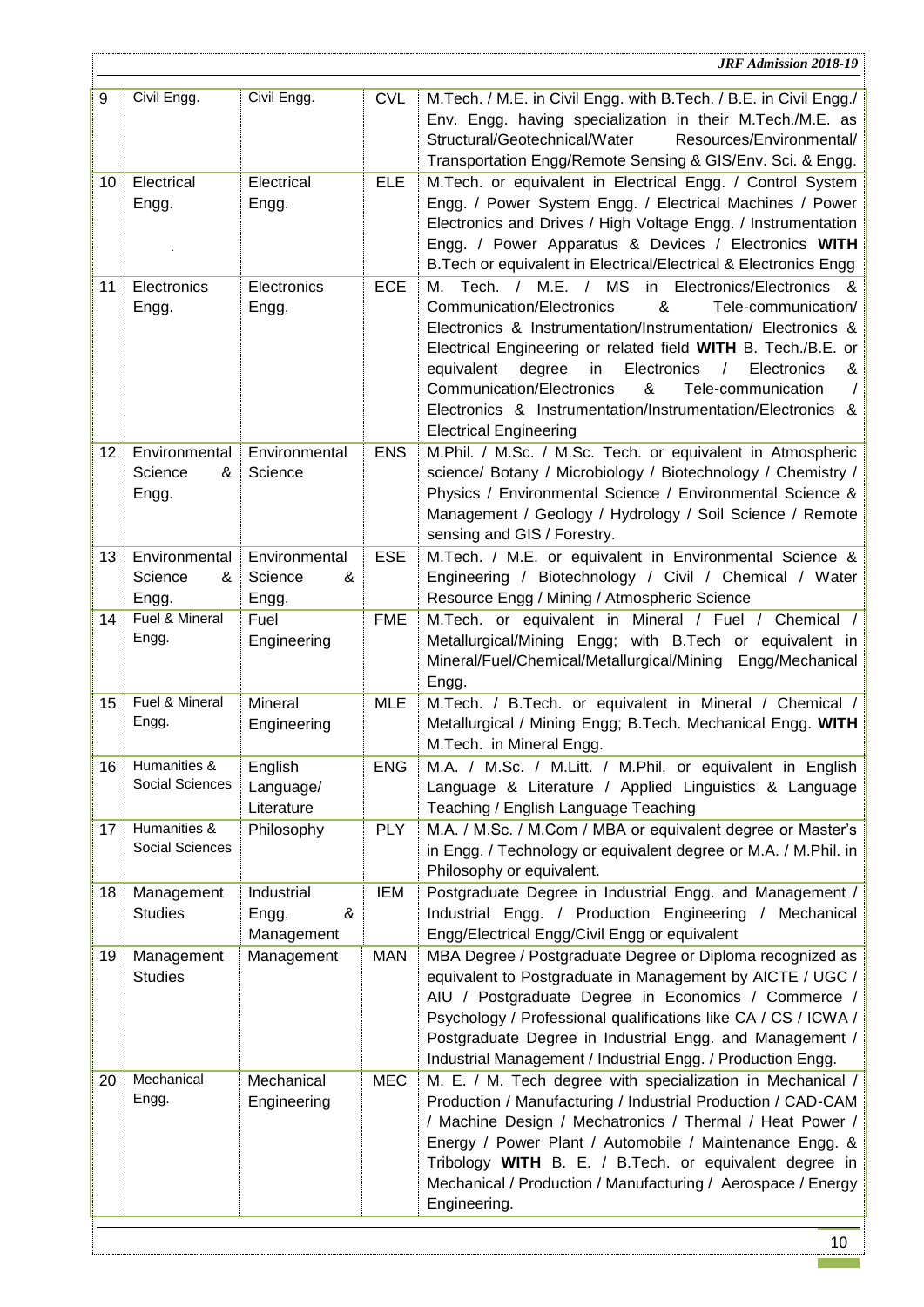|    | <b>JRF Admission 2018-19</b> |                                    |                  |                                                                                                                                                                                                                                                                                                                                                                                                                                                                                                                                                                                                                                                                                                                                                                                                                                                                                                                         |  |
|----|------------------------------|------------------------------------|------------------|-------------------------------------------------------------------------------------------------------------------------------------------------------------------------------------------------------------------------------------------------------------------------------------------------------------------------------------------------------------------------------------------------------------------------------------------------------------------------------------------------------------------------------------------------------------------------------------------------------------------------------------------------------------------------------------------------------------------------------------------------------------------------------------------------------------------------------------------------------------------------------------------------------------------------|--|
| 21 | Mining Engg.                 | Mining<br>Engineering              | <b>MNE</b>       | M. Tech. or equivalent in Mining Engg. / Opencast Mining /<br>Mine Planning & Design / Rock Excavation Engg. / Geomatics<br>/ Underground Space Technology / Rock Mechanics/Civil<br>Engg. / Engineering Geology; OR B.Tech or equivalent in<br>Mining Engg. / Civil Engg. / Opencast Mining/Mining<br>Machinery/Environmental Engg; M.Sc. Tech.<br>(Applied<br>Geology); M.Sc. (Geospatial Science).                                                                                                                                                                                                                                                                                                                                                                                                                                                                                                                   |  |
| 22 | Mining<br>Machinery<br>Engg. | Mining<br>Machinery<br>Engineering | MME <sup>*</sup> | M. E. / M. Tech. degree with specialization in Mining<br>Machinery Engineering / Mechanical / Production / Mining<br>Engineering / Manufacturing / CAD-CAM / Machine Design /<br>Automobile / Maintenance Engg. & Tribology / Mineral<br>Engineering / Energy Engineering / Mechatronics with B. E. /<br>B. Tech. / B. Sc Engineering in Mining Machinery Engineering /<br>Mechanical / Mining Engineering / Production / Manufacturing<br>Automobile Engineering / Production<br>Engineering/<br>Manufacturing Engineering / Mineral Engineering / Metallurgy<br>and Materials Engineering / Mechatronics.<br><b>OR</b><br>B.E. / B.Tech / B.Sc Engineering in Mining Machinery<br>Engineering / Mechanical Engineering / Mining Engineering /<br>/ Production<br>Automobile<br>Engineering<br>Engineering<br>Manufacturing Engineering / Mineral Engineering / Metallurgy<br>and Materials Engineering / Mechatronics |  |
| 23 | Petroleum<br>Engg.           | Petroleum<br>Engineering           | <b>PET</b>       | M.Tech. or equivalent in Petroleum Engg. / Petroleum<br>Management; M.Tech. in Petrochemical / Chemical / M.Sc. in<br>Chemistry.                                                                                                                                                                                                                                                                                                                                                                                                                                                                                                                                                                                                                                                                                                                                                                                        |  |

*# Equivalence degrees for B.Tech will be BE/BSc Engg. (4 years) and for M.Tech will be ME/M.Sc. Engg. \*Applicants from MEC and ELE can opt for MME for interdisciplinary research at the time of the interview.*

## <span id="page-10-0"></span>**3.4 Reservation Policy**

## **Table 7: Categories**

|    |            | SI. No. Code Category                   |  |  |  |
|----|------------|-----------------------------------------|--|--|--|
| 1. | : GE       | General                                 |  |  |  |
| 2. | ∃PC.       | <b>Physically Challenged</b>            |  |  |  |
| 3. | ∶OBC       | Dther Backward Class - Non-Creamy Layer |  |  |  |
| 4. | i sc       | Scheduled Caste                         |  |  |  |
| 5. | $\cdot$ ST | <b>Scheduled Tribe</b>                  |  |  |  |

- Reservation for PC/OBC/SC/ST candidates will be as per Government of India directive/guidelines. The ratio is 50.5 : 27 : 15 : 7.5 for General : OBC : SC : ST.
- For PC candidates, a maximum of 3% reservation within the respective category will be provided.
- For OBC candidates:
	- 1) certificate preferably in the format given in **Annexure I** (as per the admission to Central Educational Institutions (CEIS), under the Government of India).
	- 2) certificate issued for admission/position to state governments will not be considered.
	- 3) certificate should be issued **on or after 1 st August 2017**.
	- 4) original certificate should be produced at the time of interview and admission.
	- 5) candidates **NOT** having valid Other Backward Class Non-Creamy Layer certificate will not be considered for Interview.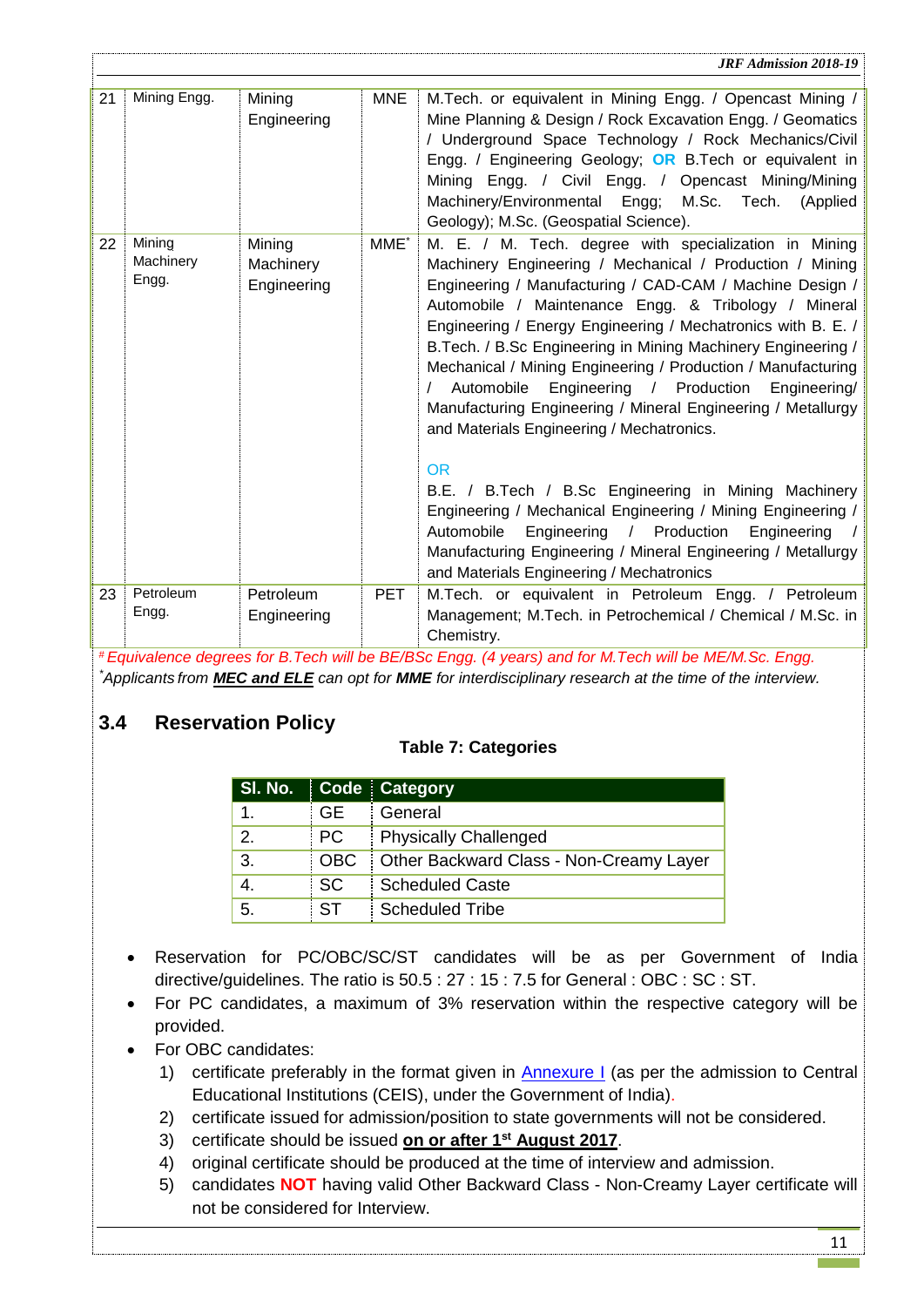Candidates selected for interview should submit appropriate self-attested PC/OBC/SC/ST category documents in support of their claim along with a hard copy of their application or registration form at the time of interview. Application forms without self-attested supporting documents will not be considered.

## <span id="page-11-0"></span>**3.5 Medical Fitness**

A candidate selected for the JRF programme will be offered admission, only if he/she is found fit as per the norms & standards of medical fitness set by IIT(ISM). An overview of the standards of medical fitness set by IIT(ISM) is presented below.

## <span id="page-11-1"></span>**3.5.1 General requirements**

The selected candidates shall submit the medical certificate in the prescribed proforma (as per [Annexure II\)](#page-33-1) at the time of admission. However, candidates may be further examined by a medical board set by IIT(ISM) before admission, whose decision for medical fitness will be final. A candidate should have good general physique with:

- Chest measurement: Not less than 70 cms with satisfactory limit of expansion and contraction.
- Vision: Should be normal. In case of defective vision, it should be corrected to 6/9 in both eyes or 6/6 in the better eye.
- Hearing: Should be normal. Defective hearing should be corrected.
- Heart & Lungs: Should not have any abnormality and
- No history of mental diseases or epileptic fits.

Besides the above, some special restrictions apply for the following disciplines:

- Colour blind candidates are not eligible for admission in (i) Applied Geology, (ii) Mining Engineering and (iii) Petroleum Engineering disciplines.
- Physically Challenged Candidates with any form of physical disability is not considered for (i) Mining Engineering and (ii) Petroleum Engineering disciplines.
- $\bullet$

## <span id="page-11-2"></span>**3.6 Application Procedure**

## <span id="page-11-3"></span>**3.6.1 Registration and online application**

Interested candidates should register their name using valid email id and phone number and submit their application online from **01.05.2018 to 31.05.2018**. Details on application along with information brochure containing eligibility criteria may be downloaded from the IIT(ISM) website [http://iitism.ac.in/index.php/admission/phd](http://www.ismdhanbad.ac.in/phd-jrf) from **01.05.2018** onwards. Application fee of Rs. **1000/-** (Rs.**500/-** for SC/ST/PC/Female candidates) for the JRF programme is to be paid online, by the available mode of payment supported. The candidates will be guided through the application process while registration and online application. Please read the on-screen instructions very carefully while filling online application. Candidates are advised to take utmost care while filling and **NOT** to give any false information or conceal any information. If the claim by the candidate is found to be **WRONG** at any stage of JRF selection process, their candidature will be cancelled and no communication in this regard will be made. Candidates will be responsible for any kind of mistake occurred during the filling and consequent submission of online application. For any other queries, please feel free to contact JRF Admission office through *irf@iitism.ac.in*.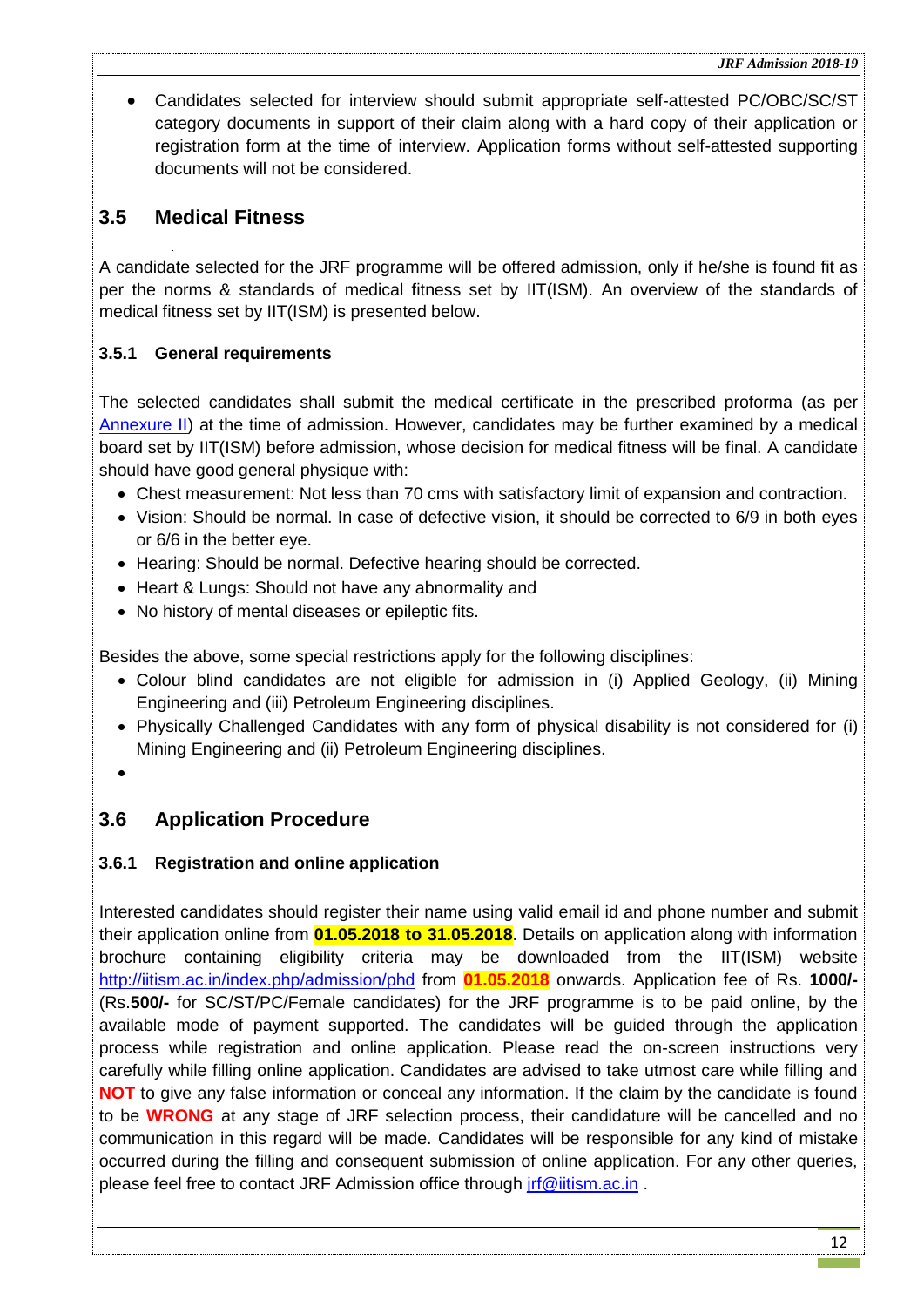### <span id="page-12-0"></span>**3.6.2 Submission of hard copy of application form**

Hardcopy of the completed application is **NOT** required to be submitted. However, candidates should submitted application from alongwith self attested testimonials at the time of interview.

## <span id="page-12-1"></span>**3.7 Selection process**

The selection JRFs will be depending on the number of vacancies and performance of qualified candidates. The institute will adopt screening test and interview for the selection of JRF. The screening test will be held on **23.06.2018** at IIT(ISM) Dhanbad **ONLY**. No other centre will be available for examination. The list of short-listed candidates for the interview will be displayed in the notice board of respective department and/or at IIT(ISM) website on the same date of examination. The medium of examination will be English. The syllabus for the screening test is given in [Section 4.](#page-13-1)

#### <span id="page-12-2"></span>**The following candidates are not required to give screening test to qualify for the interview:**

- a. Valid GATE score above the cut-off mark as decided by IIT(ISM) JRF Admission Committee.
- b. Valid NET-JRF rank.
- c. M.Tech from CFTIs with minimum 75% or 8.5 OGPA/CGPA.
- d. B.Tech. from IITs in respective discipline with minimum of 75 % or 8.0 OGPA/CGPA with valid GATE score above the cut-off.

#### **The above modes will be considered as screening criteria only. Merit list will be prepared only on the basis of performance of the candidate in the INTERVIEW.**

All candidates are required to bring all the necessary documents, especially, the following while coming for interview:

- a. A print out of your **REGISTRATION SLIP** (filled application form).
- b. One self attested copy of all the supporting documents.
- c. All necessary documents **IN ORIGINAL** in support of their claim as given in the application form, especially the ones below:
	- i. Age Proof.
	- ii. Educational qualifications.
	- iii. Eligibility of qualifying examination.
	- iv. Proof of marks obtained.
	- v. Proof for Category [OBC/SC/ST/PC].
	- vi. Valid OBC certificate by the competent authority preferebly in the format as per the Central Educational Institutions (CEIs) under Govt of India given in Annexure II of Information Brochure for JRF 2018-19, issued on or after **1 st August, 2017**.
	- vii. For PC candidates, proof of the same along with certificate of their respective category.
	- viii. GATE certificate for GATE candidates with valid score at the time of application.
	- ix. NET certificate for NET candidates.

### <span id="page-12-3"></span>**3.7.1 JRF Interview**

All candidates short-listed for the interview have to appear for personal interview on the scheduled date (**24.06.2018**) at IIT(ISM), Dhanbad. No separate communication will be sent to these candidates. The short-listed candidates will be interviewed only if they are eligible after the scrutiny of their original documents. Those do not possess required documents during scrutiny, will not be interviewed and their candidature will be cancelled. No further communication will be send to the candidate.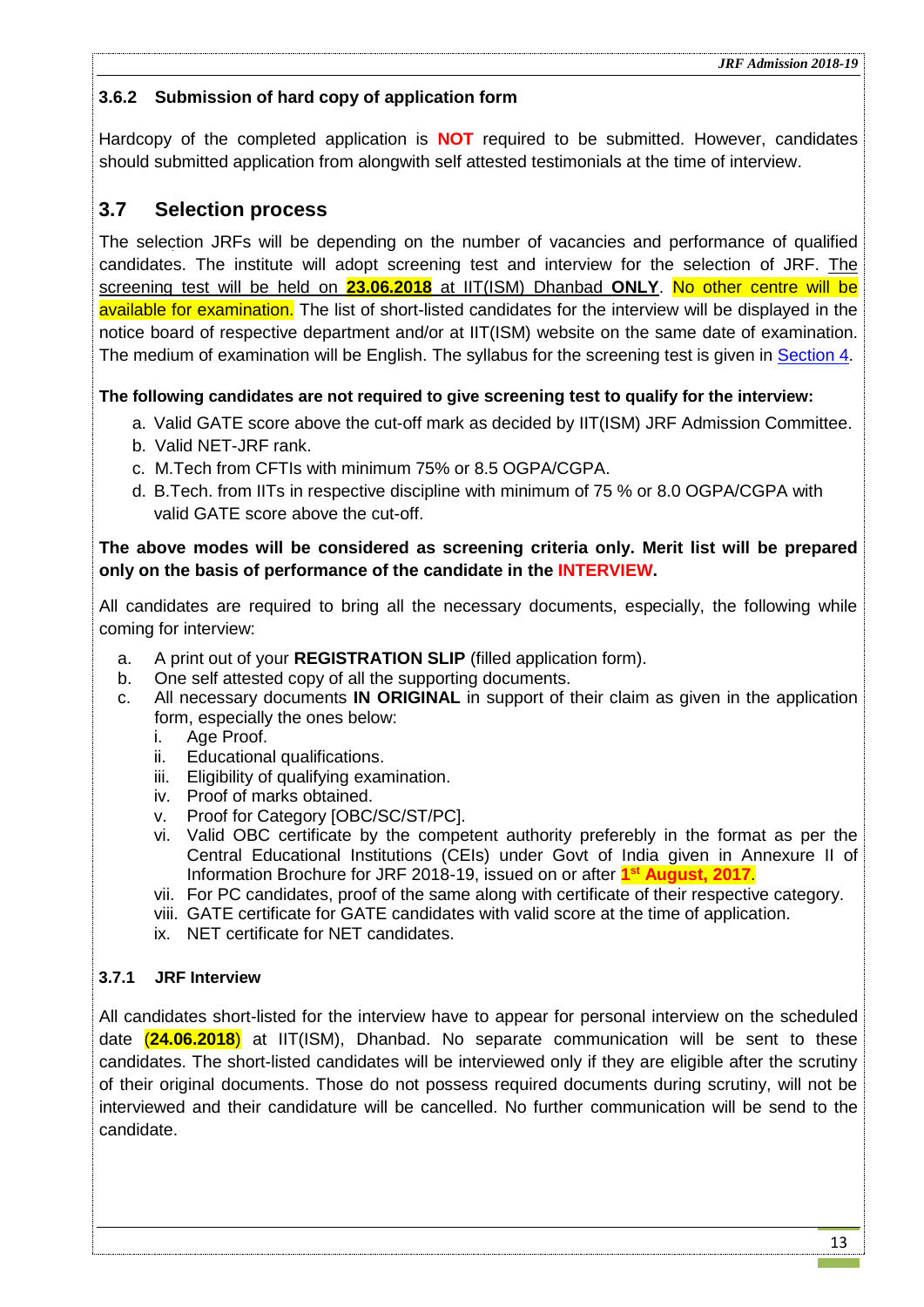#### <span id="page-13-0"></span>**3.7.2 Final Admission**

<span id="page-13-1"></span>The candidates in the merit list will be invited to take admission on **01.08.2018**. The original documents will be scrutinized again before admission. Selected candidates are required to bring all the **ORIGINAL** documents, including the final degree certificate and migration certificate while coming for admission on the said date. No extension will be given under any circumstances.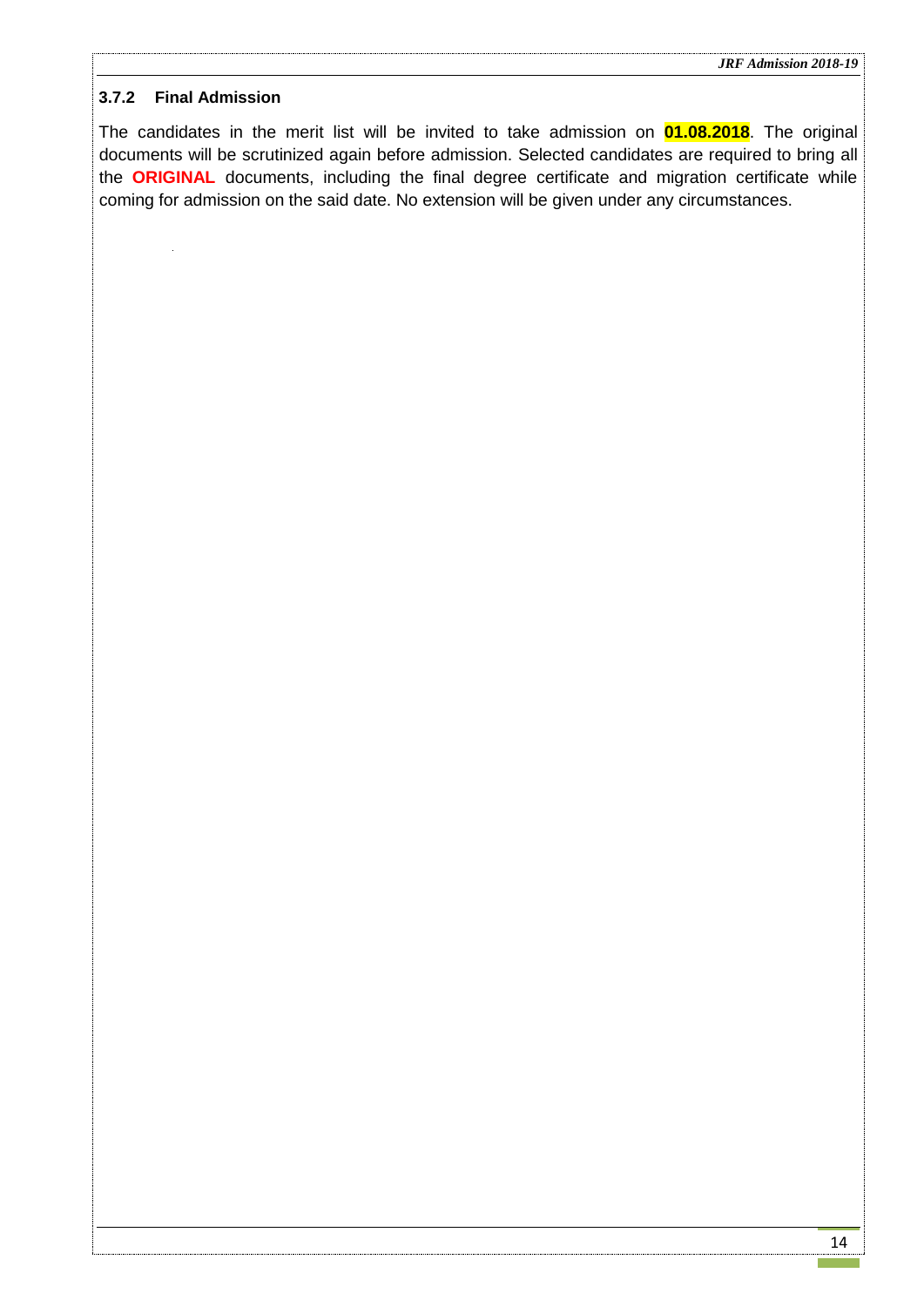## <span id="page-14-0"></span>**4. JRF-EE Syllabus**

## <span id="page-14-1"></span>*4.1 Chemistry (Code: CHY)*

**Structure and bonding:** Atomic structure and periodic properties: Bonding types of bonds Structure of solid, crystal defects, properties dependent on defects, lattice energy.

- **Quantum Chemistry:** Schrodinger equation of free particle, particle in a box degeneracy, harmonic oscillator, rigid rotor and hydrogen atom. Angular Momentum including spin. Coupling of angular momenta including spin-orbit coupling.
- **Spectroscopy:** Spectroscopic selection rules for vibrational, electronic vibronic and Raman Spectroscopy. Theoretical treatment of rotational, vibrational & electronic spectroscopy. Principles of Magnetic resonance and photoelectron spectroscopy. Term Symbols and spectroscopic states. Application of mass. UV-VIS. IR and NMR spectroscopy for the structure elucidation of compounds.
- **Thermodynamics:** First law of thermodynamics, relation between Cp and Cv, enthalpies of physical and chemical changes, temperature dependence of enthalpies. Second law of thermodynamics, entropy, free energy, Gibbs-Helmholtz equation. Third law of thermodynamics and calculation of entropy.
- **Chemical Equilibrium:** Free energy and entropy of mixing partial molar quantities, Gibbs-Duhem equation, Equilibrium Constant. Temperature dependence of equilibrium constants phase diagram of one and two component system. Free energy and equilibrium constant, phase rule and phase equilibrium.
- **Solutions:** Ideal and non-ideal solutions. Colligative properties of solutions. Debye-Huckel treatment of dilute electrolyte solutions. Molecular weight determination.
- **Acid and Bases:** Bronsted and Lewis acids bases. pH and pKa acid concept in non-aqueous media. HSAB concept.
- **Electrochemistry:** Electrochemical cell reactions. Nernst Equation. Electrode kinetics, electrical double layer, Batteries, primary, secondary and fuel cells. Corrosion and its prevention.
- **Reaction Kinetics:** First, second and third order reactions, Collision theory of reaction rates. Theory of absolute reaction rates.
- **Macromolecules:** Number average and weight average molecular weight. Determination of molecular weights. Types of polymerization reactions, Kinetics and mechanism of polymerizations.
- **Organic Reaction mechanism:** Nucleophilic, Electrophilic, free radical substitution, addition and elimination reactions. Aldol, Perkin, Stobbe, Dieckmann condensations. Hoffmann, Schmidt, Lossen, Curtis, Beckmann and Fries rearrangements. Reimer-Tiemann, Reformatsky and Grignard reactions. Diels-Alder reactions; Claisen rearrangements. Friedel-Crafts reactions: Fittig reaction and Robinson annulations Hydroboration. Oppenaur Oxidation, MPV, Clemmensen and Birch reductions.
- Stereochemistry and conformational analysis: Recognition of symmetry elements and chiral structures. R, S nomenclature, diastereoisomerism in acyclic and cyclic systems E-Z isomers, Conformational analysis of cyclic (chair and boat) and acyclic systems, Interconversion of Fischer, Newman and Sawhorse projections. Asymmetric synthesis. Stereoselective and stereospecefic reactions.

**Aromaticity:** Huckel's rules and concept of aromaticity (n) annulenes and hetero annulenes.

**Pericyclic reactions:** Selection rules and stereochemistry of electrocyclic reactions, cycloadditions and sigmatropic shifts.

**Synthetic methods in Organic Chemistry.** 

- **Photochemistry:** Cis-trans isomerisation, Paterno-Buchi reaction, Norrish type I and II reactions of structure of compounds.
- **Chemistry of Transition Elements:** Coordination Chemistry of transition metal ions, stabilization of unusual oxidation states, stereochemistry of coordination compounds, Ligand Field theory, Crystal Field Theory and Molecular orbital theory of coordination compounds.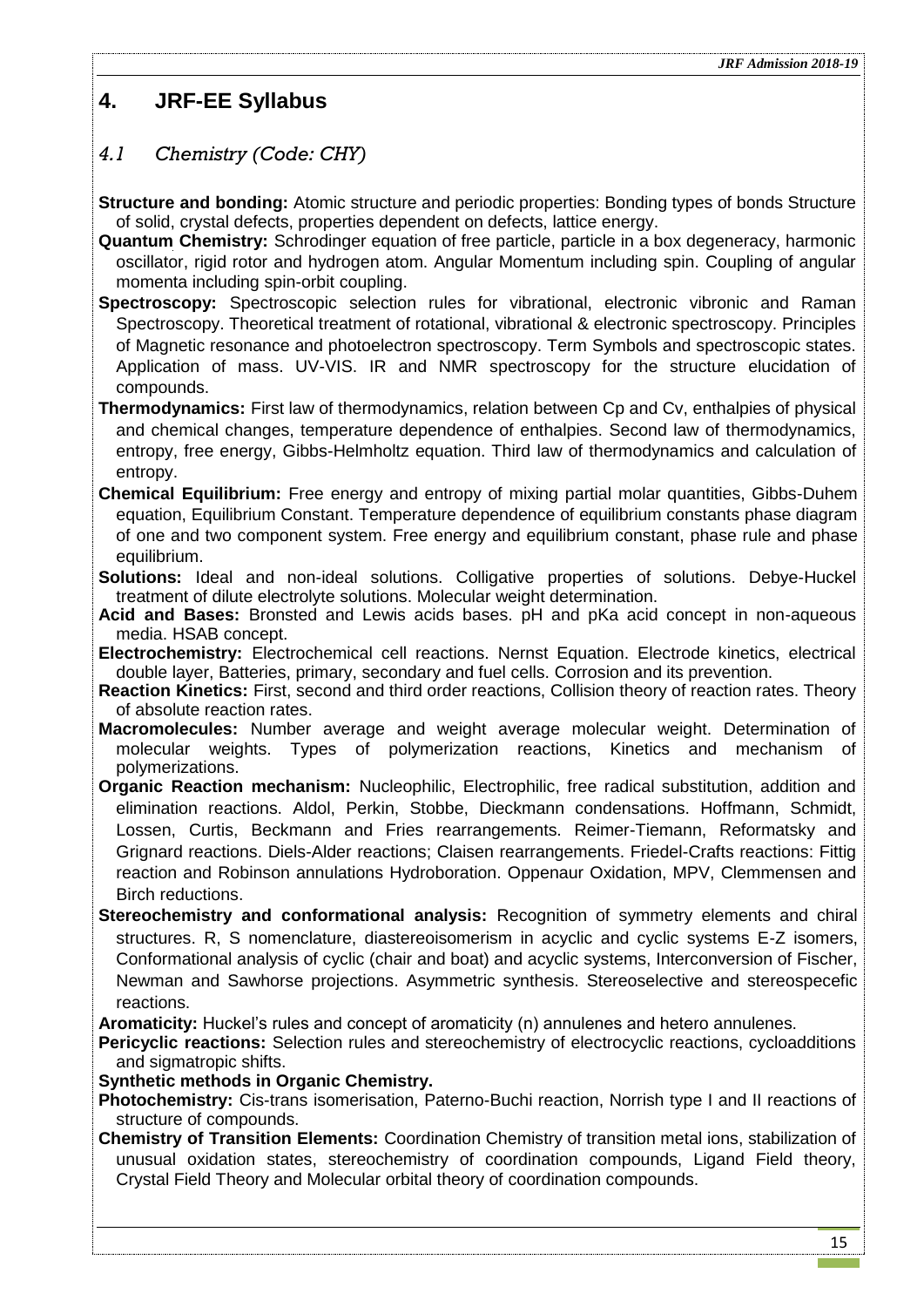**Organometallic Chemistry:** Synthesis, Structure and bonding in organometallic compounds. Organometallic reagents in organic synthesis and in homogeneous catalysis (Hydrogenation, hydroforrmylation, isomerization and polymerizations) P-acid metal complexes, Fluxional molecules, Metallocenes (Synthesis, reactions and structure).

- **Nuclear Chemistry:** Radioactive decay & equilibrium, Chemical effects of Nuclear transformations, fission & fusion, Radioactive techniques, tracer techniques, neutron activation analysis.
- **Chemistry of Lanthanides & Actinides:** Electronic configuration, Lanthanide contraction, isolation, application of lanthanide compounds as shift reagents, spectral and magnetic properties.
- **Chemistry of non-Transition Elements:** Properties of non-transition elements, synthesis, structure and properties of their halides and oxides, polymorphism of Carbon, phosphorous and sulphur, synthesis, structure and properties of boranes, carboranes; borazines, silicates, carbides, silicones, phosphazenes, pseudohalides and nobel gas compounds.

## <span id="page-15-0"></span>*4.2 Applied Geology (Code: AGL)*

- **Geomorphology and Remote Sensing:** Methods of geomorphic investigations, evolution of different land forms, applications of geomorphology in different geological investigations. Principles of remote sensing, photogeology and applications of remote sensing. Geographic information system and its applications. Global positioning system.
- **Stratigraphy:** Principles of stratigraphy, stratigraphic classification, stratigraphy and tectonics of Precambrian rocks of India, Phonerozoic stratigraphy of peninsular and extra peninsular India.
- **Palenontology:** Theories of organic evolution, causes of extinction, morphology of common invertebrate and vertebrate fossils, Micropalentology and its applications, Paleobotany for exploration.
- **Mineralogy and Geochemistry:** Crystal chemistry, phase stability and properties of different mineral groups, chemical evolution of the earth, geochemical classification and distribution of elements, geochemistry of important elements.
- **Sedimentary Petrology:** Textures and structures of igneous rocks, petrology of important sedimentary rocks, paleocurrent analysis, provenance studies, sedimentary basins in India.
- **Igneous Petrology:** Textures and structures of igneous rocks, crystallization of magma and representations in phase diagrams, representations of chemical analysis of igneous rocks and their applications and limitations, petrology of different types of igneous rocks magmatism in relation to plate tectonics.
- **Metamorphic Petrology:** Metamorphic textures, kinetics of metamorphic reactions, stability of common metamorphic minerals, geothermometry and geobarometry, different types of projection diagrams, metamorphism of different rocks, plate tectonics and metamorphism.
- **Structural Geology:** Stress, strain, strain analysis, structural analysis, poly-deformed terrains, shear zones and migmatites; analysis of thrust belts, mechanisms of folding and fracturing. Introduction to petrofabrics.
- **Geotectonics:** Variations of physical properties in the earth, crustal types and their evolution, evolution of ocean basins, concept of plate tectonics and tectonics of different types of plate boundaries with special reference to India.
- **Economic Geology:** Classification of ore deposits, evolution of different types of ore deposits, origin, migration and accumulation of petroleum; coal geology and nuclear geology. National mineral policy, conservation and utilization of mineral resources.
- **Exploration Geology**: Concepts of mineral exploration, methods of geological and geochemical prospecting drilling techniques, sampling, estimation of reserves, geophysical prospecting, mineral beneficiation, Marine mineral resources.
- **Engineering Geology:** Engineering properties of rocks and soil, geotechnical investigations for dams, reservoirs, tunnels, and mass movements. Rocks as construction materials, landslides.
- **Hydrogeology and Environmental Geology:** Hydrological characters of different rocks, aquifer evaluation, groundwater flow, characteristics of groundwater for different use, groundwater development and management, groundwater provinces of India; Groundwater recharge, Rainwater harvesting, environmental problems of mineral exploration, low temperature geochemistry, environmental planning and management.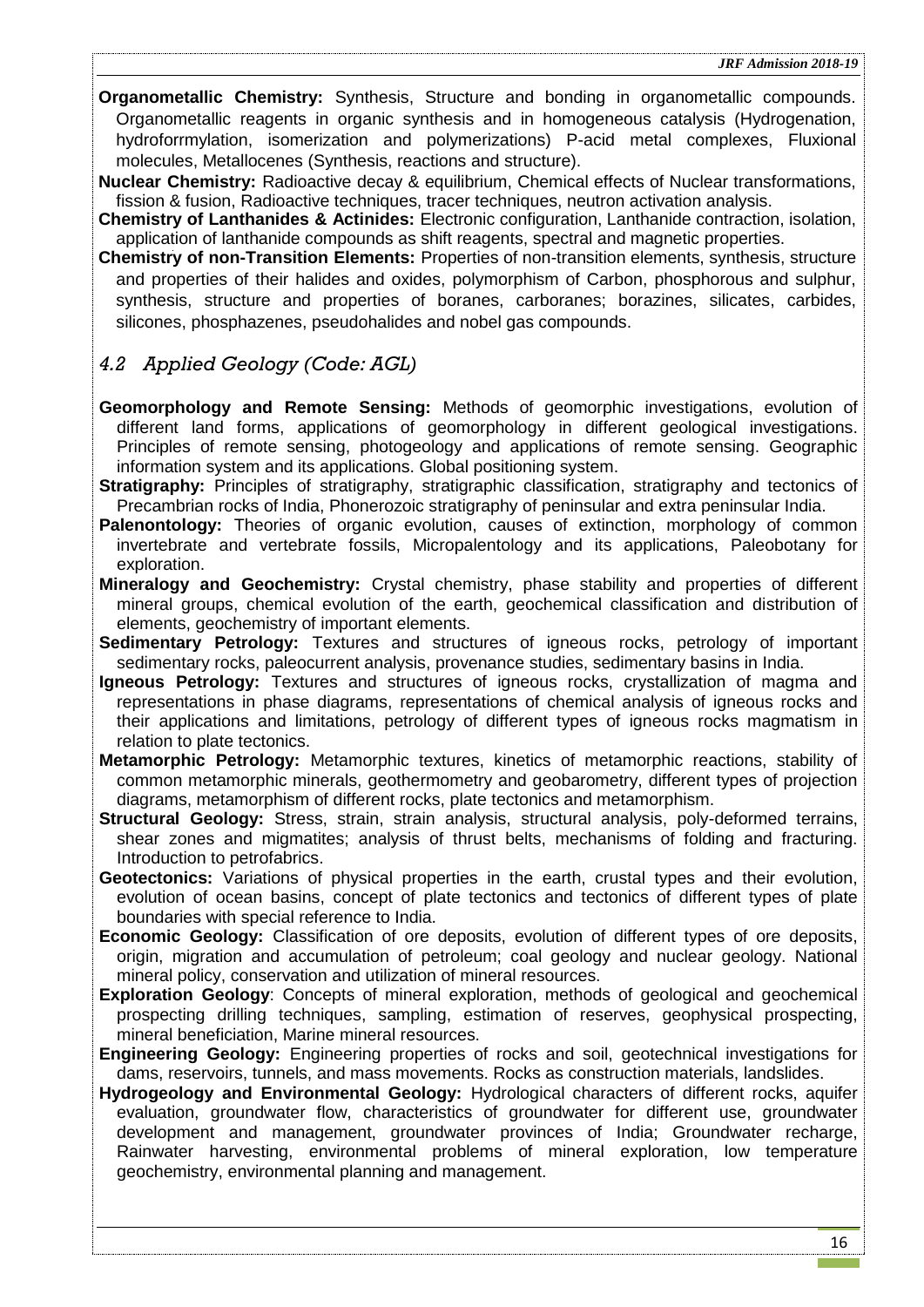## <span id="page-16-0"></span>*4.3 Applied Geophysics (Code: AGP)*

- **Solid Earth Geophysics**: Earth: its rotation and figure. Gravity and its variation over the earth, Earth: surface features, continents, continental margins, oceans. Thermal history and its characteristics over various earth surface features. Earth's interior: physics status; variation of physical quantities and seismic wave velocity inside the earth, major sub divisions. Composition and structure of upper and lower continental crust, layering in oceanic crust, crustal structure studies for mountains, plateau, basins in India, Gravity and DSS studies for the Himalayas. Oceanic magnetic anomalies and their interpretations, magneto stratigraphic time scale, paleomagnetic evidences from continental drift, APWP for different continents-their main results, seismological evidences for lithospheric deformation, concept of sea floor spreading and plate tectonics, plate margins and processes at plate margins, triple junction, Characteristic movement of Indian plate and formation of the Himalayas.
- **Seismology:** Phenomena of earthquake and its effects. Elastic rebound theory. Intra and inter plate earthquakes, classification of earthquakes. Monitoring rockmass performance: purpose and nature; Monitoring systems including seismic and microseismic methods. Magnitude and intensity scales, impacts and assessment of earthquakes and related hazard, risk and their mitigation. Different types of elastic waves and their propagation characteristics, Attenuation and dispersion of seismic waves. **Strong motion seismology:** displacement, velocity and acceleration response spectra, Seismic damping, Strong motion instrument. Ray characteristics and related parameters for horizontally and spherically stratified earth. Fault plane solutions and related interpretation, moment tensors for different fault patterns, earthquake characteristics along constructive, conservative and destructive boundaries. Seismic networks and arrays, stand-alone and telemetry systems. Earthquake prediction: dilatancy theory, short-term, middle-term and long-term prediction
- **Signal Analysis:** Signals, noise and their classification, continuous and discrete signals. Complex exponential Fourier series, Fourier integral, Fourier transform and its properties, energy and phase spectra, Fourier transforms of some commonly used functions, utility of domain transformation; inverse Fourier transform; use of one and two dimensional Fourier transforms in solving geophysical problems, radial and angular spectra.
- **Seismic Methods:** Travel time relation for direct, reflected and head waves over multi layered earth. Land and marine energy sources, electromagnetic pulse and Accelerated Weight Drop. Basic theory and working principle of seismic transducers, various refraction/transmission shooting techniques: reduction of refraction data. Seismic attenuation, reflection and transmission coefficients, Knott and Zoeppritz equations. Geometry of reflection ray path and time distance relationship, seismic noise and their cause. Methodology for 2D reflection Survey: Different kinds of spread geometries, end on, split spread, crooked lined profiling, linear and tapered geophone arrays, effect of arrays on the seismic response, optimization of spread geometry, offset matching, source arrays. Common depth point shooting and its advantages. 3D survey designing: Different 3D geometries, swath, MESA, GEOLAND, GX-III, 3D survey design shooting-in line, slant and orthogonal, optimization of source and receiver lines in a swath, optimization of different offsets. **Offshore survey:** Single, streamer and multiple streamer. Processing sequencespreparation of processing geometry, quality checks, true amplitude recovery, deconvolution, filtering, velocity analysis, statics, noise elimination through multichannel filtering, parameter optimization for generation final stacked section. DMO and migration, 3D Processing techniquesgeneration of time slice and stacked sections.
- **Resistivity and IP methods:** Fundamental relation between potential, apparent resistivity, transform and layer distribution of a stratified earth. Applications of linear filter theory; determination of filter coefficients, sinc response- filter length. Potential due to a point source in an anisotropic medium, triangle of anisotropy. Partial curve matching of three layer and four layer curves, Dar Zarrouk parameters, principle of equivalence, Resistivity modeling. Mise-a-la-masse method. Sources of IP, membrane and electrode polarizations, time domain and frequency domain measurement of IP, chargeability, percent frequency effect and metal factors, apparent chargeability over layered earth, electromagnetic coupling.
- **Electromagnetic Method:** Principle of electromagnetic induction; magnetic field due to a current carrying loop, elliptical polarization, plane of polarization, dip and tilt angles, nomograms for quantitative determination of parameters by dip angle method, VLF and AFMAG methods TURAM method. Response of a single closed conducting circuit by using a fixed horizontal transmitter-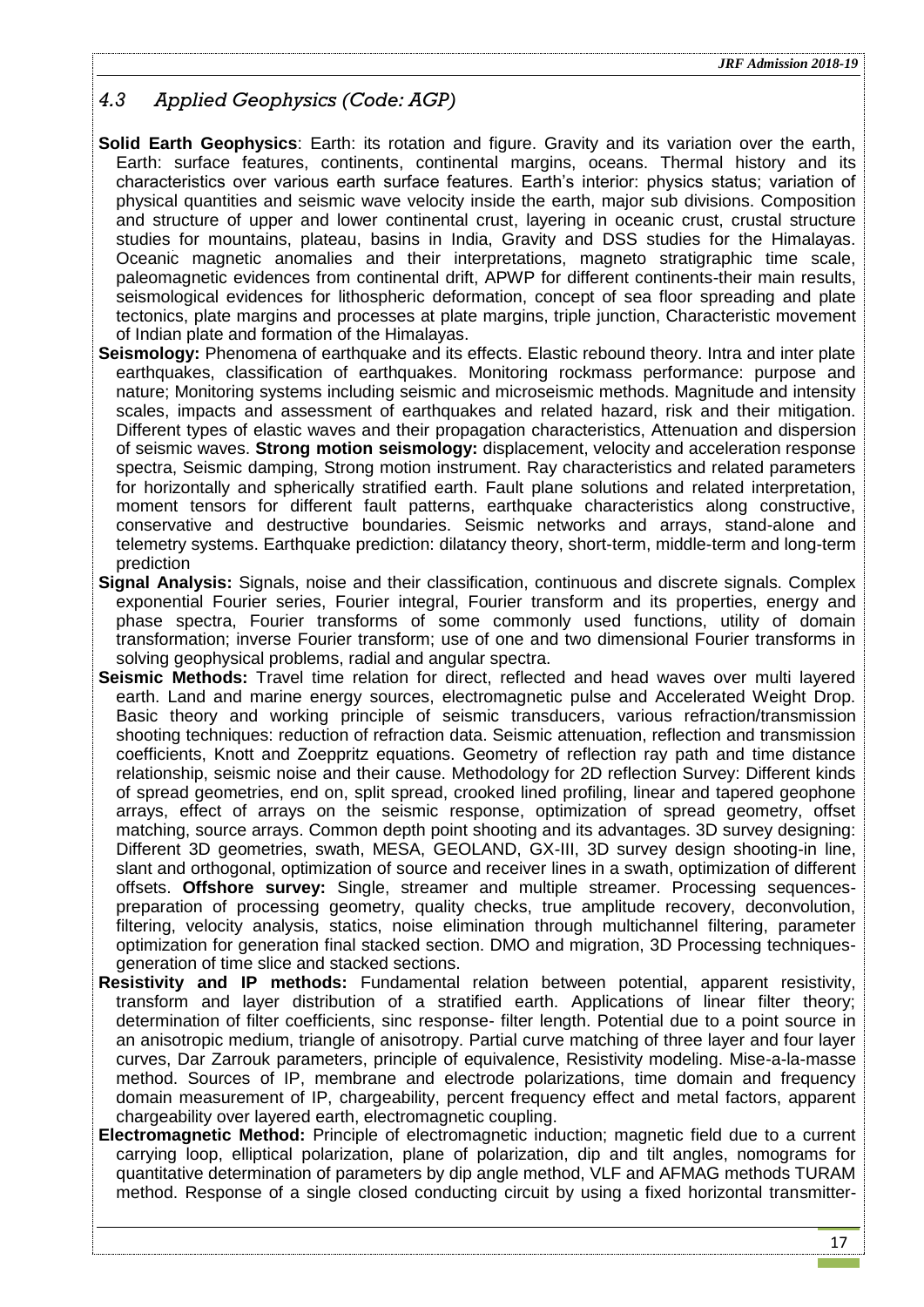receiver system. Analysis of response function with frequency and different ranges of conductivities, amplitude and phase relations, vector diagrams and their significance. Maxwell's equations, propagation of electrical and magnetic field as a dissipative wave, diffusion equation, propagation constant.

- **Gravity and Magnetic method**: A review of land gravimetry; gravity measurements in land, air and sea, reduction of data and interpretation of free air and Bouger anomaly maps; ambiguity in gravity interpretation and conditions for unique interpretation; use of gravity survey in mineral and hydrocarbon exploration programs, search for metallic and nonmetallic ores, coal and lignite; mapping faults, exploring for salt domes, stratigraphic traps, uplifted horst and graben, use of gravity in regional geological studies including granitic plutons, thrust belts, accreted terrains.
- Measurement of earth's magnetic field and its gradient for land, air and sea, instrument mounting and stability of platforms, reduction of data, preparation and interpretation of anomaly maps, Interpretation of magnetic anomaly and total magnetic field maps.
- **Remote Sensing and Image Processing:** Sources of EMR and governing laws; interaction of EMR with atmosphere and surface of the earth. Atmospheric windows; spectral signature and spectral reflectance, spectral responses of vegetation, water, soil etc. Types of sensors-photographic, single and multi-band opto mechanical, thermal sensors, LISS and sensor array: their principle and operations; spectro-radiometers, microwave sensors: SLAR and SAR Systems. Structure of Remote Sensing Images, Data format BIL, BSQ and BIP, type of data products. Image processing technique as applied to satellite image data. Image restoration, reduction, magnification, contrast enhancement (linear and nonlinear), histogram equalization, rationing, filtering and edge enhancement.
- **Well logging:** Borehole environment, Logging tools: Basic principles, calibration, environment corrections, computation of reservoir parameters and their simple applications: Resistivity: focused (SFL), micro resistivity devices, conventional induction logging tools. Self-potential: electrical analogue of SP, effects of bed thickness, hole diameter, shaliness, irregular invasion on SP response. SP in tight formations, bimetallism and bimagnetism effects on SP. Natural gamma ray: Effects of borehole environment, logging speed, time constant and formation density on log response, corrections for caving and casing etc.; measurement of porosity using neutron sources: CNL SNP; compensated density and sonic tools for porosity measurements.

### <span id="page-17-0"></span>*4.4 Mathematics (Code: MAT)*

- **Complex Variables**: Algebra of complex numbers, Reimann sphere and Stereographic projections, Continuity and differentiability of complex functions, Analytic functions and Cauchy-Reimann equation, Cauchy's theorem, Morera's theorem, Cauchy's integral formula, Taylor's and Laurent's series, Residues and Residue Theorem, Contour Integration, Conformal Mapping, Bilinear Transformation, Schwarz-Christofell Transformation.
- **Real Analysis**: Reimann's integral, improper integrals, convergency and divergency of series, Binary operations, Boolean algebra, Fourier series, Concept of linear algebra, Linear dependence and independence of vectors, basis, quadratic forms, canonical forms, rank of matrix, Eigen values and Eigen vectors.
- **Vector and Tensor Calculus**: Gradient, Divergence and Curl, Recurrence relations, Line, surface and volume integrals, Stokes' and Gauss theorems, Curvilinear coordinates and expressions for vector operations. Notion of Tensors, covariant and contravariant Tensors, Christofell's symbols and differentiation of tensors.
- **Differential Equations:** First order ODE, Singular Solution, General theory of homogeneous and non-homogeneous linear ODE, Variation of parameters, Solution of second order ODE in series form, ordinary simultaneous differential equations, Partial differential equations of first order, Lagrange and Charpit's method. Classification of PDE, Solution of PDE: Solution of Laplace, Poisson, Heat conduction and Wave equations.
- **Special functions:** Beta, Gamma and Error functions, Bessel and Legendre functions, Hypergeometric functions, Hermite, Laguerre and Chebyshev Polynomials.
- **Mechanics:** Generalized coordinates, Lagrange's Equations, Hamilton's Canonical equations, variational principles, Hamilton's principles and principles of least action, Two dimensional equations of rigid bodies, Euler's dynamical equations for the motion of rigid bodies, Motion about an axis.
- **Numerical Analysis:** Finite difference operators, interpolation and extrapolation, Numerical solution of algebraic and transcendental equations. Solution of simultaneous linear equations, matrix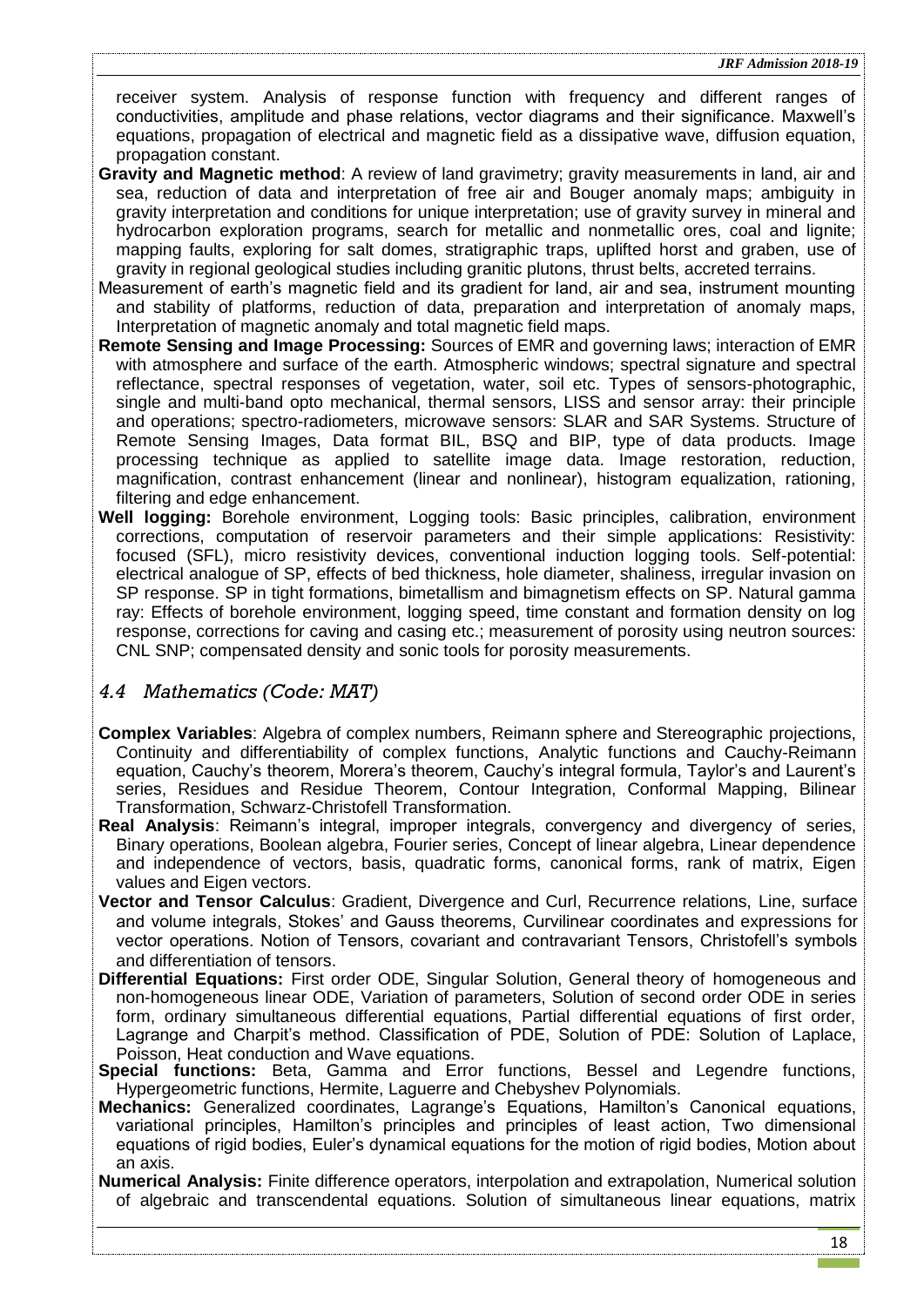inversion, Numerical integration and differentiation. Numerical solution of ordinary differential equations: Initial and Boundary value problems, Numerical solution of Laplace, Heat conduction and Wave equations.

**Integral Transforms:** Laplace transform and its inverse transform, convolution theorem, Fourier transform, sine and cosine transforms, inverse Fourier transform, Hankel transform and its inverse transform, Application of all the three transforms in solving ordinary and partial differential equations.

**Operation Research:** Linear Programming, simplex method, Assignment problems, Transportation problems, Game theory.

### <span id="page-18-0"></span>*4.5 Statistics (Code: STA)*

- Random variables and distribution functions, probability mass function, probability density function, joint probability distribution, expectation and moments, independent random variables, marginal and conditional distribution, moment generating function, characteristic function, moment inequalities (Chebyshev, Markov, Jensen). Convergence in probability and in distribution, weak and strong laws of large numbers and central limit theorem for independent, identically distributed random variables with finite variance.
- **Probability distributions:** Bernoulli, binomial, multinomial, hypergeometric, Poisson, geometric and negative binomial distributions, uniform, exponential, Cauchy, beta, gamma, normal and bivariate normal distributions, functions of random variables. Sampling distributions, Chi square, t, and F distributions, standard errors and large sample distributions, distribution of order statistics and range.
- **Correlation and regression analysis:** Product moment correlation, regression lines, multiple and partial correlations, multiple and partial regressions, plane of regression, rank correlation and intra-class correlation.
- **Estimation:** Unbiasedness, consistency, efficiency, sufficiency, minimal sufficiency, completeness, factorization theorem, exponential family of distribution and its properties, uniformly minimum variance unbiased (UMVU) estimation, Rao-Blackwell theorem, Cramer Rao inequality, minimum variance bound estimator and its properties, Estimation by methods of moments, maximum likelihood, least squares and minimum chi-square, Interval estimation.
- **Test of hypotheses:** Simple and composite hypotheses, two types of errors, critical region, power function, most powerful and uniformly most powerful tests, Neyman-Pearson's lemma, likelihood ratio tests. Tests for mean and variance in normal distribution: one population and two population cases, Tests for correlation and regression coefficients, paired t-test, chi-square test for goodness of fit, contingency tables, large sample tests through normal approximations and test of independence.
- **Sequential Analysis:** Sequential probability ratio test (SPRT), Operating Characteristic function of SPRT and Average Sample Number (ASN).
- **Non-Parametric tests:** Sign test, run test, median test, Mann-Whitency Wilcoxon test.
- **Finite population sampling:** Basic principles of sample surveys, simple random sampling with and without replacement, probability proportional to size sampling, Hurwitz-Thompson estimator, ordered and unordered estimates, stratified random sampling, allocation problems, poststratification, ratio, regression and product methods of estimation, double sampling, cluster sampling, two-stage sampling and systematic sampling, Non-sampling errors, non-response problems, Warner's randomized response technique for sensitive characteristics, measurement errors in sample surveys.
- **Design of experiments:** Analysis of variance, basic principles of design of experiments, completely randomized design (CRD), randomized block design (RBD) and latin square design (LSD). Estimation of missing observations in RBD and LSD, incomplete block design and balanced incomplete block design (BIBD). Factorial experiments:  $2^2$ ,  $2^3$ ,  $3^2$  and  $3^2$  factorial experiments, Split-plot and simple lattice designs.

### <span id="page-18-1"></span>*4.6 Physics (Code: PHY)*

**Classical Mechanics:** Generalized co-ordinates, Lagrange's equations, Hamiltonian equations, variational principle, Symmetries and conservation laws, central forces, collisions and scattering,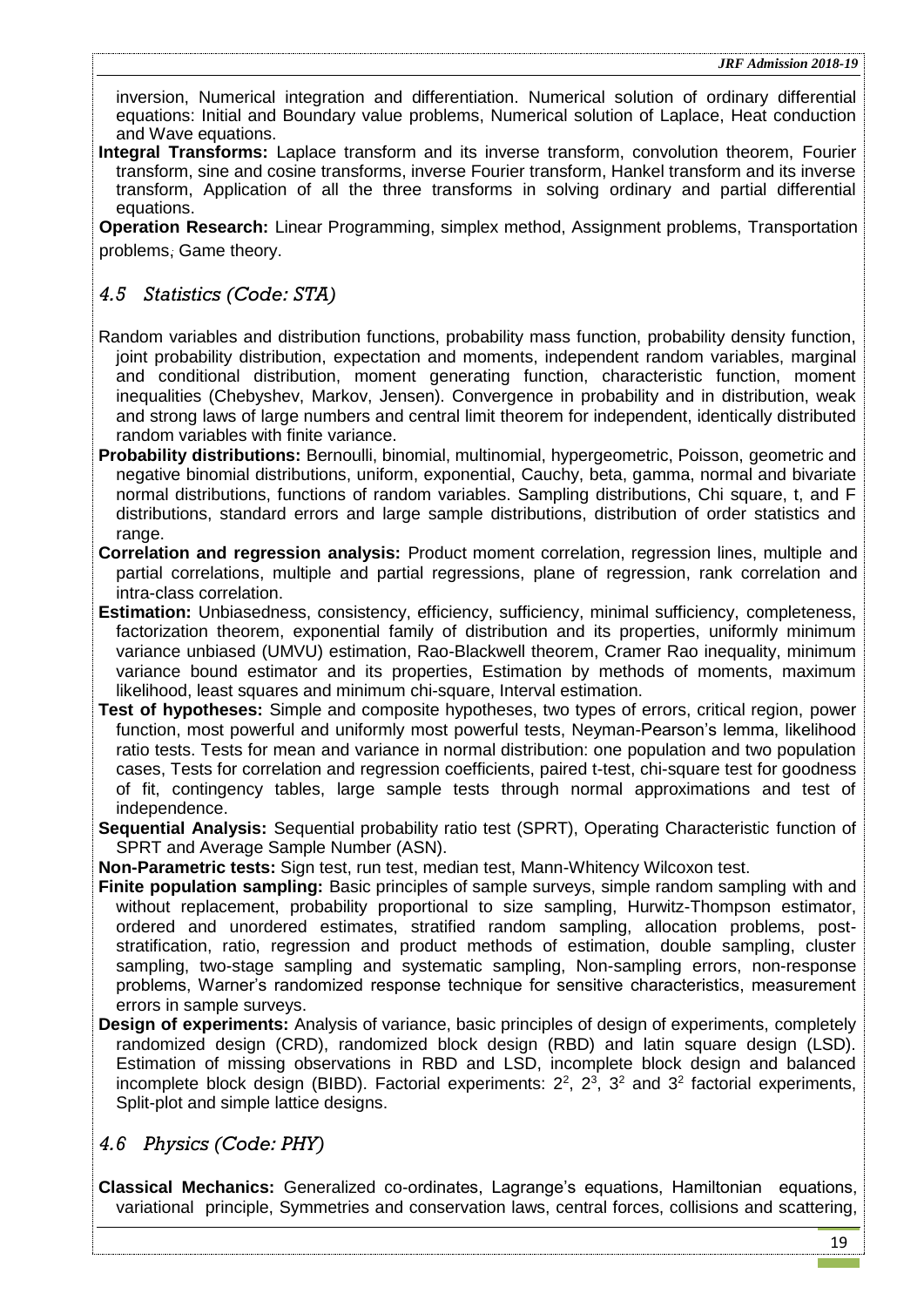Rotating co-ordinate system, Rigid body kinematics and dynamics. Euler equations - symmetrical & Assymetrical top, canonical transformations, Hamilton -Jacobi theory.

- **Special Theory of Relativity:** Frames of reference, Lorentz transformations, Doppler shift, velocity addition, time dilation, Minkowski space – four vectors, Proper time, Energy - momentum four Vector, Mass-energy equivalence, Relativistic force equation, Four tensors – Lorentz covariant & contra-variant equations.
- **Condensed Matter Physics:** Crystal classes and systems, Bonding of common crystals, Crystal structure, Symmetries, reciprocal lattice, X-ray and neutron diffraction, structure factor, point defects and dislocations. Lattice vibrations, specific heat of solids, heat capacity. Free electron theory of metals, Periodic potentials, energy bands in metals, insulators and semiconductors, tight binding approximation, impurity levels in doped semiconductors, Electronic transport, electrical and thermal conductivity, Hall Effect. Dielectrics – Polarisation mechanisms, Clausius-Mossotti equation, Piezo, Pyro and Ferro-electricity. Dia, Para, Ferro-magnetism, Ferri- and Antiferro magnetism. Superconductivity – Phenomenology, Meissner effect, Type I and Type II super conductors, BCS theory.
- **Nuclear Physics:** General properties of nuclei, size, shape, charge distribution, spin & parity, nature of nuclear forces, nuclear models-liquid drop model, shell model and collective model. Interaction of charged particles and photons with matter, Nuclear detectors – Ionization chamber, Gas proportional counter, GM counter, Scintillation and Semi-conductor detectors. Radioactive decays – theoretical understanding, Nuclear reactions, nuclear fission and fusion. Classification of fundamental forces and elementary particles, iso-spar strangeness, parity, symmetry and conservation laws, accelerators.
- **Quantum Mechanics:** Wave-particle duality, Heisenberg's uncertainty principle, the Schrodinger wave equation, particle in a box, Harmonic oscillator, potential barrier and tunnelling , Motion in a central potential, Hydrogen atom, commutation relations, symmetries in quantum mechanics, spin, addition of angular momenta, Pauli's exclusion principle. Time independent perturbation theory, Fermi Golden rule, Approximation methods for bound states, WKB approximation, Timedependent perturbation theory, scattering theory, Relativistic wave equations, second quantization.
- **Statistical Mechanics:** Phase space, microstates and macrostates, partition function, Free energy connection with thermo dynamical quantities, canonical and grand canonical ensembles, applications, kinetic theory, MB, BE, and FD statistics of ideal gas, Black body radiation and Planck's distribution law, Bose-Einstein's condensation, Einstein – Debye's theory of specific heat.
- **Atomic and Molecular Physics:** Hydrogen atom spectrum, spin-orbit coupling , fine structure, LS & JJ coupling, Zeeman, Paschen-Back and Stark effects, X-rays and Auger transitions, Compton effect, Brief idea of molecular spectra, Rotational and Rotational-Vibrational spectra of simple molecules, Frank-Condon Principle, Raman spectra. Lasers – spontaneous and stimulated emission, population inversion, optical pumping, description of He-Ne,  $CO<sub>2</sub>$  and Ruby Lasers.
- **Mathematical Physics:** Vector analysis, Tensor analysis, Linear vector space, Matrix theory, Functions of a complex variable, differential equations, special functions, Fourier integral and transforms, Laplace transforms.
- **Electrodynamics:** Gauss' Law and its applications, Laplace and Poisson's equation, Boundary value problems, Biot-Savart's Law and its applications, Ampere's theorem, Electromagnetic induction, Maxwell's equations in free space and linear isotropic media, Boundary conditions on the field at interfaces, Scalar and Vector Potential, Guage invariances, Electromagnetic waves in free space, Dielectric and conductors, Wave guides, Retarded Potential, Radiation due to moving charges and dipoles, Relativistic variation of fields.

## <span id="page-19-0"></span>*4.7 Chemical Engineering (Code: CHE)*

- **Fluid Mechanics:** Fluid statics; fundamental concepts of fluid flow, Newtonian and non-Newtonian fluids, incompressible and compressible fluid flow, Bernoulli's equation, macroscopic friction factors, transportation and metering of fluids, pump characteristics, basics of packed and fluidized beds.
- **Chemical Process Calculation:** Steady-state and dynamic processes, lumped and distributed processes, single and multi-phase systems; equilibrium relations, correlations for physical and transport properties, behaviour of ideal and real gases and gaseous mixtures, vapor pressure,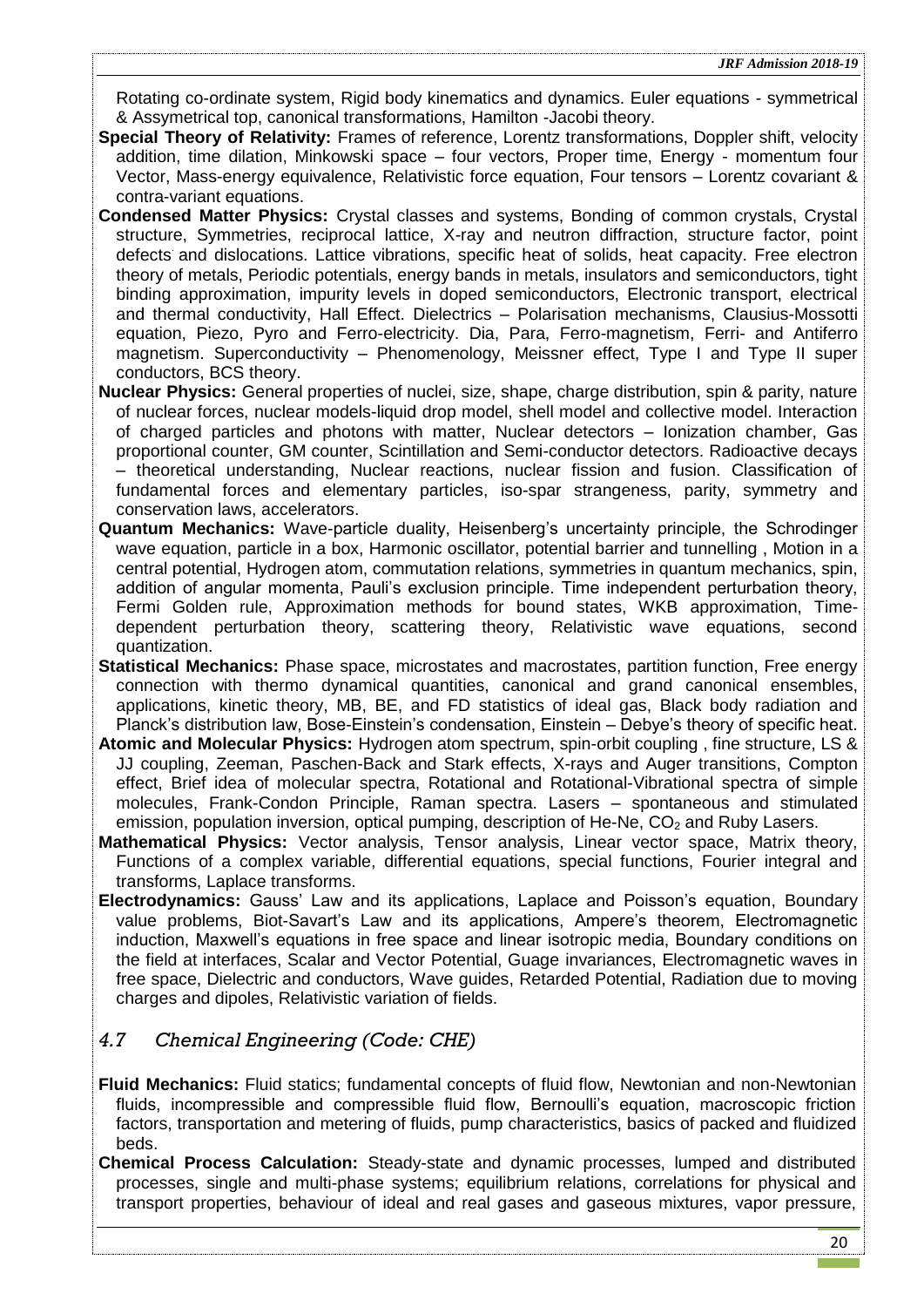humidity and saturation, mass and energy balance with and without recycle, bypass and purge, heat of reaction and laws of thermochemistry; combustion calculations.

- **Heat transfer:** Basic modes of heat transfer, heat transfer coefficients, boiling, condensation and evaporation, and their applications, types of heat exchangers and evaporators and their design.
- **Mechanical Operations:** Types of mechanical operations, characteristics of particulate solids: sampling techniques, specification and screen analysis, particle size distribution; principles of size reduction, crushing and grinding efficiency, laws of crushing, pulverization and ultrafine grinding, theory and applications of filtration.
- **Chemical Engineering Thermodynamics:** Basic concepts of thermodynamics, extensive and intensive properties, state and path functions, laws of thermodynamics and their applications, equation of state, thermodynamic properties of fluids, vapour-liquid equilibria, chemical reaction equilibria.
- **Mass Transfer:** Fundamentals of mass transfer: molecular diffusion, mass transfer coefficients and interface mass transfer, steady and unsteady state theories of mass transfer, heat and mass transfer analogies, single and multi-stage contact operations, distillation, absorption and stripping, humidification, drying, liquid–liquid extraction, leaching, adsorption.
- **Chemical Reaction Engineering:** Theories of reaction rates, kinetics of homogeneous reactions, interpretation of kinetic data, single and multiple reactions in ideal and non-ideal reactors, residence time distribution, single parameter models, non-isothermal reactors, diffusion effects in catalysis.
- **Instrumentation and Process Control:** Measurement of process variables, sensors, transducers and their dynamics, transfer functions and dynamic responses of simple systems, feedback controllers, analysis of closed loop control systems including stability, frequency response and controller tuning, process reaction curve, feed forward control, control valves and their characteristics.
- **General Chemical Technology:** Inorganic and organic process industries, sulphuric acid, sodium hydroxide fertilizers (ammonia, urea, phosphatic fertilizers), pulp and paper, sugar, oil and fats industries, petroleum refining and petrochemicals, polymerization industries, polyethylene, polypropylene, PVC and polyester synthetic fibres.

<span id="page-20-0"></span>**Fuel & Energy:** Solid, liquid and gaseous fuel; and their utilisation, renewable energy sources.

### *4.8 Computer Science & Engineering (Code: CSE)*

**Programming Skill**: Programming proficiency in C/C++/Java

**Discrete Mathematics**: Counting Techniques, Generating Functions, Recurrence Relations, Formal Logic, Propositional and Predicate Calculus, Boolean Algebra.

- **Computer Organization and Architecture**: Logic Functions, Minimization, Design and Synthesis of Combinational and Sequential Circuits, Data Representation, Machine Instructions, Addressing Modes, ALU, CPU, Control Unit Design, Cache and Main Memory, I/O Interface, Pipelining Multiprocessors.
- **Data Structures and Algorithms**: Arrays, Stacks, Queues, Linked Lists, Binary Trees, Height Balanced Trees, Graphs, Sorting, Searching, Algorithm Analysis, Space and Time Complexity, Algorithm Design: Divide and Conquer, Greedy Approach, Dynamic Programming, Back Tracking, Complexity Classes: P, NP-hard and NP-complete.
- **Operating Systems**: Processes, Threads, Inter-Process Communication, Synchronization, Deadlocks, CPU Scheduling, Memory Management, File Systems, I/O Systems.
- **Database:** ER-Model, Relational Algebra, Tuple Calculus, Database Design, Query Languages, Transactions and concurrency Control.
- **Compiler Design**: Lexical Analysis, Parsing, Syntax Directed Translation, Runtime Environments, Intermediate Code Generation, Code Optimization, Code Generation.

**Computer Networks and Security:** OSI and TCP/IP Architectures, Flow and Error Control, MAC Algorithms, Routing Algorithms, TCP and UDP, Sockets, Application Layer Protocols: SMTP, HTTP, DNS, WWW; Security: Symmetric and Asymmetric-Key Cryptography, Authentication, Hash Functions, SSL / TLS.

**Software Engineering**: Software Development Life Cycle, Software Requirement Specifications, System Design, Coding, Testing, Software Project Management.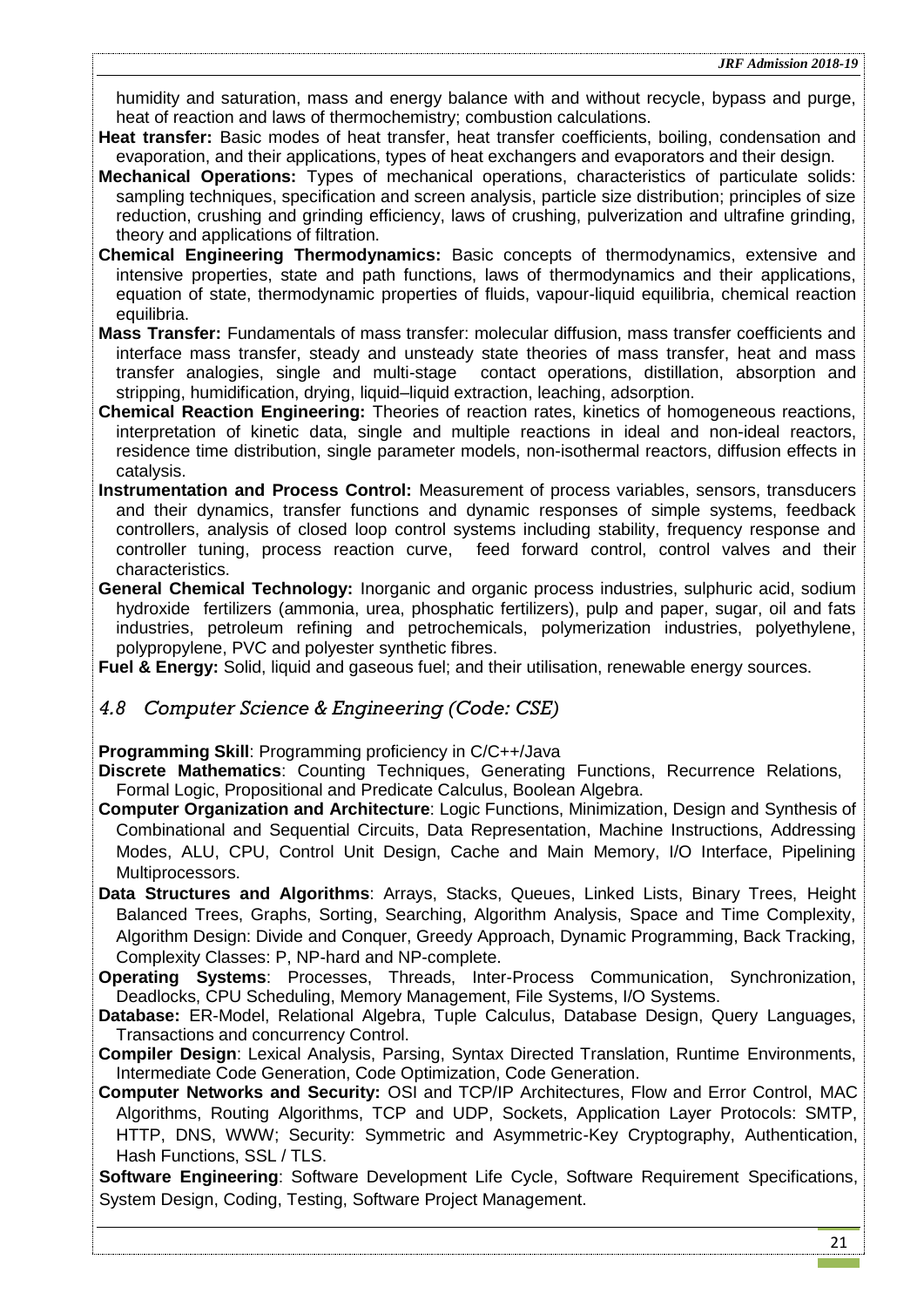## <span id="page-21-0"></span>*4.9 Civil Engineering (Code: CVL)*

- **Structural Engineering:** Bending moment and shear force in statically determinate beams. Simple stress and strain relationship: Stress and strain in two dimensions, principal stresses, stress transformation, Mohr's circle. Simple bending theory, flexural and shear stresses, shear centre. Analysis of statically determinate trusses, arches, beams, cables and frames, displacements in statically determinate structures and analysis of statically indeterminate structures by force/ energy methods, analysis by displacement methods (slope deflection and moment distribution methods), influence lines for determinate and indeterminate structures.
- **Concrete Structures:** Concrete Technology- properties of concrete, basics of mix design. Concrete design- basic working stress and limit state design concepts, analysis of ultimate load capacity and design of members subjected to flexure, shear, compression and torsion by limit state methods. Basic elements of prestressed concrete.
- **Steel Structures:** Analysis and design of tension and compression members, beams and beam columns, column bases. Connections- simple and eccentric, beam-column connections, plate girders and trusses.
- **Geotechnical Engineering:** Origin of soils, soil classification, three-phase system, fundamental definitions, relationship and interrelationships, permeability & seepage, effective stress principle, consolidation, compaction, shear strength. Sub-surface investigations- scope, drilling bore holes, sampling, penetration tests, plate load test. Earth pressure theories, effect of water table, layered soils. Stability of slopes. Foundation types-foundation design requirements. Shallow foundationsbearing capacity, effect of shape, water table and other factors.
- **Water Resources Engineering:** Properties of fluids, principle of conservation of mass, momentum, energy and corresponding equations, potential flow, applications of momentum and Bernoulli's equation, laminar and turbulent flow, flow in pipes, pipe networks. Concept of boundary layer and its growth. Uniform flow, critical flow and gradually varied flow in channels, specific energy concept, hydraulic jump. Forces on immersed bodies, flow measurements in channels, tanks and pipes. Dimensional analysis and hydraulic modeling. Hydrologic cycle, rainfall, evaporation, infiltration, stage discharge relationships, unit hydrographs, reservoir capacity. Duty, delta, estimation of evapo-transpiration. Crop water requirements. Types of irrigation system, irrigation methods. Water logging and drainage, sodic soils.
- **Environmental Engineering:** Quality standards, basic unit processes and operations for water treatment. Drinking water standards, water requirements, basic unit operations and unit processes for surface water treatment, distribution of water. Sewage and sewerage treatment, quantity and characteristics of wastewater. Primary, secondary and tertiary treatment of wastewater, sludge disposal, effluent discharge standards. Domestic wastewater treatment, quantity of characteristics of domestic wastewater, primary and secondary treatment Unit operations and unit processes of domestic wastewater, sludge disposal. Types of air pollutants, their sources and impacts, air pollution meteorology, air pollution control, air quality standards and limits. Characteristics, generation, collection and transportation of solid wastes, engineered systems for solid waste management (reuse/ recycle, energy recovery, treatment and disposal). Impacts of noise, permissible limits of noise pollution, measurement of noise and control of noise pollution.
- **Transportation Engineering:** Geometric design of highways, testing and specifications of paving materials, design of flexible and rigid pavements. Traffic characteristics, theory of traffic flow, intersection design, traffic signs and signal design, highway capacity.
- **Surveying:** Importance of surveying, principles and classifications, mapping concepts, coordinate system, map projections, measurements of distance and directions, levelling, theodolite traversing, Total Station, errors and adjustments, curves.
- **Remote Sensing and GIS:** Remote sensing Electromagnetic radiations, reflectance and absorption, thermal emission, interaction of EMR with atmosphere and earth's surface, atmospheric windows, sensors and platforms. GIS - Concepts and terminology, essential components, data acquisition, raster and vector data, topology and spatial relationships, data storage, verification and editing, database structure and construction, data manipulation and analysis. Spatial and mathematical operations in GIS, overlay, query based, buffers, spatial analysis. Applications of remote sensing and GIS in various civil engineering areas.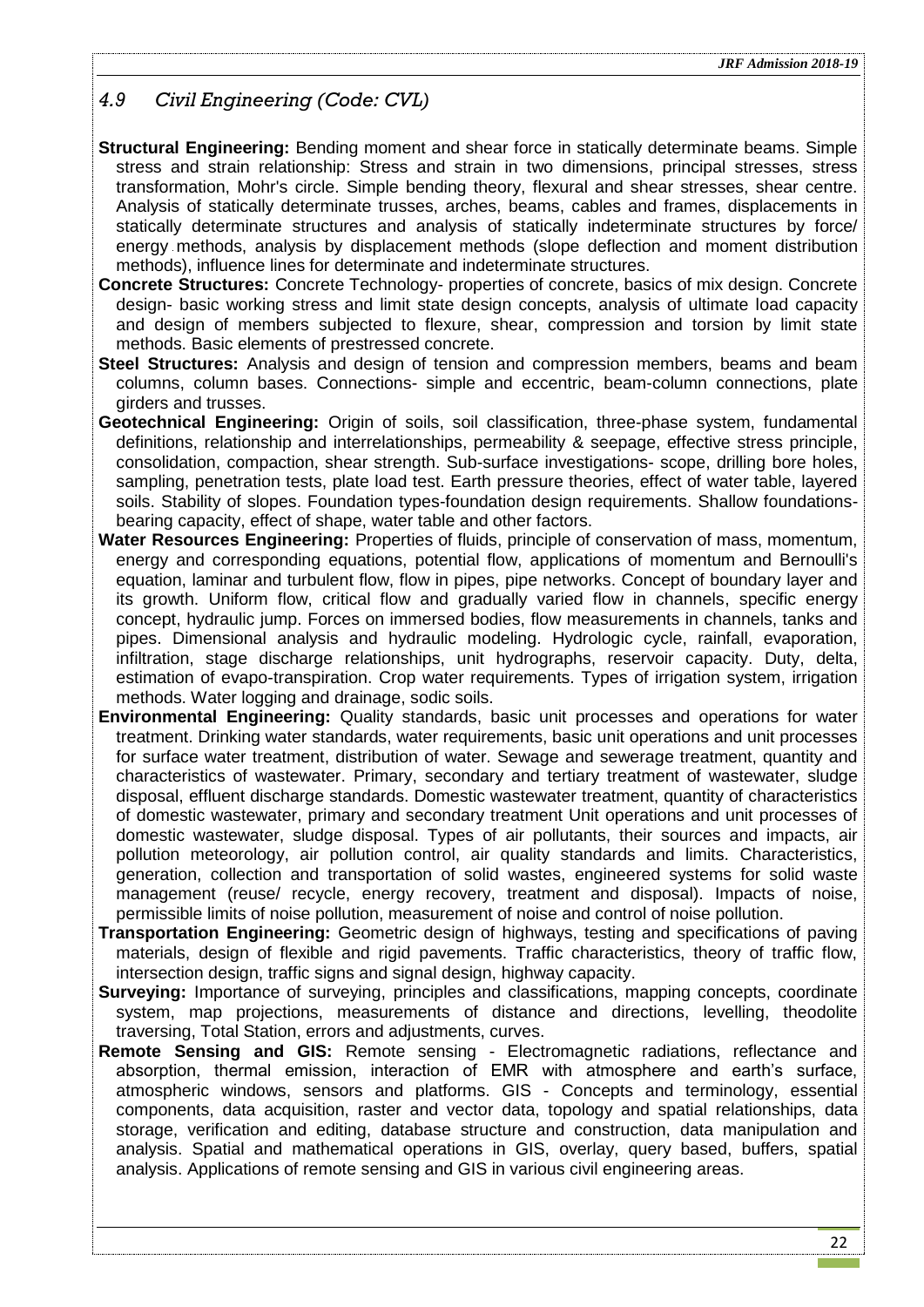## <span id="page-22-0"></span>*4.10 Electrical Engineering (Code: ELE)*

- **Electric Circuits and Fields:** Network graph, KCL, KVL, node and mesh analysis, transient response of DC and AC networks; sinusoidal Steady-state analysis, resonance, basic filter concepts; ideal current and voltage sources, Thevenin's, Norton's and Superposition and
- Maximum Power Transfer theorems, two-port networks, three phase circuits; Gauss Theorem, electric field and potential due to point, plane and spherical charge distributions;
- Ampere's and Biot-Savart's laws; inductance; dielectrics; capacitance.
- **Signals and Systems:** Representation of continuous and discrete-time signals; shifting and scaling operation; liner, time-invariant and casual system; Fourier series representation of continuous periodic signals; sampling theorem; Fourier, Laplace and Z transforms.
- **Electrical Machines**: Single phase transformer- equivalent circuit, phasor diagram, tests, regulation and efficiency; three phase transformers – connections, parallel operation; auto-transformer; energy conversion principles; DC machines – type, winding, generator characteristics, armature reaction and commutation, stating and speed control of motors; three phase induction motor – principles, types, performance characteristics, starting and speed control; single phase induction motors; synchronous machines – performance, regulation and parallel operation of generators, motor starting, characteristics and applications; servo and stepper motors.
- **Power Systems**: Basic power generation concepts; transmission line models and performance; cable performance, insulation; corona and radio interference; distribution systems; per-unit quantities; bus impedance and admittance matrices; load flow; voltage control; power factor correction; economic operation; symmetrical components; fault analysis; principles of overcurrent. Differential and distance protection; solid state relay and digital protection; circuit breakers; systems stability concepts, swing curves and equal area criterion; HVDC transmission and FACTS concepts.
- **Control Systems**: Principles of feedback; transfer function; block diagrams; steady-state errors; Routh and Nyquist techniques; Bode plots; root loci; lag, lead-lag compensation; state space model; state transition matrix, controllability and observability.
- **Electrical and Electronic Measurements**: Bridges and potentiometers; PMMC, moving iron, dynamometer and induction type instruments; measurements of voltage, current, power, energy and power factor; instrument transformers; digital voltmeters and multimeters; phase, time and frequency measurement; Q-meters; oscilloscopes; potentiometric recorders; error analysis.
- **Analog and Digital Electronics**: Characteristics of diodes, BJT, FET; amplifier-biasing, equivalent circuit and frequency response; oscillators and feedback amplifiers; operational amplifier characteristics and application; simple active filter; VCOs and timers; combinational and sequential logic circuits; multiplexer; Schmitt trigger; multi-vibrators; sample and hold circuits; A/D and D/A converters; 8-bit microprocessor basics, architecture, programming and interfacing.
- **Power Electronics and Drives**: Semiconductor power diodes, transistors, thyristors, triacs, GTOs, MOSFETs and IGBTs – static characteristics and principles of operation; triggering circuits; phase control rectifiers; bridge converters – fully controlled and half controlled; principles of choppers and inverters; basic concepts of adjustable speed dc and ac drives.

### <span id="page-22-1"></span>*4.11 Electronics Engineering (Code: ECE)*

- **Networks:** Network graphs: matrices associated with graphs; incidence, fundamental cut set and fundamental circuit matrices. Solution methods: nodal and mesh analysis. Network theorems: superposition, Thevenin and Nortons maximum power transfer, Wye-Delta transformation. Steady state sinusoidal analysis using phasors. Linear constant coefficient differential equations; time domain analysis of simple RLC circuits, Solution of network equations using Laplace transform: frequency domain analysis of RLC circuits. 2-port network parameters: driving point and transfer functions. State equations for networks.
- **Electronic Devices:** Energy bands in semiconductors, insulators and metals, intrinsic and extrinsic semiconductors. Carrier transport in semiconductors: diffusion current, drift current, mobility, and resistivity. Generation and recombination of carriers. Electrostatics of p-n junction, Zener diode, tunnel diode, BJT, JFET, MOS capacitor, MOSFET, LED, p-I-n and avalanche photo diode, Basics of LASERs. Device technology: IC fabrication process, oxidation, diffusion, ion implantation, photolithography, n-tub, p-tub and twin-tub CMOS process.
- **Analog Circuits:** Small Signal Equivalent circuits of diodes, BJTs, MOSFETs and analog CMOS. Simple diode circuits, clipping, clamping, rectifier. Biasing and bias stability of transistor and FET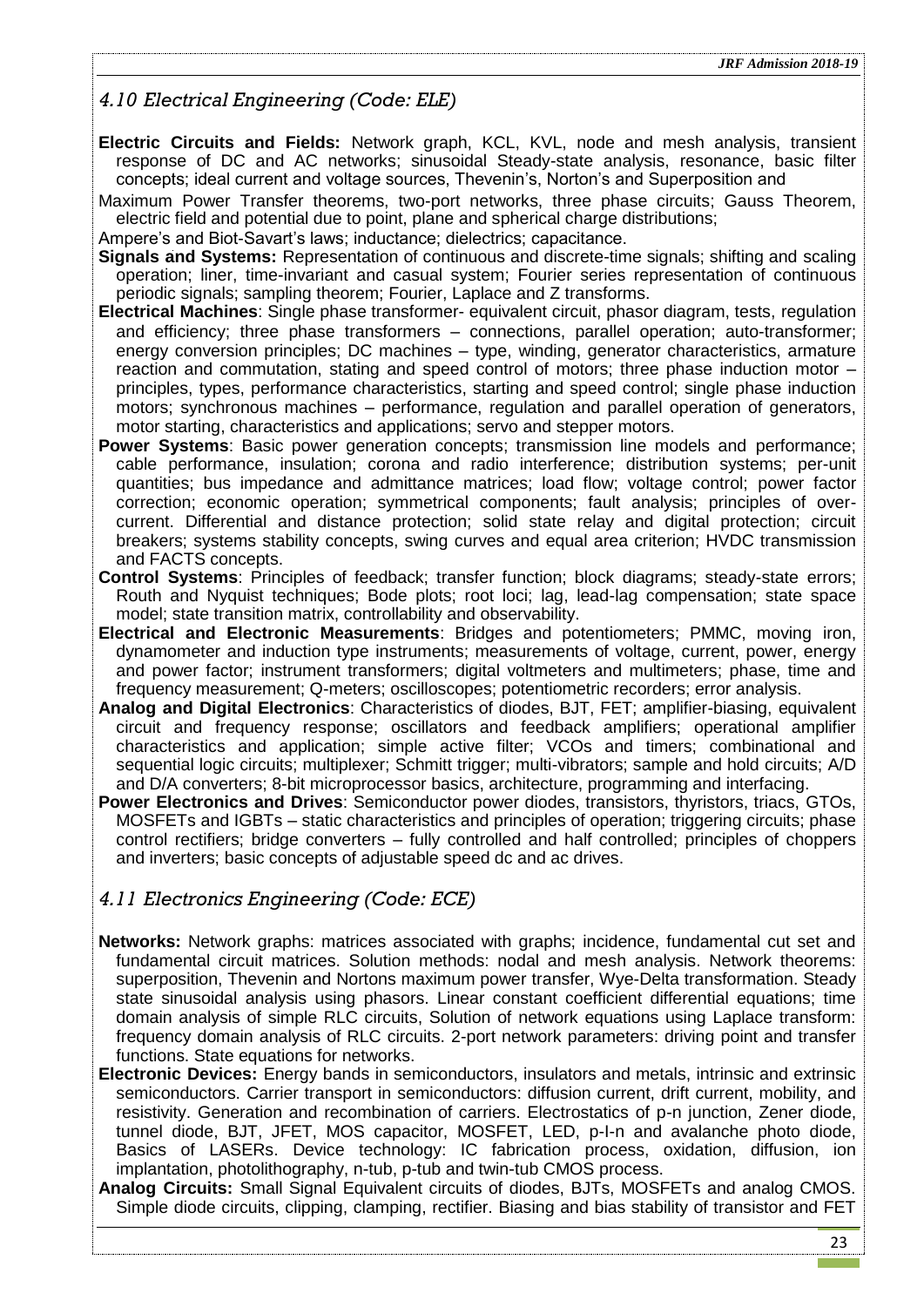amplifiers. Amplifiers: single-and multi-stage, differential and operational, feedback, and power. Frequency response of amplifiers. Simple op-amp circuits. Filters. Sinusoidal oscillators; criterion for oscillation; single-transistor and op-amp configurations. Function generators and waveshaping circuits, 555 Timers. Power supplies.

- **Digital circuits:** Boolean algebra, minimization of Boolean functions; logic gates; digital logic families (DTL, TTL, ECL, MOS, CMOS). Combinatorial circuits: arithmetic circuits, code converters, multiplexers, decoders, PROMs and PLAs. Sequential circuits: latches and flip-flops, counters and shift-registers. Sample and hold circuits, ADCs, DACs. Semiconductor memories. Microprocessor (8085): architecture, programming, memory and I/O interfacing.
- **Signals and Systems:** Definitions and properties of Laplace transform, continuous-time and discrete-time Fourier series, continuous-time and discrete-time Fourier Transform, DFT and FFT, z-transform. Sampling theorem. Linear Time-Invariant (LTI) Systems: definitions and properties; causality, stability, impulse response, convolution, poles and zeros, parallel and cascade structure, frequency response, group delay, phase delay. Signal transmission through LTI systems.
- **Control Systems:** Basic control system components; block diagrammatic description, reduction of block diagrams. Open loop and closed loop (feedback) systems and stability analysis of these systems. Signal flow graphs and their use in determining transfer functions of systems; transient and steady state analysis of LTI control systems and frequency response. Tools and techniques for LTI control system analysis: root loci, Routh-Hurwitz criterion, Bode and Nyquist plots. Control system compensators: elements of lead and lag compensation, elements of Proportional-Integral-Derivative (PID) control. State variable representation and solution of state equation of LTI control systems.
- **Communications:** Random signals and noise: probability, random variables, probability density function, autocorrelation, power spectral density. Analog communication systems: amplitude and angle modulation and demodulation systems, spectral analysis of these operations, signal-tonoise ratio (SNR) calculations for amplitude modulation (AM) and frequency modulation (FM) for low noise conditions. Time and Frequency Division Multiplexing. Fundamentals of information theory and channel capacity theorem. Digital communication systems: pulse code modulation (PCM), differential pulse code modulation (DPCM), digital modulation schemes: amplitude, phase and frequency shift keying schemes (ASK, PSK, FSK), matched filter receivers, bandwidth consideration and probability of error calculations for these schemes.
- **Electromagnetics:** Elements of vector calculus: divergence and curl; Gauss and Stokes theorems, Maxwell's equations: differential and integral forms. Wave equation, Poynting vector. Plane waves: propagation through various media; reflection and refraction; phase and group velocity; skin depth. Transmission lines: characteristic impedance; impedance transformation; Smith chart; impedance matching; S parameters, pulse excitation. Waveguides: modes in rectangular waveguides; boundary conditions; cut-off frequencies; dispersion relations. Basics of propagation in dielectric waveguide and optical fibers. Basics of Antennas: Dipole antennas; radiation pattern; antenna gain.

**Transducers, Measurements and Instrumentation:** Resistive, capacitive, inductive, optical, thermoelectric, piezoelectric and photoelectric transducers and their signal conditioning for measurement of physical quantities. Static and Dynamic characteristics of measurement systems. Error and uncertainty analysis. Measurement of R, L and C; DC & AC voltage and current meters, power and energy meters, potentiometer and bridges; Extension of instrument ranges. Amplifiers in instrumentation, Digital voltmeter and multi-meter. Time, phase and frequency measurements. Principle of cathode-ray-oscilloscope.

### <span id="page-23-0"></span>*4.12 Environmental Science (Code: ENS)*

- **Global & Regional Environmental issues:** Green House Effect, Global Warming, Acid Rain, Ozone layer depletion, Climate Change, Carbon Foot Printing, Environmental impacts of particulates and gaseous pollutants like Photo chemical smog, haze, secondary pollutant formation etc.
- **Air Pollution:** Introduction to atmosphere, physical and chemical properties of atmosphere, thermodynamics of atmosphere, meteorology, global circulation, stability class, lapse rate, inversion, wind rose diagram, types of stack plume behaviour, types of air pollution & pollutants,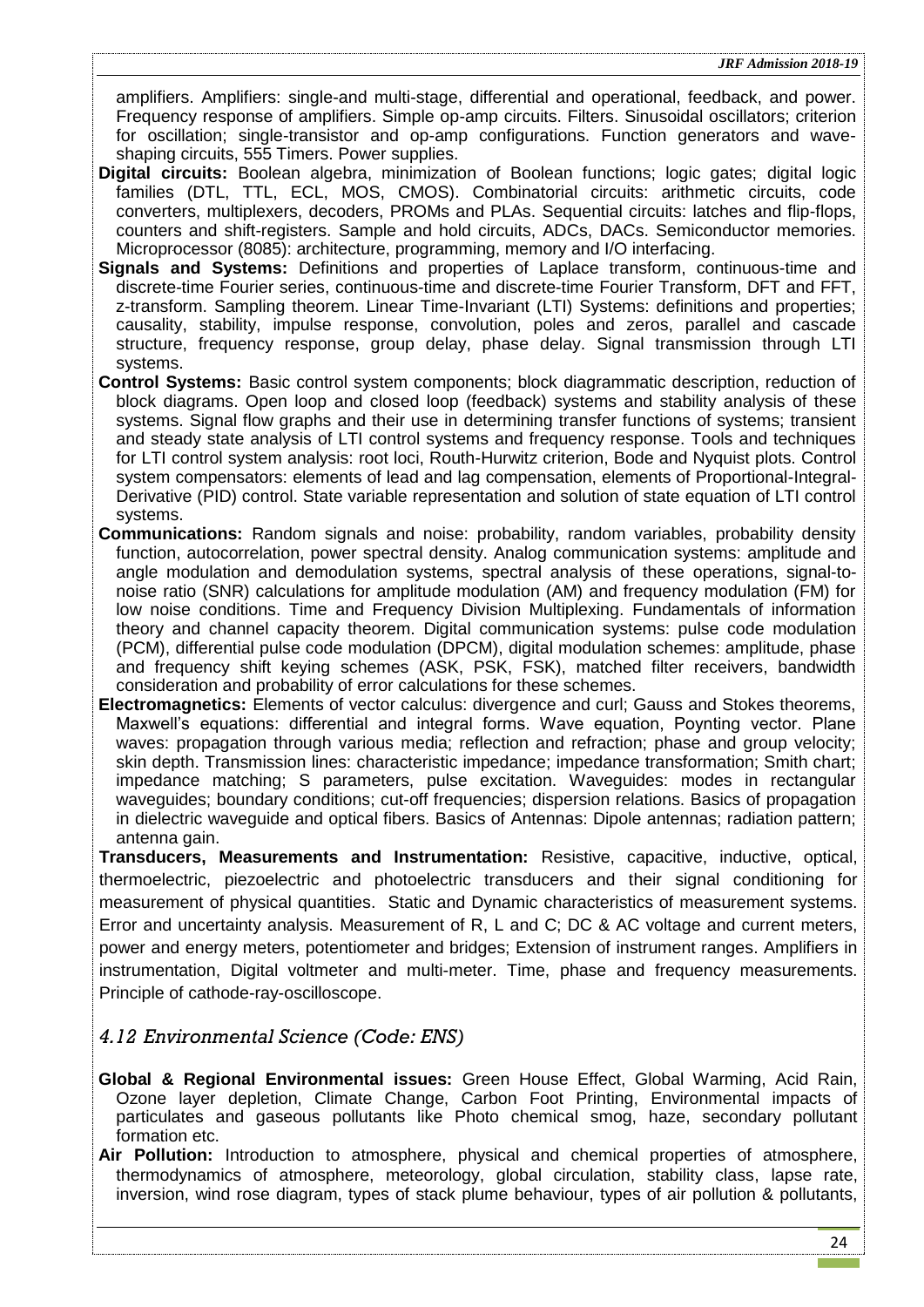Its natural & anthropogenic sources, impacts of air pollutants on environment, health & material, air quality monitoring and standards, Concept of dispersion, diffusion and advection, emission factor and emission inventory, plume rise calculation, vehicular pollution, air pollution by combustion activities.

- **Air Pollution Control:** Particle size and number, aerodynamic diameter, particle size distribution, working principles of gravity settling chamber, cyclone, fabric filter and Electro Static Precipitator. Control of gaseous pollutants by absorption, adsorption, thermal incineration and condensation, clean coal combustion technologies for thermal power plants, control of SOx and NOx before, during and after combustion, control of vehicular pollution, alternative fuels, synthetic fuels, green fuels, control of incomplete combustion products, control of  $CO<sub>2</sub>$ , Carbon Sequestration and indoor air pollution control.
- **Water:** Water pollution–Sources & Effects, Water quality standards, Self purification of natural water, Global Hydrological Cycle, Water Treatment Methods - Coagulation & Flocculation, Filtration**,** Softening, Deflouridation, Denitrification, Chlorination.
- **Ecology and Microbiology:** Ecology & Ecosystem; function and structure, Resilience & Inertia, Biodiversity & Hot spots; Red data Books; Population & Fragile ecosystem Community ecology, Aquatic Ecology, Ecology Succession, Biotic Indices, Carbon & Nitrogen Cycle, Eutrophication, Ecotoxicology, Bio-magnification, Microbes- Importance, Enumeration & Application, Bacterial Nutrition, Metabolisms & Growth, Control of Microbes, Bacteriological Contamination, Coliforms.
- **Land:** Land use patterns, Land use changes due to human and industrial activities, Land use planning and development, Soil characteristics, Soil Erosion.
- **Noise:** Sound Pressure Level, Sound Power Level, Noise Standards, Physiological effects and abatement measures.

**Geology:** Earth's interior, important minerals and rocks, Rock classification.

- **Hydrology:** Ground water resources assessment, Aquifers–its types and parameters, Rainwater harvesting.
- **Environmental Legislation:** Water Act, Air Act, Environmental Protection Act, Forest Conservation Act, Wild Life Protection Act.

**Environmental Administration:** Environmental Impact Assessment (EIA), Environmental Management Plan, Environmental Auditing.

#### <span id="page-24-0"></span>*4.13 Environmental Science & Engineering (Code: ESE)*

- **Global & Regional Environmental issues:** Green House Effect, Global Warming, Acid Rain, Ozone layer depletion, Climate Change, Carbon Foot Printing, Environmental impacts of particulates and gaseous pollutants like Photo chemical smog, haze, secondary pollutant formation etc.
- **Air Pollution:** Introduction to atmosphere, physical and chemical properties of atmosphere, thermodynamics of atmosphere, meteorology, global circulation, stability class, lapse rate, inversion, wind rose diagram, types of stack plume behaviour, types of air pollution & pollutants, Its natural & anthropogenic sources, impacts of air pollutants on environment, health & material, air quality monitoring and standards, Concept of dispersion, diffusion and advection, fate and transport of pollutants, Gaussian plume model, box model, emission factor and emission inventory, plume rise calculation, vehicular pollution, indoor air pollution, air pollution by combustion activities.
- **Air Pollution Control:** Particle size and number, aerodynamic diameter, particle size distribution, gravity settling chamber design, derivation of plug flow and mixed flow model to design gravity settling chambers, design of cyclone, design of fabric filter and Electro Static Precipitator. Control of gaseous pollutants by absorption, adsorption, thermal incineration and condensation, clean coal combustion technologies for thermal power plants, control of SOx and NOx before, during and after combustion, control of vehicular pollution, alternative fuels, synthetic fuels, green fuels, control of incomplete combustion products, control of CO2, Carbon Sequestration and indoor air pollution control.
- **Water:** Water pollution-Sources & effects, Water born diseases, Water quality parameters, Drinking water quality standards, Stream Standards, Water treatment methods – aeration, coagulation, flocculation, filtration and chlorination.
- **Waste Water Engineering:** Waste Water Characteristics, Preliminary and Secondary treatment, Design of unit operations, Screening, Grit Chamber, Sedimentation Tank, Activated Sludge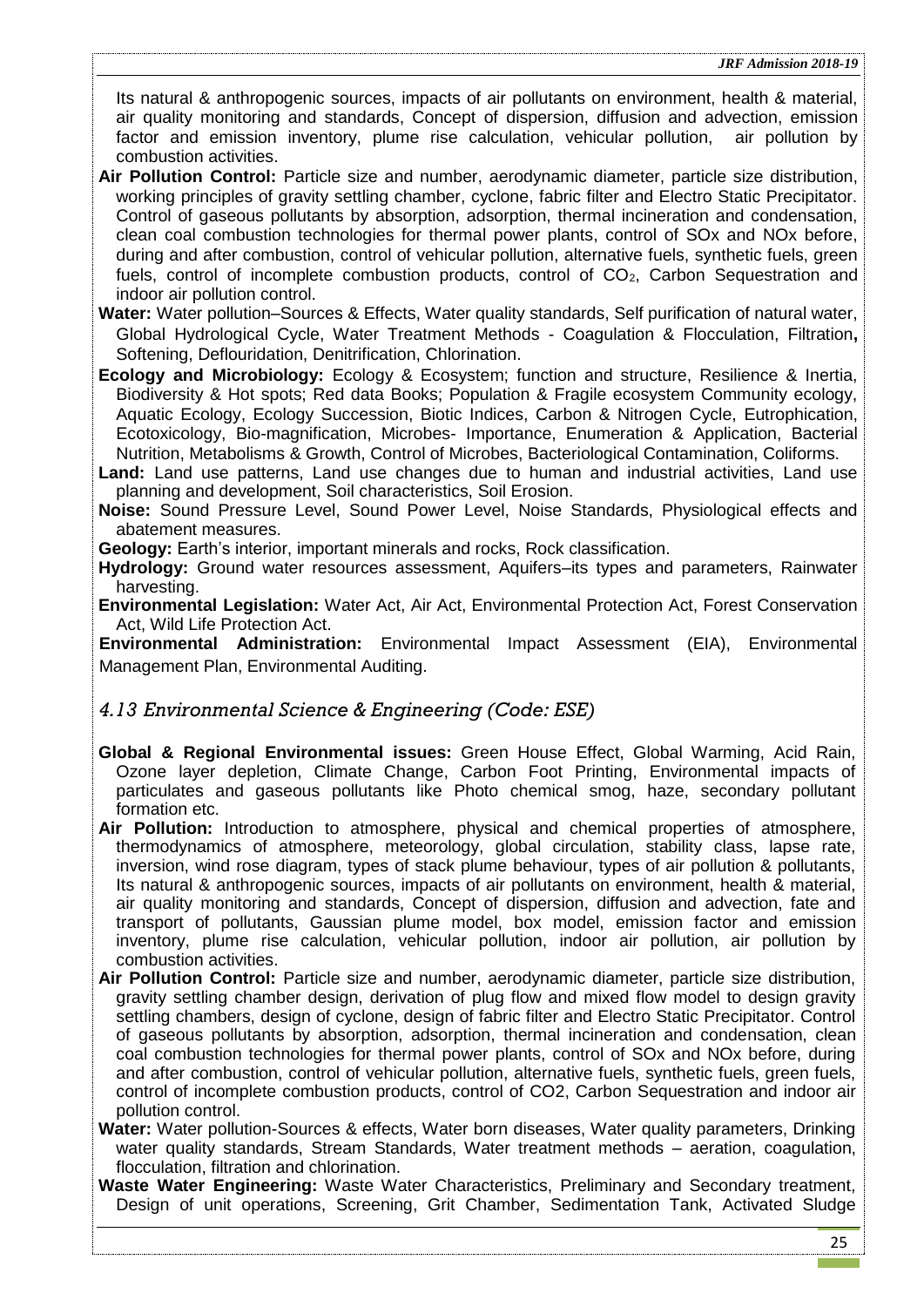Process, Oxidation Ditch, Trickling Filter, Aerated Lagoons & Stabilisation Pond, and Anaerobic Treatment, Treatment Technology- Anaerobic filter, Anaerobic Contact Process, UASB, Sludge Management- Treatment and Disposal, Common Effluent Treatment Plant (CETP).

- **Land:** Land use changes due to human and industrial activities, land use planning and development, soil conservation, Solid waste (domestic & industrial) management and disposal.
- **Ecology and Microbiology:** Ecology & Ecosystem; function and structure, Resilience & Inertia, Biodiversity & Hot spots; Red data Books; Population & Fragile ecosystem Community ecology, Aquatic Ecology, Ecology Succession, Biotic Indices, Carbon & Nitrogen Cycle, Eutrophication, Ecotoxicology, Bio-magnification, Microbes- Importance, Enumeration & Application, Bacterial Nutrition, Metabolisms & Growth, Control of Microbes, Bacteriological Contamination, Coliforms.

**Hydrology:** Ground water pollution, Movements of grounds, Conservation of ground resources.

- **Noise:** Sound Pressure Level, Sound Power Level, Noise Standards, Physiological effects and abatement measures.
- **Environmental Legislation:** Water Act, Air Act, Environmental Protection Act, Forest Conservation Act, Wild Life Protection Act.

**Environmental Administration:** Environmental Impact Assessment (EIA), Environmental Management Plan, Environmental Auditing.

### <span id="page-25-0"></span>*4.14 Fuel Engineering (Code: FLE)*

- **Mechanical operations:** Types of mechanical operations, Definition of different terminologies, characteristics of particulate solids: sampling techniques, principles of size reduction, sieve specification, Screen analysis for particle size distribution; comminution laws, Liberation, Industrial crushing and grinding, screens for size separation, Classification fundamentals and Classifiers, principles of concentration processes, coal washing, dewatering by filtration, thickening and drying; their theory and applications.
- **Basic modes of heat transfer:** heat transfer coefficients, boiling, condensation and evaporation, and their applications, types of heat exchangers and evaporators.
- **Fundamental of reaction Engineering**: Theories of reaction rates, kinetics of homogeneous and heterogeneous reactions.

**Fundamentals of mass transfer:** Laws of Diffusion, Drying, dewatering, leaching.

**Solid, liquid and gaseous fuel;** and their utilization, Types of coal, coal characterizations, combustion, carbonization and gasification of coal, Kinetics of combustion, gasification and carbonization process, Fluidized Bed Combustion, Pulverized combustion, pollution control for energy sectors.

**Non-conventional Sources of energy:** Biomass, Wind energy, Solar Energy**.**

**Theory of machines, fluid mechanics:** mechanics of solids, material handling, fluid flow machines, strength of materials, electrical technology, Strength of Materials, Mechanical testing of materials,

**General principles of metallurgy:** Alloys, Phase diagrams, Extraction of non-ferrous metals like Pb, Zn, Cu, gold etc., Iron making, Steel making, Mechanical properties of metals.

**Mining methods, environmental aspects of mining :** Mine gases, dust & explosion, waste disposal.

### <span id="page-25-1"></span>*4.15 Mineral Engineering (Code: MLE)*

**Introduction:** Definition of Ore, Mineral and gangue, Classification of common ore forming minerals, Chemical and physical and optical properties of different ores and minerals, scope and necessity of beneficiation of Ores and Minerals, Definition of liberation, Measurement of degree of liberation.

- **Sampling:** Definition, principles and methods, sampling theories, measurement of necessary of sampling.
- **Particle Sizing:** Particle characterization and measurement, Definition and shape and size and their measurements, Equivalent diameters, Measurement of particle size by sieving, sedimentation, elutriation and optical methods.
- **Comminution:** Fundamentals of size reduction, comminution laws, various types of crushers, Band work index and HGI. Grinding mill principles, design construction and their operation in open and closed circuit with classifiers, Principles involved in industrial screening and wet classification of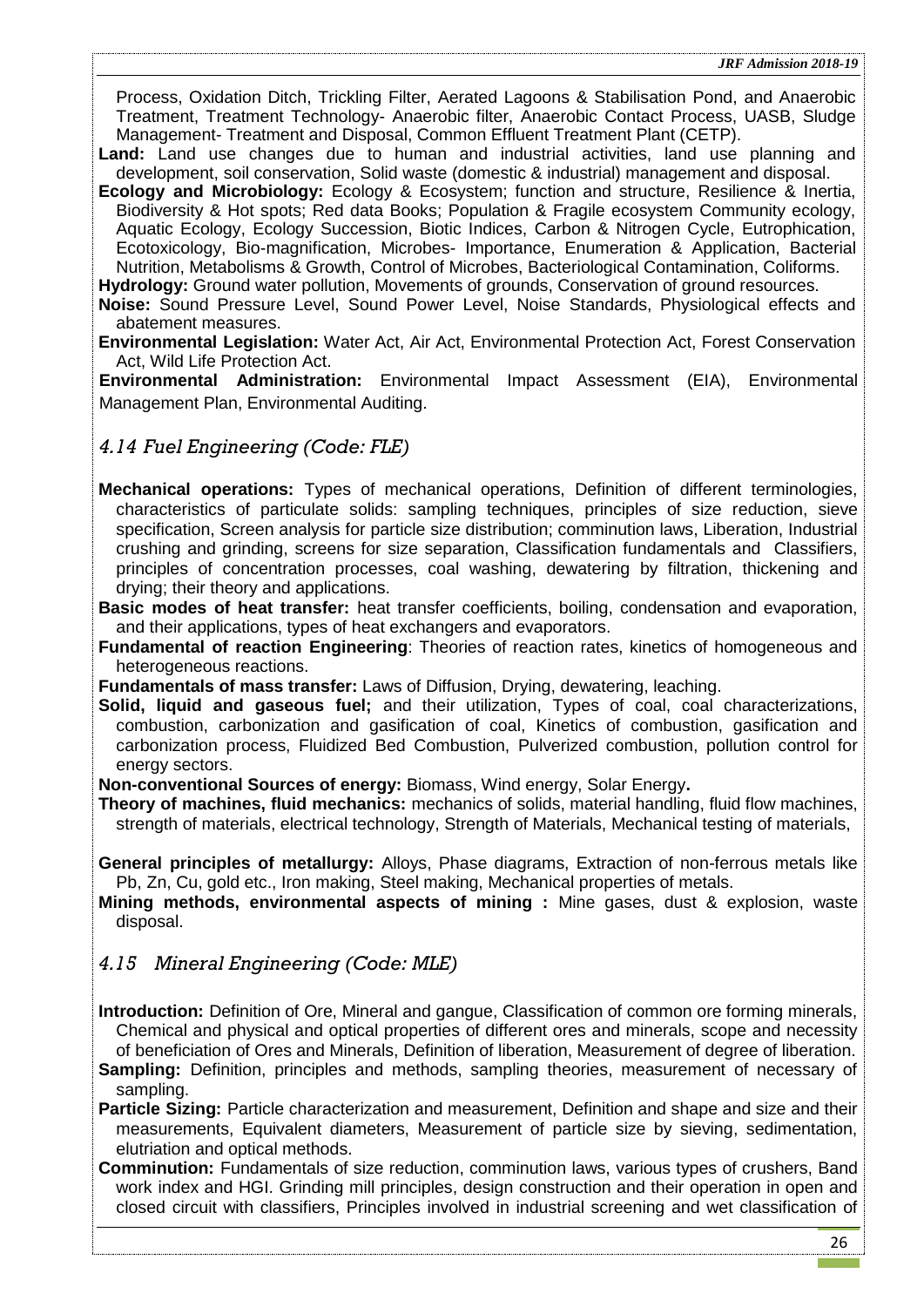ores and minerals.

**Gravity Separation:** Basic principles, application criteria for gravity concentration techniques.

**Jigging:** Basic principles, types of jigs and their relative merits and demerits, operation and maintenance of jigs.

**Flowing Film Gravity Concentration:** Introduction to flowing film gravity concentration principles involved derivation of various coal and minerals, including tabs and spi Band work index and HGI.

### <span id="page-26-0"></span>*4.16 English Language/Literature (Code: ENG)*

**British Literature Since 1900:** Poetry, Drama, Fiction, Science Fiction, Short Stories, War Poetry, Autobiography, Film Studies from 1900 till present.

**ELT and Linguistics:** General and descriptive linguistics, Socio-linguistics, Psycholinguistics, Psychology of second language learning, the sociology of language in education; Language use, Register, dialects, Style; Principles of language Teaching, Language teaching methodology, Language teaching technology, CALL; English for specific purposes, Academic discourse and style; Language and Literature Testing.

**Indian and Commonwealth Literature:** Pre and post-Independence Poetry, Drama, Fiction, Science Fiction, Short Stories, Autobiography, Diaspora, Translation and film studies / Literature. **Contemporary Literary Theory and Criticism:** From New Criticism to After Theory.

**Contemporary American and Afro-American Literature:** American and Black–American Poetry, Drama, Fiction, Short Stories, Autobiography, Films / Literature and Cultural Studies.

### <span id="page-26-1"></span>*4.17 Philosophy (Code: PLY)*

- **Ethics and Applied Ethics:** Ethics and Ethos, Morality, Social Values and Individual Attitudes, The Problem of Relativism, Egoism and Altruism, Self Interest, Motivation, and Justification, Acting for Reasons, The History of Ethics, Standards and Principles, Value Judgment, Ethical Theories and Principles, Kant and Deontology, Emotivism, The Virtues and the Good Life, Justice, Equality, Right and the Social Contract.
- Duty and Responsibility of Individual for his Work, Characteristic Attitude of a Group towards the Morality of Work, Human Rights, Ethics and Environment, Responsibilities to the Natural World, Bio-centric Ethics and the Value of Life, Inter-relationship of Science and Culture, Science and Human Values.
- **Classical and Contemporary Indian Philosophy:** Nature and Central Concepts of Indian Philosophy, Vedas, Upanishads, Concept of Purusharthas, Concept of Dharma, Bhagavat Gita, Nyaya, Vaisesika, Samkhya,Yoga, Purva Mimamsa, Vedanta, Buddhism, Jainism, Carvaka, Contemporary Indian Thinkers (Rabindranath Tagore, Sri Aurobindo, Mahatma Gandhi, Swami Vivekananda, Jiddu Krishnamurthi and Radhakrishan).
- **Classical and Contemporary Western Philosophy:** Plato, Aristotle, St. Anslem, St. Aquinas, St. Augustine, Descartes, Spinoza, Berkeley, Lebnitz, Hume, Kant, Hegel, John Locke, Marx, Nietzsche, Frege, Russell, Wittgenstein, Ryle, Husserl, Heidegger, Logical Positivism, Pragmatic Theory and Post-modernism.

**Philosophical Analysis and Logic:** The Principles of Logic, Analytic Truth and Logical Possibility, The A Priori, Concepts, Truth, Sources of knowledge, Meaning and Definition, Theories of Truth.

#### <span id="page-26-2"></span>*4.18 Industrial Engineering & Management (Code: IEM)*

#### **Principles and Practices of Management:**

Management: concept and basic features; Functions of Management: Planning, Organizing, Staffing, Directing and Controlling; Organisation structure; Basic theories of Management

#### **Research Methodology and Statistics:**

Scientific Research: Definition, problems, types of variables; Measures of Central Tendency and Dispersion, Probability, Sampling, and Randomness; Statistics: Purpose, Approach, and Method: Binomial Statistics, Normal Probability; Correlation and Regression

#### **Human Resource Management:**

Training and Development, Motivation, Leadership, Job Satisfaction, Recruitment and Selection,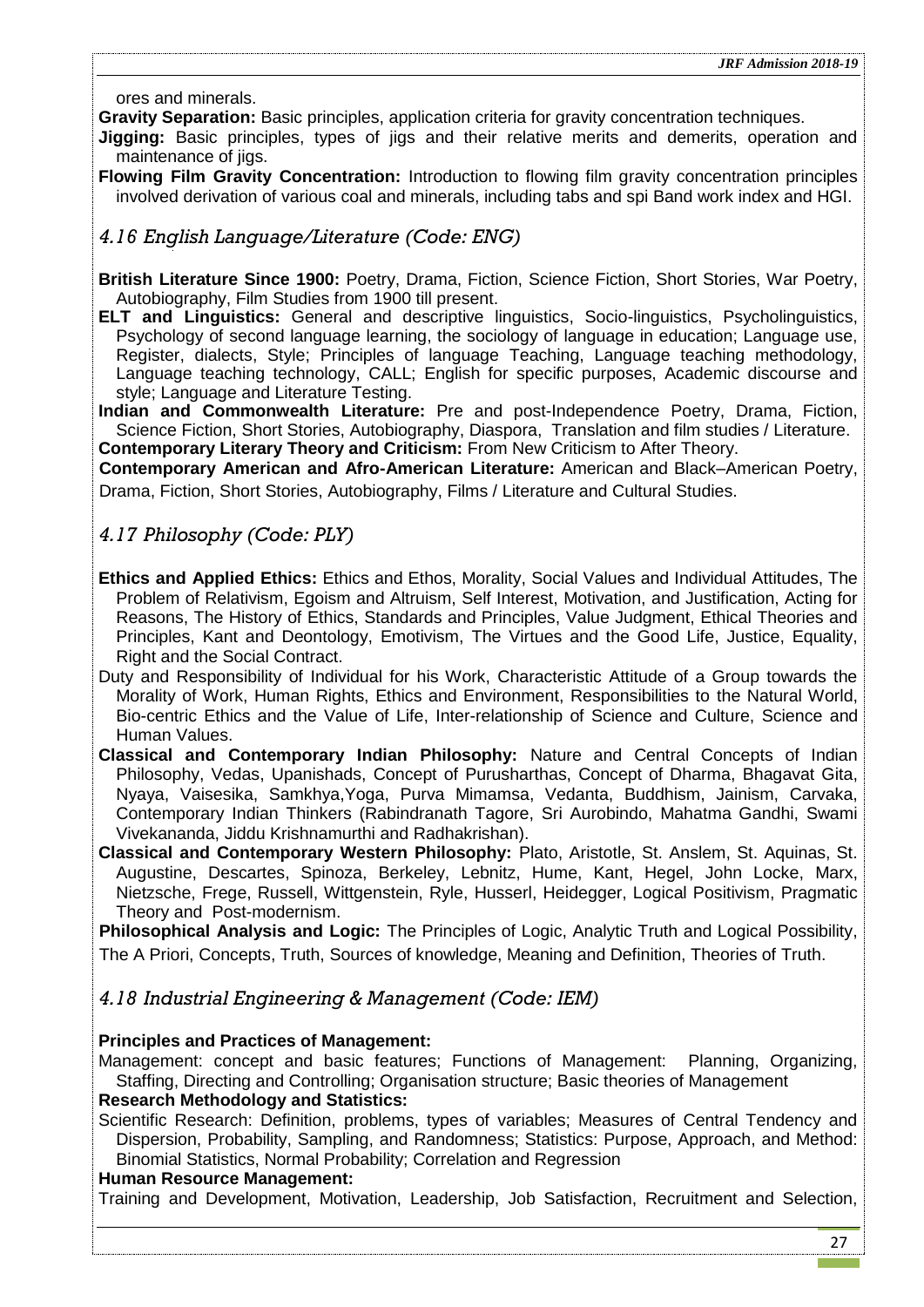### Performance Appraisal

### **Quantitative Techniques**

Role of quantitative techniques in managerial decision making; Optimization techniques: Classification and Applications; Linear Programming: Features, Modelling, Simplex method of solution, Transportation model, and Assignment problem; Queuing theory: its role in decision making

Concept of Information System, Basics of MIS and DSS

#### **Operations Management and Industrial Engineering**

Concept and measurement of Productivity; Work Study techniques; Productivity improvement through Incentive Planning, Job Evaluation, and Merit Rating; Inventory Management: ABC analysis and EOQ model ; Demand Forecasting: Time series analysis ; Concept of Quality, application of Quality Control techniques in improving product quality; Basics of Production Scheduling, Facility Location, and Plant Layout

#### **Project Management**

Concept of a Project, Project breakdown structure; Project Scheduling: time estimates, CPM/PERT **Economics** 

Managerial Economics: Basic Philosophy; Demand and Supply function: Elasticity of Demand

Nature and behaviour of different types of revenue and costs; Pricing under monopoly and oligopoly **Financial Management** 

Concept and Basic understanding on: Working Capital Management, Capital Budgeting decisions.

## <span id="page-27-0"></span>*4.19 Management (Code: MAN)*

- **Principles and Practices of Management**: Management Concept and basic features, Functions of Management – Planning, Organising, Staffing Directing & Controlling, Organisation Structure, Basic Theories of Management
- **Research Methodology and Statistics:** Scientific Research Definition, Problems, Types of variables, Measures of Central Tendency and Dispersion, Probability, Sampling and Randomness, Statistics – Purpose, Approach and Method: Binomial Statistic: The normal probability; Correlation & Regression.

**HRM:** Meaning of Industrial Relations, Worker's Participation in Management, Training and

- Development Motivation, Leadership, Group Dynamics, Conflict, Job Satisfaction, Organistional Communication, Human Resource Development, Recruitment and Selection, Performance Appraisal.
- **Quantitative Techniques:** Role of quantitative techniques in managerial decision making, Optimisation Techniques – Classification and applications, Liner Programming in Features, Modelling, Simplex Method of solution, Queuing theory – Concepts and its role in decision making, MIS – Concept and general form
- **Operations Management:** Concept & Measurement of Productivity, Work Study Techniques and efficiency improvement, Inventory Management – ABC Analysis and EOQ model, Demand Forecasting – time series analysis Concept of Quality, Application of Quality Control Techniques in Improving Product Quality.
- **Economics:** Managerial Economics Basic Philosophy, Demand and Supply Function Elasticity of Demand Five – Year Plans of India, Nature and Behaviour of Different types of revenue and Nature and Behaviour of Different types of revenue and costs. Pricing under Monopoly & Oligopoly, Criteria of Economic Development, Foreign Direct Investment, Liberalisation and its effect on Indian Economy. International Monetary Economics: Exchange Rates, Balance of payment.
- **Finance: Concept and Basic Understanding on:** Financial Statement Analysis, Long term & Short term financing, Working capital management Capital budgeting decisions, Capital Markets and Financial Institutions.
- **Marketing Management:** Concept of Marketing, Current Trends and Practices, Issues in Consumer Behaviour, The marketing Mix, Marketing Research: Methods & Practices, International Marketing.
- <span id="page-27-1"></span>*4.20 Mechanical Engineering (Code: MEC)*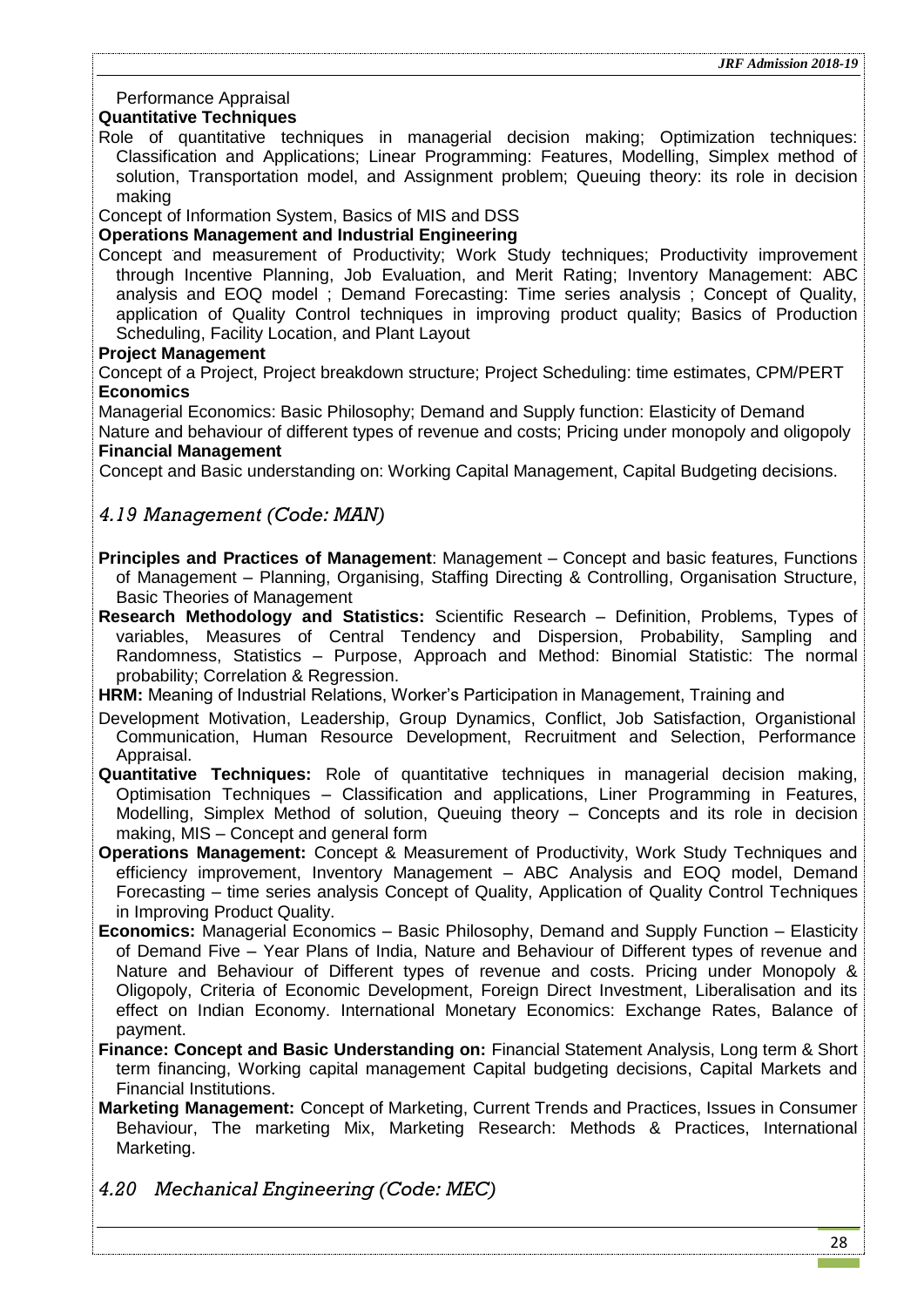- **Mechanics of Solids:** 2-D and 3-D analyses of stress and strains; Beam analysis for shear force, bending moment, stress, and deflection; Coulomb torsion of circular bars; Fixed and continuous beam analysis; Thick and thin cylinders; Columns and springs.
- **Theory of Machines:** Kinematics and mechanisms, Synthesis of linkages, Dynamic force analysis (Planer and Spatial), Gear profile and gear trains, Dynamics of Cam, Fly wheel, governors and Gyroscope, Dynamics of reciprocating engines, Balancing and vibrations.
- **Machine Design:** Engineering and computer graphics, Basic concepts of design, Theories of failure, CAD, Design of mechanical component i.e. shaft, coupling, pulleys, gears, bearings, engineering materials.
- **Thermal Engineering:** Laws of thermodynamics, Work and heat transfer, Entropy, Enthalpy, Properties of pure substances, Vapour and gas power cycles, Internal combustion engines – twofour stroke SI and CI engines, Boilers, Steam turbine, Conduction, convection and radiation heat transfer, Heat exchangers, Refrigeration cycles and air conditioning processes.
- **Fluid Mechanics and Fluid Machines:** Properties of fluid, Fluid statics, Fluid Kinematics and fluid dynamics, Boundary layer theory, Pipe flow and flow measurement, Open Channel flow, Positive Displacement and Roto-dynamic pumps, Hydraulic turbines and compressor.

**Theory of metal cutting**: Different Machine tools and their operations, Motion of the jobs and the motion of the tools, Tool Signature system.

- **Metal Forming Process**: Hot and Cold Rolling, Extrusion, foundry processes, Welding process, Powder metallurgy.
- **Advanced Manufacturing Systems**: Non-conventional manufacturing processes, rapid prototyping, Computer Aided Manufacturing (CAM), Group Technology and Cellular Manufacturing, Integrated Manufacturing, Precision Measurement and control.

## <span id="page-28-0"></span>*4.21 Mining Engineering (Code: MNE)*

- **Drilling and Blasting:** Exploratory drilling techniques; Types of blast hole drills, and their applicability, advantages and disadvantages; Different types of explosives, their applicability and selection; Blasting: blast design, patterns of blasting and controlled blasting.
- **Mine Construction:** Vertical and inclined shafts: Location, shape and size, organization of sinking and construction of shaft collar, insets; Shaft sinking operations; Drilling and blasting, lining, mucking, dewatering, ventilation, surveying and lighting. Mechanized sinking; Main haulage drifts and tunnels: Purpose, shape, size and location, Tunnelling operations; Excavation, mucking, supporting and ventilation; Introduction to mine systems engineering. Methods of technological forecasting and its relevance in mine planning; Planning, scheduling and cost control of projects through network, analysis; Optimisation in production planning; project selection, blending and quality control using linear programming; sensitivity analysis.
- **Underground Coal Mining:** Choice of mining methods: Bord & pillar mining and longwall mining methods. Design of bord and pillar workings: methods of driving development galleries; sequence and manner of extraction; strata control and support in bord and pillar workings. Design of longwall workings: development of longwall panels; equipment on a longwall face; strata behaviour and support requirement; production, manpower, productivity and cost; exploitation of thick seams, thin seams and contiguous seams. Working coal seams under water bodies and surface structures.
- **Underground Metalliferous Mining:** Ore deposit characteristics, losses and dilution of ore in mining, net-smelter return to mine. Opening of deposits by adit, shaft, decline and ramp. Mine development - main horizon, raises, ore passes, discharge and haulage of ore in mine. Classification and selection of stoping method; Stoping methods: Shrinkage, Cut and Fill, Sublevel, Open stoping, Vertical Crater Retreat, Sub-level Caving, Block Caving. Recent trends in mechanization of development and stoping methods.
- **Surface Mining:** Classification of mining systems; Application and working of cyclic and continuous mining systems. Inpit-crushing - conveying systems, Cyclic and continuous excavation & loading systems; Dumper and belt conveyor (shiftable, modular and high angle) transport systems. Waste dump formation methods and corresponding equipment. Method and criteria for selection of equipment. Planning inputs and methodology. Determination of ultimate pit configuration. Design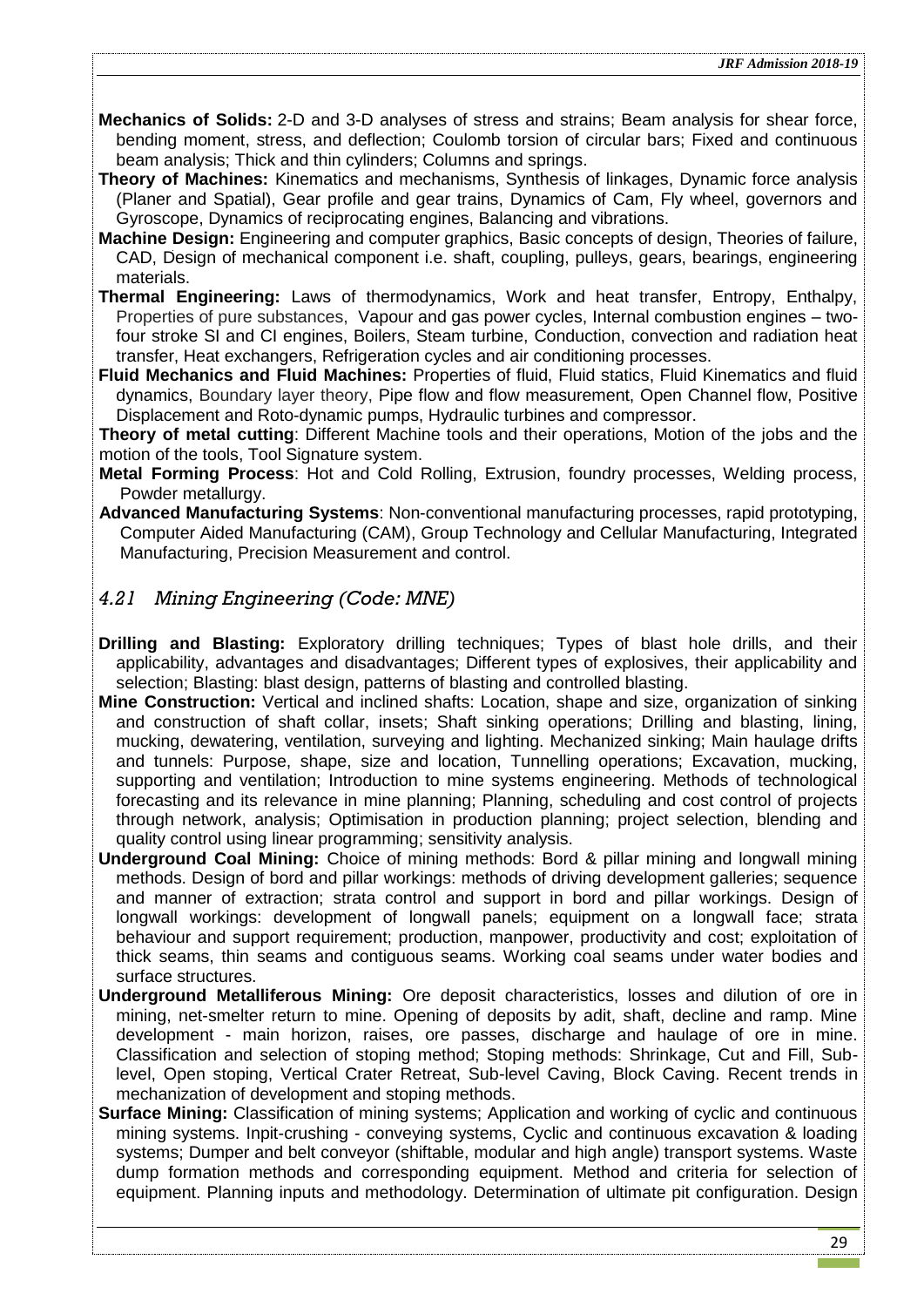of haul roads. Analysis and design of highwall and waste dumps slopes.

- **Rock Mechanics:** Basic Rock Mechanics Are rocks Elastic, homogeneous and isotropic? Definition of basic terminology -  $E_s$   $E_t$  &  $E_o$ . Major Rock Mass classifications. Failure theories their comparative study. Uniaxial compressive strength, tensile strength and shear strength, and their time dependent characteristics. Variation of UCS. In-situ stresses and their measurement. Stress around circular, elliptical and rectangular openings in elastic and homogeneous and nonhomogeneous rocks. Mishaps in openings and remedial measures. Causes and precautions for subsidence. N.E.W. (Non Effective Width). Grouting and Shotcreting, Rock reinforcement, Rock Bursts. Instrumentation.
- **Mine Ventilation:** Mine gases; Heat and humidity problems in mines and ventilation thermodynamics; Natural ventilation - Air flow through mine openings; Mechanical ventilation; Ventilation Survey and Planning; Ventilation network analysis for incompressible and compressible flows; Mine fires; Mine explosions; Mine dust; Mine illumination; Controlled recirculation and Environmental monitoring.
- **Mine Surveying:** Meridian: True and Magnetic; Magnetic compass and Gyrocompass; Theodolite traverse and adjustment of the figure; Triangulation and EDM traversing; correlation - the latest trend; Determination of azimuth of reference line; Modern surveying equipment: Total station and GPS; Geological reading.

### <span id="page-29-0"></span>*4.22 Mining Machinery Engineering (Code: MME)*

- **Mechanics of Solids:** Complex stress and strains combined bending and axial torsion, Thick and thin cylinder. Deflection of beams, columns, springs, Theories of failure.
- **Theory of Machine:** Velocity & acceleration diagrams. Fly wheel, governors, gear train balancing, cam and follower, gyroscope, vibrations, mechanism of lower pair.
- **Machine design:** Basic concept of design, CAD, design of mechanical components pulleys, shafts, couplings, gears, Engineering materials, selection of bearings applied to mining equipments.
- **Thermal engineering:** Laws of thermodynamics, entropy, enthalpy, I.C. engines, heat exchanger.
- **Hydraulics in Industrial applications:** Properties of fluid, Navierstoke's equation, Bernoulli's and Euler's equation, Hydrostatic pumps, motors, valves and other components, hydrostatic systems used in industrial applications. Design of hydrostatic drives. Fluid flow machines such as pumps, fan and compressors.
- **Mining Equipments:** Construction, operation and maintenance of underground and opencast equipment (coal and metal), selection and capacity calculation of mining equipment, safety aspects of mining equipment. Design and capacity estimation of mine winder, hydraulics use in mining equipment, condition monitoring of mining equipment. Construction, operation and selection of mineral beneficiation equipment – such as crushers, mills, feeders, classifiers, etc.
- **Automobile Engineering:** Power transmission, gearboxes, engines, suspensions, differentials.

### <span id="page-29-1"></span>*4.23 Petroleum Engineering (Code: PET)*

- **Overview**: Concept of worldwide Hydrocarbon exploration, Various methods of petroleum exploration, General energy scenario (national and global), History of Petroleum Production onland and offshore, Petroleum Exploration organizations, Basic concepts of Fluid Mechanics, Thermodynamics of single and multi-component system, Composition & Characteristics of hydrocarbons, Rheology of non-Newtonian fluids, Types & characteristics of engineering materials and their strength.
- **Drilling Technology:** Design & selection of drilling fluid, rheology of drilling fluid, cement slurry. Operating system of drilling rigs, Factors affecting rate of penetration, Well planning. Various drilling hazards. Drilling Rig Selection and Design: Environmental loading and stability of rig. Design of Block and Tackle System, Design of Draw works Drum,Top drive drilling. Casing Design: Conventional and conditional Casing Design Practices, Deep well strings, Design practices for high inclined, Horizontal and Slanted wells. Liner design and setting, Casing Buckling and Well Head Loads: Casing landing practices.
- **Petroleum Production Operations**: Well equipments, well completion & well perforations, workover & stimulation, design and selection of artificial lift, Surface operations & transportation for oil &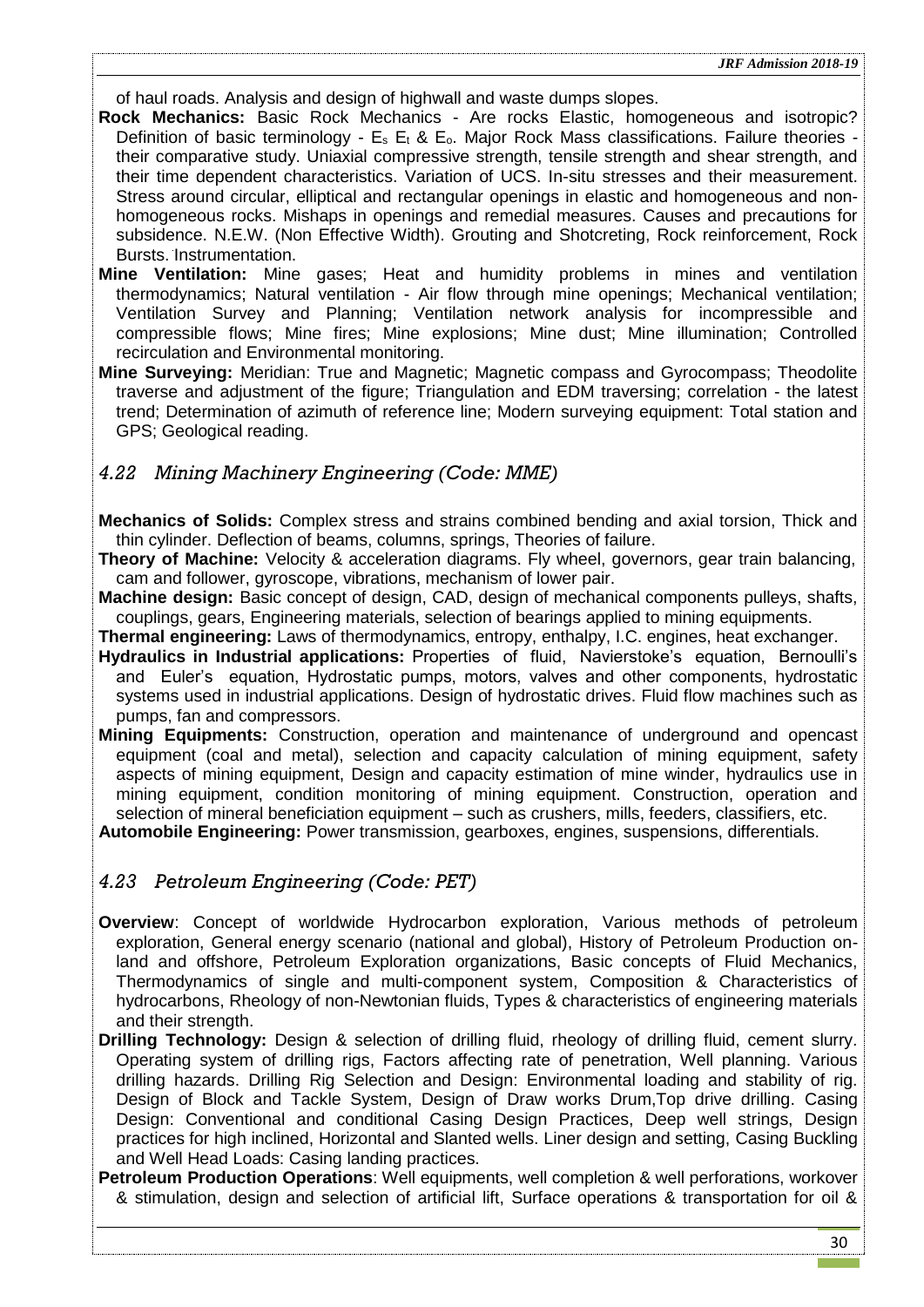gas. Self flow wells - PI & IPR of self flowing and artificial lift wells, production testing. Production characteristics of Horizontal and multilateral wells - coning, IPR & skin factor. Multiphase flow in tubing and flow-lines. Sizing, selection and performance of Tubing, chokes and surface pipes. Production Optimization – Nodal System analysis.

- **Reservoir Engineering**: Petrophysical properties of reservoir rocks, Fluid flow through porous media. Reservoir fluid characteristics, PVT studies & Phase behavior, Reserve estimates, Reservoir drive mechanisms, Reservoir performance analysis and prediction: Naturally producing mechanism, reserves and role of various forecasting tools- volumetric method, MBE, Decline curve. Development of oil & gas fields, Pressure maintenance and EOR techniques.
- Well Test Analysis, Petroleum Formation Evaluation. Coring & Core Analysis, mud logging, Wire-line Logging Devices: Electrical, Radioactive, Acoustic Logging devices, Cased Hole Logs with objectives, Logging Environment. CBL/VDL and Casing Inspection Logs. Perforating, Production Logging & Reservoir Performance Monitoring: Flow Velocity Tools. Fluid Density, Measurements. Pressure Measurements & Temperature Measurement Techniques.
- **Reservoir Simulation**: The concept of Gridblocks & Timesteps, Static and Dynamic Modeling. Mobility Weighting, Grid Orientation effects, Explicit & Implicit functions, Solution methods. Designing the reservoir model, Checklist for model design, Pseudo-relative permeability & Capillary pressure functions, VE pseudo functions, Windowed models, naturally fractured reservoirs, Representation of reservoir fluids, Representation of reservoir rock, Well models. Selecting Grid & Time-step sizes: Selection of gridblock size example grids, Selection of timesteps, Numerical dispersion, Grid orientation, Cost considerations. History Matching.
- **Offshore Engineering**: Analysis of Waves and fluid induced forces on offshore structures, Current and wind forces, soil mechanics of seabed & structures. Deep water Exploration & Drilling: Seismic/Seabed Survey, constraints in deep water survey, deep water Drilling. Deep water Production System: different production and offloading platforms depending on tidal condition and water depth, Deep water Pipelines & umbilical.
- **HSE**: Health Hazards in Petroleum Production Refining and Utilization: Toxicity, Physiological, Asphyxiation, respiratory and skin effect of Petroleum Hydrocarbons (including mixtures), sour gases (eg Hydrogen sulphide and carbon monoxide etc) with their thresh-hold limits. Effect of corrosive atmosphere and additives during acidizing, sand control and fracturing jobs etc. Safety System: Hazards analysis, developing a safe process, failure mode analysis, safety analysis, Gas detection system. HSE Policies, standards & specifications. Disaster & crisis management.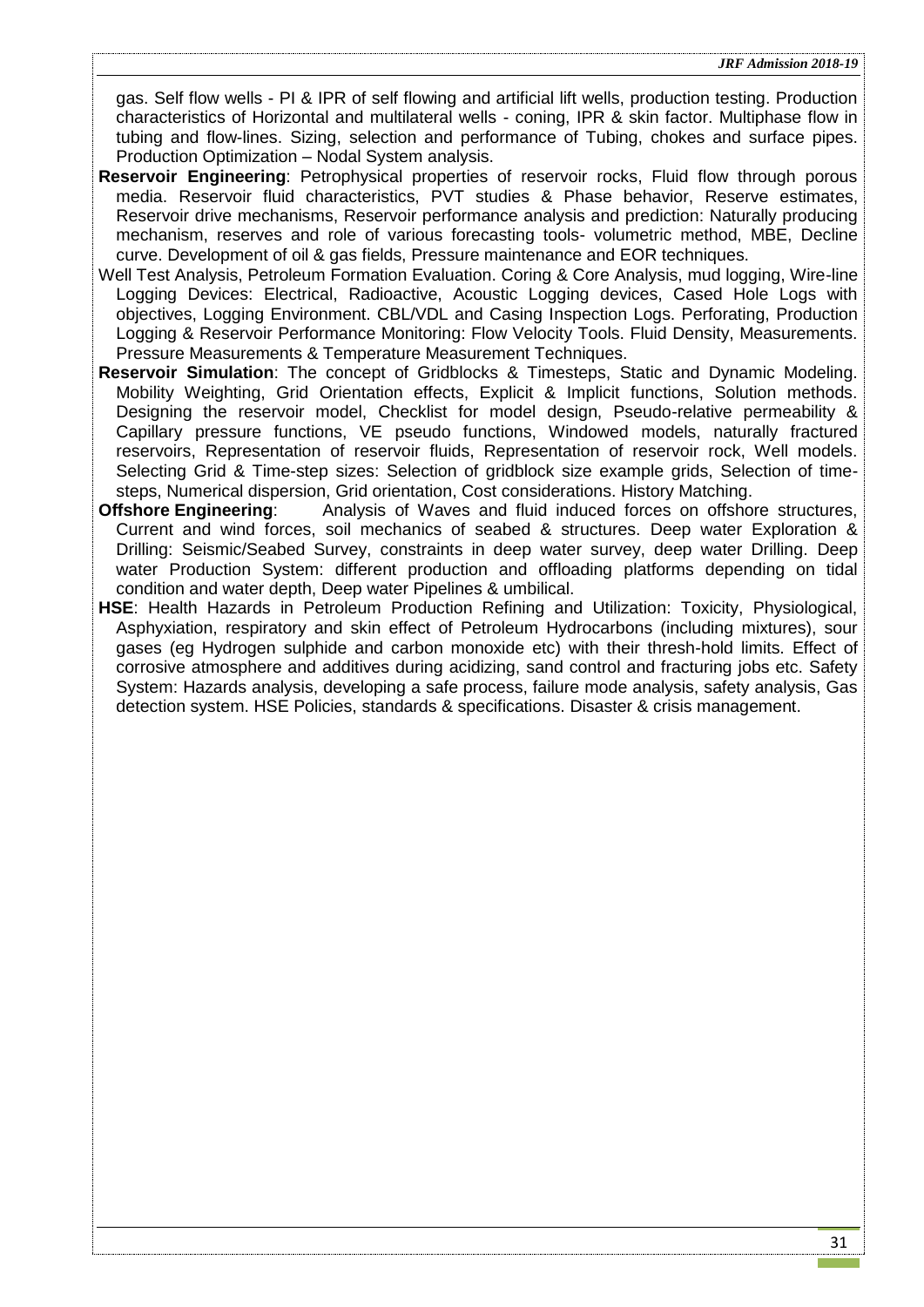## <span id="page-31-0"></span>**5. DISCLAIMER**

The website mentioned in this document has been launched to provide the candidates and public-atlarge, information about the IIT(ISM) Ph. D. Admission. If you do not agree to the terms and conditions below, do not access this site or any pages thereof.

## <span id="page-31-1"></span>**5.1 Terms and Conditions**

## <span id="page-31-2"></span>**5.1.1 No Warranty**

The information and materials contained in the site, including text, graphics, links or other items - are provided on an "As Is" and "As Available" basis. Although, JRF Admission Committee which organizes and conducts examination, interview and admission to JRF programme tries to provide information accurately, it disclaims liability for errors or omissions in this information and materials. No warranty of any kind, implied, expressed or statutory, including but not limited to the warranty of fitness for a particular purpose and freedom from computer virus, is given in conjunction with the information and materials.

## <span id="page-31-3"></span>**5.1.2 Limitation of Liability**

In no event, IIT(ISM) will be liable for any damages, including without limitation, direct or indirect, special, incidental, or consequential damages, losses, or expenses arising in connection with this site or use thereof or inability to use by any person, or in connection with any failure of performance, error, omission, interruption, defect, delay of operation or transmission, computer virus or line or system failure, even if IIT(ISM), or representative thereof, are advised of the possibility of such damages, losses or expenses.

## <span id="page-31-4"></span>**5.1.3 Network Services**

The JRF Admission committee cannot be held responsible for reduced access speeds due to bandwidth overloads especially close to the application submission date.

## <span id="page-31-5"></span>**6. JURISDICTION**

In case of any claim or dispute arises in respect of JRF Admission, it is hereby made absolutely clear that the Courts in Dhanbad and Dhanbad alone shall have the exclusive jurisdiction to entertain and settle any such dispute or claim.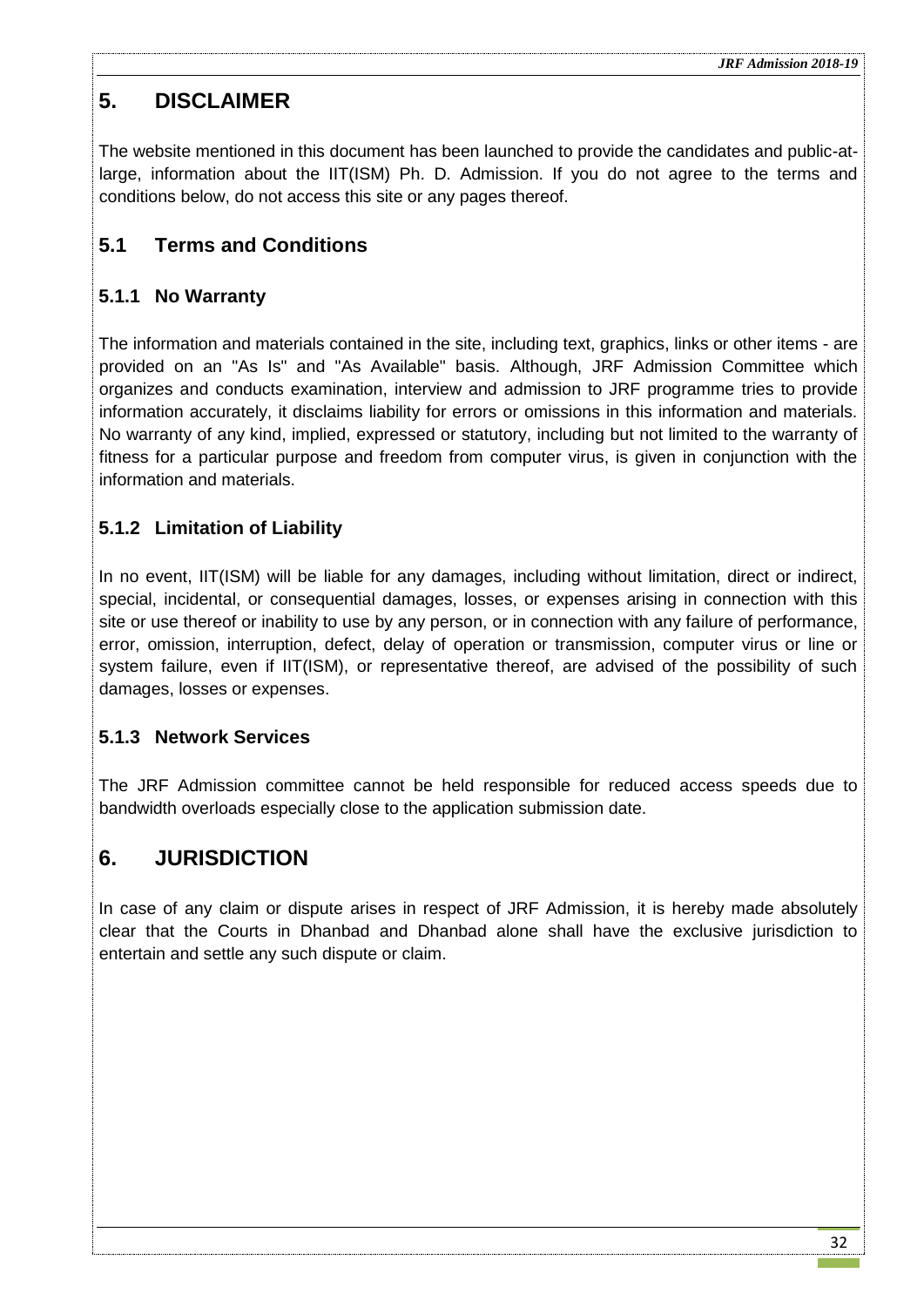<span id="page-32-0"></span>

|                 |                                                                                                                                                                                                                                                                                                                                                                                                                                    | JAI' AUMISSIVII 4V10•17                       |
|-----------------|------------------------------------------------------------------------------------------------------------------------------------------------------------------------------------------------------------------------------------------------------------------------------------------------------------------------------------------------------------------------------------------------------------------------------------|-----------------------------------------------|
|                 | Certificate for Other Backward Classes (non-creamy layer) [OBC-NC]<br>APPLYING FOR ADMISSION TO CENTRAL EDUCATIONAL INSTITUTIONS (CEIs),<br>UNDER THE GOVERNMENT OF INDIA                                                                                                                                                                                                                                                          | <b>ANNEXURE-II</b>                            |
|                 |                                                                                                                                                                                                                                                                                                                                                                                                                                    |                                               |
|                 | Shri/Smt.                                                                                                                                                                                                                                                                                                                                                                                                                          | of Village/Town ______                        |
|                 |                                                                                                                                                                                                                                                                                                                                                                                                                                    |                                               |
|                 | Community which is recognized as a backward class under:                                                                                                                                                                                                                                                                                                                                                                           |                                               |
|                 | (i) Resolution No. 12011/68/93-BCC(C) dated 10/09/93 published in the Gazette of India Extraordinary Part I                                                                                                                                                                                                                                                                                                                        |                                               |
|                 | Section I No. 186 dated 13/09/93.                                                                                                                                                                                                                                                                                                                                                                                                  |                                               |
|                 | (ii) Resolution No. 12011/9/94-BCC dated 19/10/94 published in the Gazette of India Extraordinary Part I                                                                                                                                                                                                                                                                                                                           |                                               |
|                 | Section I No. 163 dated 20/10/94.                                                                                                                                                                                                                                                                                                                                                                                                  |                                               |
|                 | (iii) Resolution No. 12011/7/95-BCC dated 24/05/95 published in the Gazette of India Extraordinary Part I<br>Section I No. 88 dated 25/05/95.                                                                                                                                                                                                                                                                                      |                                               |
|                 | (iv) Resolution No. 12011/96/94-BCC dated 9/03/96.                                                                                                                                                                                                                                                                                                                                                                                 |                                               |
|                 | (v) Resolution No. 12011/44/96-BCC dated 6/12/96 published in the Gazette of India Extraordinary Part I                                                                                                                                                                                                                                                                                                                            |                                               |
|                 | Section I No. 210 dated 11/12/96.                                                                                                                                                                                                                                                                                                                                                                                                  |                                               |
|                 | (vi) Resolution No. 12011/13/97-BCC dated 03/12/97.                                                                                                                                                                                                                                                                                                                                                                                |                                               |
|                 | (vii) Resolution No. 12011/99/94-BCC dated 11/12/97.                                                                                                                                                                                                                                                                                                                                                                               |                                               |
|                 | (viii) Resolution No. 12011/68/98-BCC dated 27/10/99.                                                                                                                                                                                                                                                                                                                                                                              |                                               |
|                 | (ix) Resolution No. 12011/88/98-BCC dated 6/12/99 published in the Gazette of India Extraordinary Part I                                                                                                                                                                                                                                                                                                                           |                                               |
|                 | Section I No. 270 dated 06/12/99.                                                                                                                                                                                                                                                                                                                                                                                                  |                                               |
|                 | (x) Resolution No. 12011/36/99-BCC dated 04/04/2000 published in the Gazette of India Extraordinary Part I                                                                                                                                                                                                                                                                                                                         |                                               |
|                 | Section I No. 71 dated 04/04/2000.                                                                                                                                                                                                                                                                                                                                                                                                 |                                               |
|                 | (xi) Resolution No. 12011/44/99-BCC dated 21/09/2000 published in the Gazette of India Extraordinary Part I                                                                                                                                                                                                                                                                                                                        |                                               |
|                 | Section I No. 210 dated 21/09/2000.                                                                                                                                                                                                                                                                                                                                                                                                |                                               |
|                 | (xii) Resolution No. 12015/9/2000-BCC dated 06/09/2001.<br>Resolution No. 12011/1/2001-BCC dated 19/06/2003.                                                                                                                                                                                                                                                                                                                       |                                               |
| (xiii)<br>(xiv) | Resolution No. 12011/4/2002-BCC dated 13/01/2004.                                                                                                                                                                                                                                                                                                                                                                                  |                                               |
|                 | (xv) Resolution No. 12011/9/2004-BCC dated 16/01/2006 published in the Gazette of India Extraordinary Part                                                                                                                                                                                                                                                                                                                         |                                               |
|                 | I Section I No. 210 dated 16/01/2006.                                                                                                                                                                                                                                                                                                                                                                                              |                                               |
|                 |                                                                                                                                                                                                                                                                                                                                                                                                                                    |                                               |
|                 | Shri/Smt./Kum.                                                                                                                                                                                                                                                                                                                                                                                                                     | and/or his family ordinarily reside(s) in the |
|                 |                                                                                                                                                                                                                                                                                                                                                                                                                                    |                                               |
|                 | certify that he/she does not belong to the persons/sections (Creamy Layer) mentioned in Column 3 of the<br>Schedule to the Government of India, Department of Personnel & Training O.M. No. 36012/22/93-Estt.(SCT)<br>dated 08/09/93 which is modified vide OM No. 36033/3/2004 Estt.(Res.) dated 09/03/2004.                                                                                                                      |                                               |
|                 |                                                                                                                                                                                                                                                                                                                                                                                                                                    |                                               |
|                 |                                                                                                                                                                                                                                                                                                                                                                                                                                    |                                               |
| Dated:          |                                                                                                                                                                                                                                                                                                                                                                                                                                    | District Magistrate/                          |
| Seal            |                                                                                                                                                                                                                                                                                                                                                                                                                                    | Deputy Commissioner, etc.                     |
| <b>NOTE:</b>    |                                                                                                                                                                                                                                                                                                                                                                                                                                    |                                               |
|                 | a) The term 'Ordinarily' used here will have the same meaning as in Section 20 of the Representation of the                                                                                                                                                                                                                                                                                                                        |                                               |
|                 | People Act, 1950.                                                                                                                                                                                                                                                                                                                                                                                                                  |                                               |
|                 | b) The authorities competent to issue Caste Certificates are indicated below:<br>(i) District Magistrate / Additional Magistrate / Collector / Deputy Commissioner / Additional Deputy<br>Commissioner / Deputy Collector / Ist Class Stipendiary Magistrate / Sub-Divisional magistrate /<br>Taluka Magistrate / Executive Magistrate / Extra Assistant Commissioner (not below the rank of Ist<br>Class Stipendiary Magistrate). |                                               |
|                 | (ii) Chief Presidency Magistrate / Additional Chief Presidency Magistrate/ Presidency Magistrate.                                                                                                                                                                                                                                                                                                                                  |                                               |
|                 | (iii) Revenue Officer not below the rank of Tehsildar and                                                                                                                                                                                                                                                                                                                                                                          |                                               |
|                 | (iv) Sub-Divisional Officer of the area where the candidate and / or his family resides.                                                                                                                                                                                                                                                                                                                                           |                                               |

П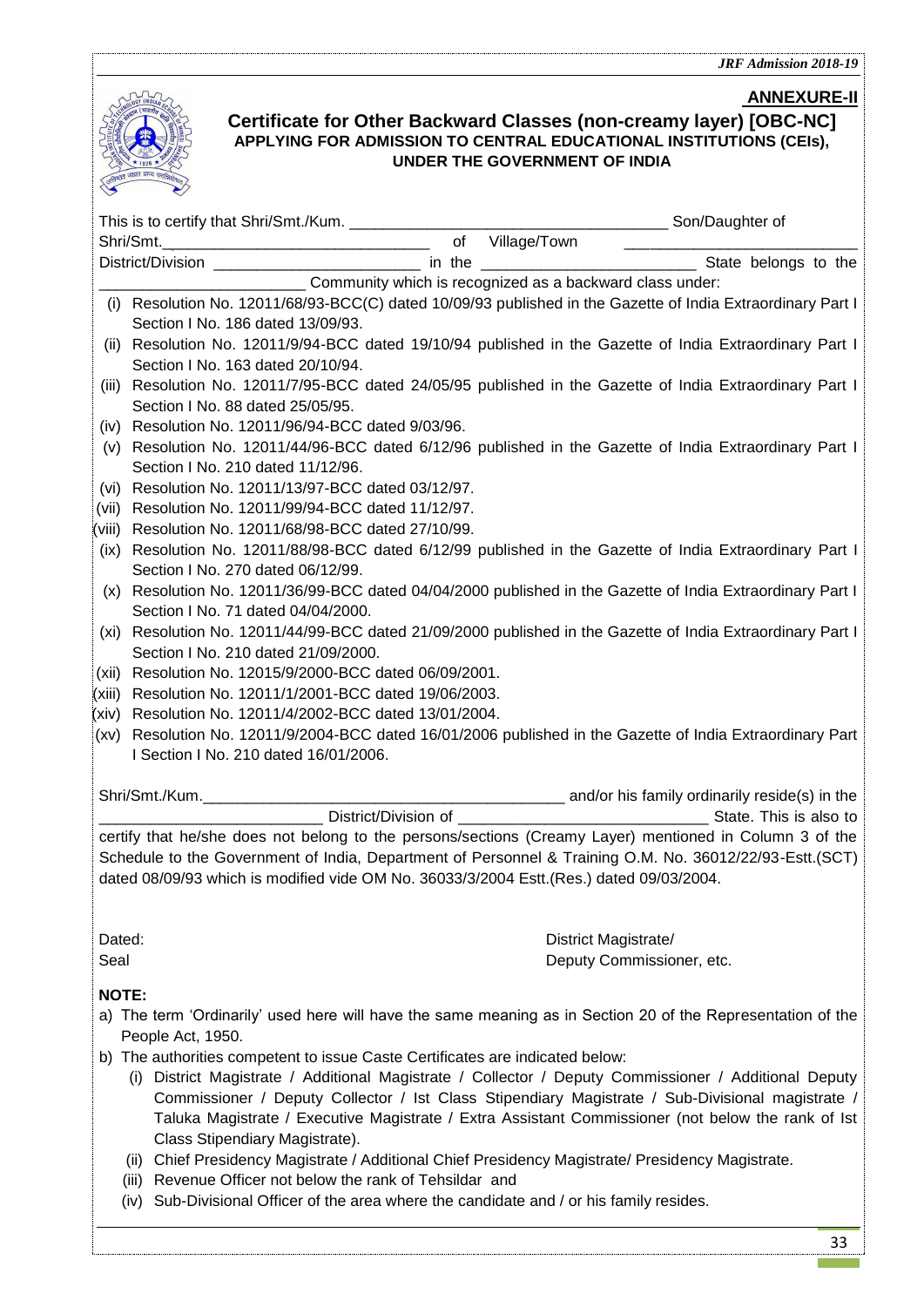<span id="page-33-1"></span><span id="page-33-0"></span>

| <b>JRF Admission 2018-19</b>                                                                         |                                         |       |                           |                      |           |  |  |  |  |  |
|------------------------------------------------------------------------------------------------------|-----------------------------------------|-------|---------------------------|----------------------|-----------|--|--|--|--|--|
| <b>ANNEXURE-III</b>                                                                                  |                                         |       |                           |                      |           |  |  |  |  |  |
| <b>Medical fitness certificate</b>                                                                   |                                         |       |                           |                      |           |  |  |  |  |  |
| FOR ADMISSION IN IIT(ISM) DHANBAD                                                                    |                                         |       |                           |                      |           |  |  |  |  |  |
|                                                                                                      |                                         |       |                           |                      |           |  |  |  |  |  |
| (To be provided by a CMO of a Government Hospital)                                                   |                                         |       |                           |                      |           |  |  |  |  |  |
| I,<br>Dr                                                                                             |                                         | after | examining                 | (with                | necessary |  |  |  |  |  |
| investigations)                                                                                      |                                         |       |                           | of                   | Mr./Mrs   |  |  |  |  |  |
| Born                                                                                                 |                                         |       | certify                   | that                 | Mr. / Ms  |  |  |  |  |  |
| has fairly sound constitution, and that he/she has no disease or                                     |                                         |       |                           |                      |           |  |  |  |  |  |
| physical or mental infirmity unfitting him now, or likely to unfit him in future, for active outdoor |                                         |       |                           |                      |           |  |  |  |  |  |
| work as practical Research Scholar/Engineer/ Technologist which involves considerable fatigue and    |                                         |       |                           |                      |           |  |  |  |  |  |
| exposure.                                                                                            |                                         |       |                           |                      |           |  |  |  |  |  |
|                                                                                                      |                                         |       |                           |                      |           |  |  |  |  |  |
| The following are the results of tests, measurements, etc.:-                                         |                                         |       |                           |                      |           |  |  |  |  |  |
| 1. Mark of identification                                                                            |                                         |       |                           |                      |           |  |  |  |  |  |
| 2.<br>Weight                                                                                         |                                         |       |                           |                      |           |  |  |  |  |  |
| 3.<br>Height (in cm)                                                                                 |                                         |       |                           |                      |           |  |  |  |  |  |
| <b>Blood Pressure</b><br>4.                                                                          |                                         |       |                           |                      |           |  |  |  |  |  |
| Pulse rate (beats/min)<br>5.                                                                         |                                         |       |                           |                      |           |  |  |  |  |  |
| 6. Blood Group                                                                                       |                                         |       |                           |                      |           |  |  |  |  |  |
| Abuse of substances (if any)<br>7.                                                                   | : Smoking / Alcohol / Drugs / Any other |       |                           |                      |           |  |  |  |  |  |
| Chest measurements<br>8.                                                                             | : Contracted: ________ cm               |       |                           | Expanded: _______ cm |           |  |  |  |  |  |
| 9. Vision:                                                                                           | Right Eye: Near:                        |       | Distant:                  |                      |           |  |  |  |  |  |
|                                                                                                      | Left Eye:                               | Near: | Distant:                  |                      |           |  |  |  |  |  |
| 10. Colour Blindness, congenital or other disease of eye (if any):                                   |                                         |       |                           |                      |           |  |  |  |  |  |
|                                                                                                      |                                         |       |                           |                      |           |  |  |  |  |  |
|                                                                                                      |                                         |       |                           |                      |           |  |  |  |  |  |
| 11. Hearing:                                                                                         | Right ear:                              |       | <b>GOOD / FAIR / POOR</b> |                      |           |  |  |  |  |  |
|                                                                                                      | Left ear:                               |       | GOOD / FAIR / POOR        |                      |           |  |  |  |  |  |
|                                                                                                      |                                         |       |                           |                      |           |  |  |  |  |  |
| 12. X-ray PA view of chest with proper identification mark : Satisfactory / Not satisfactory         |                                         |       |                           |                      |           |  |  |  |  |  |
| If not satisfactory, then specify why:                                                               |                                         |       |                           |                      |           |  |  |  |  |  |
|                                                                                                      |                                         |       |                           |                      |           |  |  |  |  |  |
|                                                                                                      |                                         |       |                           |                      |           |  |  |  |  |  |